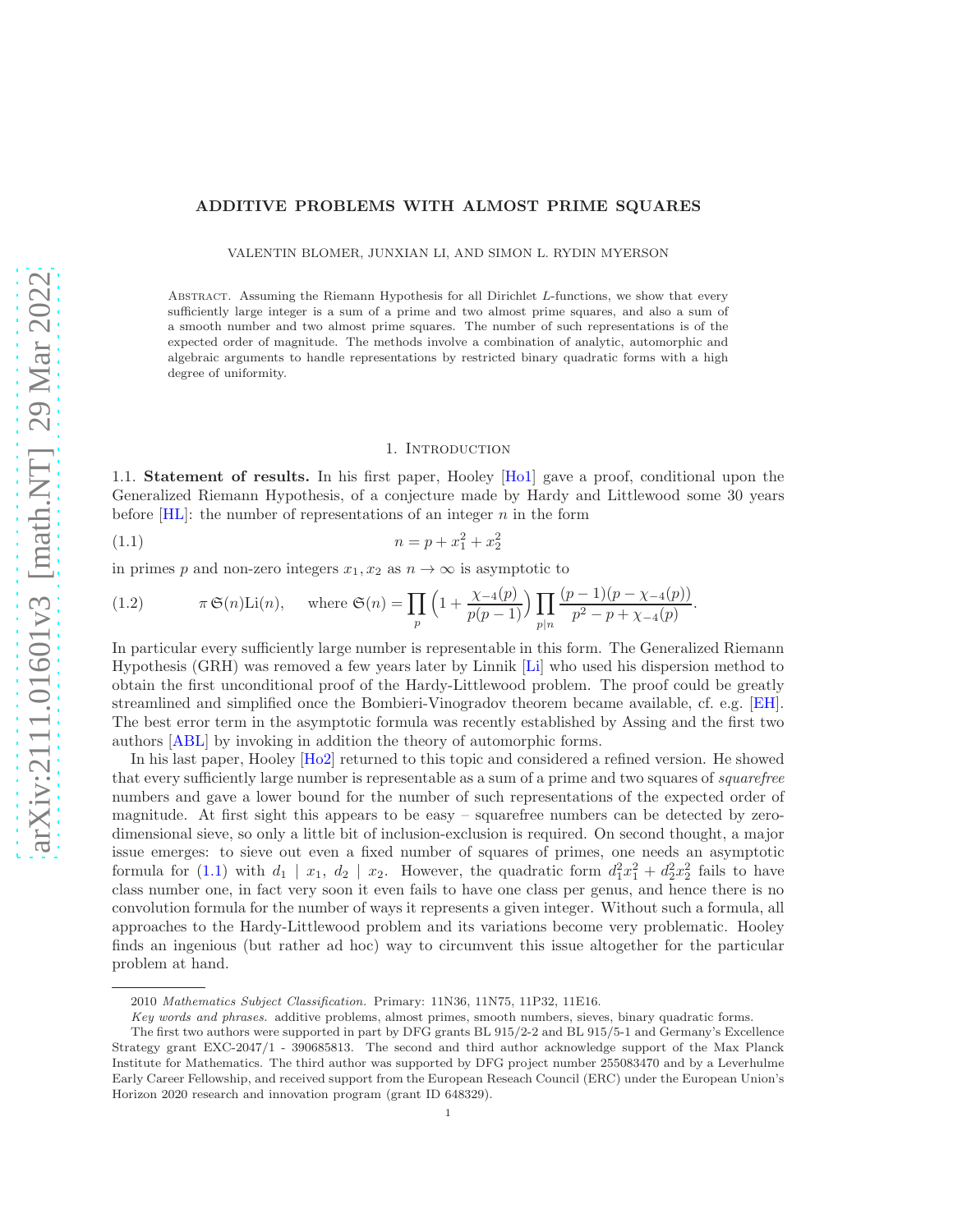In this paper, we continue on this avenue and introduce a general sieve process into the problem with the goal of showing that every sufficiently large integer is a sum of a prime and two squares of almost primes. Obviously, the application of a sieve to make  $x_1, x_2$  almost prime requires the coefficients  $d_1$  and  $d_2$  to be some power of n and so quite likely we need technology that can deal with  $(1.1)$  with a power-saving error term. This makes the use of GRH, at least at the present state of knowledge, unavoidable. (See Section [1.3](#page-2-0) for more discussion.)

<span id="page-1-0"></span>**Theorem 1.1.** Assume GRH for Dirichlet L-functions. Then there exists a constant  $C > 0$  such that every sufficiently large integer  $n \equiv 1, 3 \mod 6$  can be represented in the form [\(1.1\)](#page-0-0), where p is a prime and  $x_1, x_2$  are integers all of whose prime factors are greater than  $n^{1/C}$ . In particular  $x_1, x_2$ each have fewer than  $C/2$  prime factors. The number of such representations is  $\gg \mathfrak{S}(n)n(\log n)^{-3}$ with  $\mathfrak{S}(n)$  as in  $(1.2)$ .

Theorem [1.1](#page-1-0) then gives the expected order of magnitude given the restrictions on  $x_1, x_2$ . We have made no effort to compute and optimize the value of C, although an upper bound of size  $C \leq 10^6$ , say, can easily be obtained by careful book-keeping. Note that the congruence condition on  $n$  is necessary to guarantee there are solutions to  $(1.1)$  with  $(x_1x_2, 6) = 1$  and p a prime greater than 3.

From a multiplicative point of view, complementary to primes are smooth numbers ("entiers friables" in French) all of whose prime factors are small. The smallness is measured in terms of a parameter y, and following the usual notation we let  $\Psi(x, y) = \#S(x, y)$  where  $S(x, y)$  denotes the set of positive integers  $m \leq x$  such that  $p \mid m$  implies  $m \leq y$  for all primes p. Smooth numbers appear quite frequently (with positive density if  $\log x \approx \log y$ ), yet additive problems with smooth numbers are often surprisingly difficult, see e.g. [\[Ba,](#page-37-6) [BBD,](#page-37-7) [KMS\]](#page-37-8). The present case is no exception, and the proof of Theorem [1.2](#page-1-1) below turns out to be rather intricate. As a variation of  $(1.1)$  we consider the equation

<span id="page-1-2"></span>
$$
(1.3) \t\t n = m + x_1^2 + x_2^2
$$

where  $x_1, x_2$  are almost primes and m is y-smooth with  $y \ge \exp((\log \log n)^2)$ . We prove the following.

<span id="page-1-1"></span>**Theorem 1.2.** Assume GRH for Dirichlet L-functions. There exists a constant  $C > 0$  such that for any function g with  $\exp((\log \log n)^2) \leq g(n) \leq n$ , every sufficiently large integer n can be represented in the form [\(1.3\)](#page-1-2) with  $m \in S(n, g(n))$  and integers  $x_1, x_2$  all of whose prime factors are greater than  $n^{1/C}$ . The number of such representations is  $\gg \Psi(n, g(n))(\log n)^{-2}$ .

In fact, in the representations we construct,  $m$  will in addition be a squarefree number times a power of 2. For orientation we remark that

$$
\Psi(x, y) \asymp x \rho(u) \asymp x \exp\big(-u(\log u + O(\log \log u)\big), \quad u = \frac{\log x}{\log y}
$$

with  $\rho(u)$  being the Dickman function for  $y \ge \exp((\log \log x)^2)$  (see e.g. [\[Hi,](#page-37-9) Theorem 1]).

1.2. Further developments. At the cost of slightly more work it is possible to remove the condition modulo 6 in Theorem [1.1,](#page-1-0) if  $x_1, x_2$  are permitted to have the small primes 2 and 3 as factors. Going further, our method to prove Theorems [1.1](#page-1-0) and [1.2](#page-1-1) can be generalized to deal with general fixed quadratic forms  $F(x_1, x_2)$  of fundamental discriminant, instead of  $x_1^2 + x_2^2$ . (See the Remark after Lemma [2.2.](#page-4-0))

One could use the same idea to study the number of solutions to  $\ell = x_1^2 + x_2^2 + a$  where a is a fixed integer,  $\ell$  is either a prime or a smooth number, and  $x_1, x_2$  are integers with no prime factors less than  $x^{1/C}$  for some constant C. This shows, for instance, that under GRH there are infinitely many primes of the form  $x_1^2 + x_2^2 + 1$  with almost primes  $x_1, x_2$ . Note that without the shift, Friedlander-Iwaniec [\[FI2\]](#page-37-10) have shown unconditionally that there are infinitely many primes that are a sum of the square of a prime and the square of an almost prime. The multiplicativity in Gaußian primes plays a crucial rule in their proof. Adding a general shift parameter ruins the multiplicative structure and so it is no surprise that our proof takes a different route (see Section [1.3\)](#page-2-0).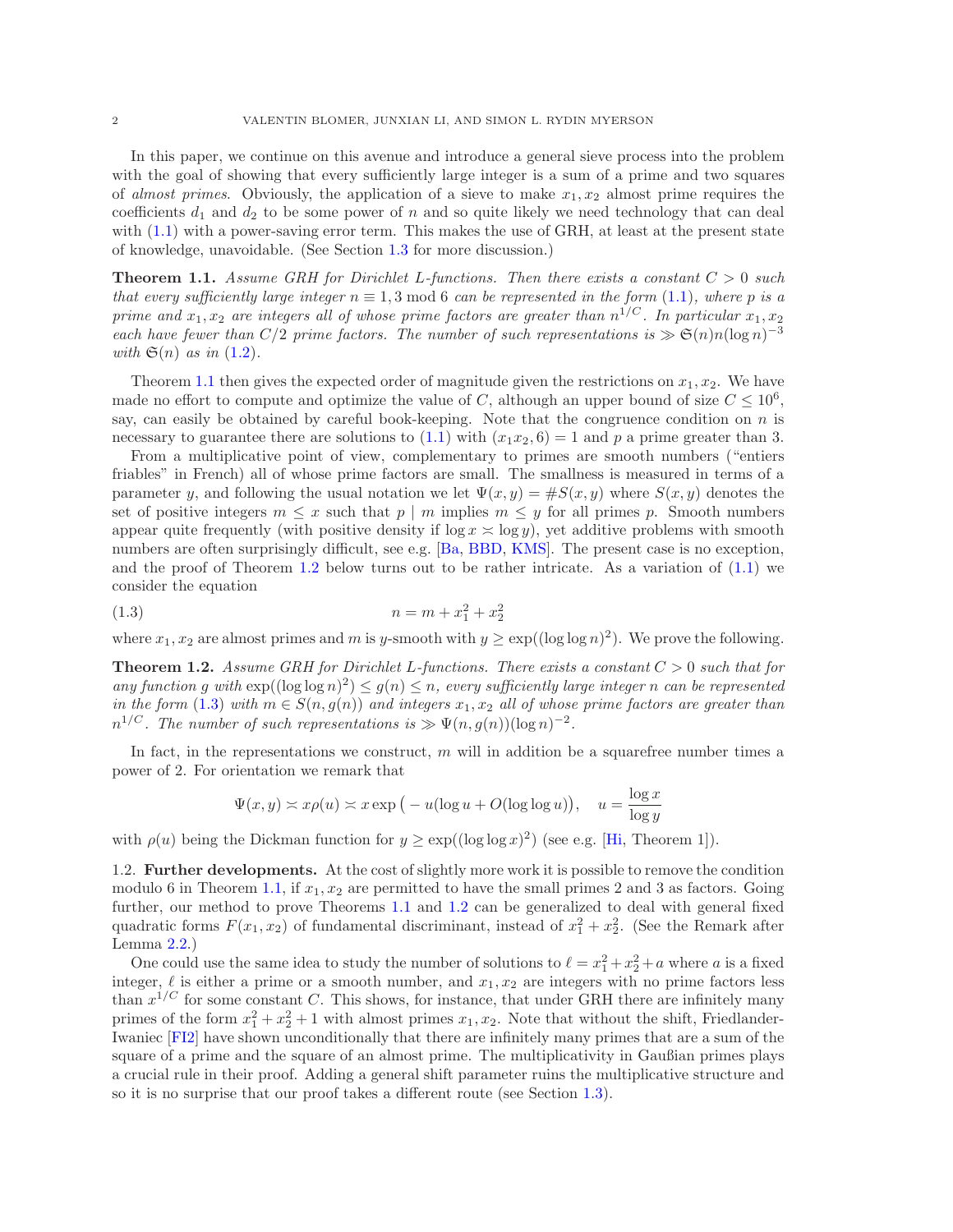The representation problems considered in this paper are not unrelated to Lagrange's four square theorem with restricted variables. That is one seeks to solve  $N = x_1^2 + x_2^2 + x_3^2 + x_4^2$  with  $x_i$ restricted to thin subsets of the integers such as primes, almost primes, or smooth numbers. See for instance Brüdern-Fouvry [\[BF\]](#page-37-11), Heath-Brown-Tolev [\[HBT\]](#page-37-12) and Blomer-Brüdern-Dietmann [\[BBD\]](#page-37-7). It is feasible that the techniques in this paper can be helpful to study related problems.

<span id="page-2-0"></span>1.3. Methods and ideas. While the statements of Theorems [1.1](#page-1-0) and [1.2](#page-1-1) are purely arithmetic, the proofs combine a variety of different methods. We need the algebraic structure theory of orders in quadratic number fields, the full machinery of automorphic forms including some higher rank Lfunctions, and of course the toolbox of analytic number theory. Starting with the latter, the obvious approach to almost primes is the application of a sieve. Thus, for the proof of both theorems we need to analyze quite accurately the quantity

<span id="page-2-1"></span>(1.4) 
$$
\sum_{\ell} r_{d_1,d_2}(n-\ell), \quad r_{d_1,d_2}(n) = \#\{(x,y) \in \mathbb{Z}^2 \mid d_1^2 x_1^2 + d_2^2 x_2^2 = n\}
$$

for squarefree integers  $d_1, d_2$  where  $\ell$  runs either over primes or over smooth numbers. As mentioned above, in general there is no closed convolution formula for  $r_{d_1,d_2}$ , since there is typically more than one class per genus. For fixed  $d_1, d_2$  one can lift the necessary ingredients to analyze [\(1.4\)](#page-2-1) from [\[Iw1\]](#page-37-13) or [\[Vi\]](#page-37-14), but for almost primes we need strong uniformity where  $d_1, d_2$  can be as large as some small power of n.

A robust substitute that may also be useful in other situations is as follows. Let  $F$  be a primitive binary quadratic form of discriminant  $D = D_0 f^2 < 0$  (with  $D_0$  fundamental) and let  $\mathcal{O}_D \subseteq \mathbb{Q}(\sqrt{D})$ be the (not necessarily maximal) order of discriminant D. The set of equivalence classes of primitive forms of discriminant D is in bijection with the proper (i.e. invertible) ideal classes  $\mathcal{C}_D$  of  $\mathcal{O}_D$  (see [\[Co,](#page-37-15) Section 7]), and we denote by  $C_F \in \mathcal{C}_D$  the class corresponding to F. Then for  $(n, f) = 1$  we have the exact formula

<span id="page-2-2"></span>(1.5) 
$$
\#\{(x_1, x_2) \in \mathbb{Z}^2 \mid F(x_1, x_2) = n\} = \frac{w}{\#\widehat{\mathcal{C}}_D} \sum_{\chi \in \widehat{\mathcal{C}}_D} \bar{\chi}(C_F) \sum_{\substack{N\mathfrak{a} = n \\ \mathfrak{a} \subseteq \mathcal{O}_K}} \chi(\mathfrak{a})
$$

where w is the number of units in  $\mathcal{O}_D$ . The key point is now to split the outer sum into two parts: class group characters  $\chi$  of order at most two are genus characters and can be computed explicitly by some kind of convolution identity. For a character of order three or more, the inner sum is the  $n$ -th Hecke eigenvalue of a cusp form of weight 1 and level  $|D|$ . In this way, the theory of automorphic forms enters, and [\(1.5\)](#page-2-2) can be seen as a version of Siegel's mass formula.

The upshot is that – at least morally – we need to understand a sum as in  $(1.4)$  in two cases: when the arithmetic function in question is a Fourier coefficients of some cusp form and when the arithmetic function is a Dirichlet convolution of two characters, in other words the Fourier coefficient of an Eisenstein series. In particular, this is yet another example where the originally purely arithmetic problem of representing n in the form  $(1.1)$  or  $(1.3)$  is intimately linked to the theory of automorphic forms.

As an aside we remark that there is a different way to build a bridge to automorphic forms. Instead of applying the algebraic identity [\(1.5\)](#page-2-2), one could model the left hand side by a suitably truncated expression coming from a formal application of the circle method. More rigorously, one could apply a  $\delta$ -symbol method à la Heath-Brown [\[HB\]](#page-37-16) and Duke-Friedlander-Iwaniec [\[DFI\]](#page-37-17), followed by Poisson summation. This leads to sum of Kloosterman sums which after an application of the Kuznetsov formula returns a similar expression of cuspidal and non-cuspidal Fourier coefficients. An application of [\(1.5\)](#page-2-2), however, seems more direct.

To understand [\(1.4\)](#page-2-1) when  $r_{d_1,d_2}$  is replaced by a cuspidal Fourier coefficient, we refine methods and results established in [\[ABL,](#page-37-4) Theorem 1.3] to obtain a power saving unconditionally with the required degree of uniformity. The Eisenstein contribution does not allow an unconditional treatment, but GRH enters only in Propositions [5.1](#page-13-0) and [6.1](#page-18-0) below so that  $d_1, d_2$  can be as large as some small power of n. More precisely, we need to consider  $\sum_{n\leq x}\chi(n)\Lambda(n)$  where the conductor of  $\chi$  is as large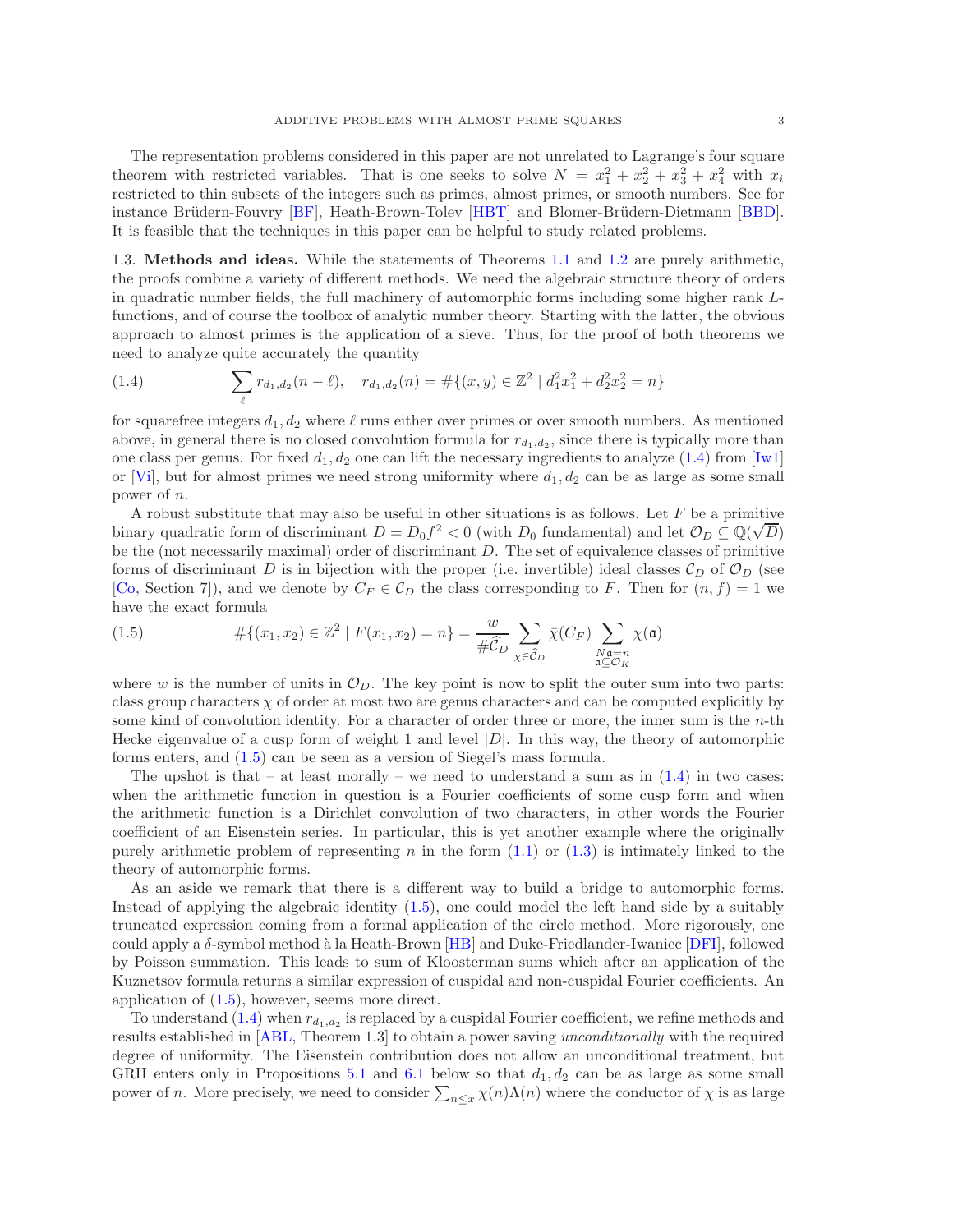as small power of x for the purpose of our applications, and thus making GRH (or a zero free strip  $\{s : \Re(s) > c\}$  for some  $c < 1$ ) unavoidable at the present stage of knowledge. At the very least we would have to deal with Siegel zeros (see e.g [\[Dr2,](#page-37-18) Theorem 1.2]).

Returning to the re-interpretation of quadratic forms in terms of ideal classes, we observe that in our case the underlying quadratic field is fixed: for all  $d_1, d_2$  we obtain the Gaußian number field  $\mathbb{Q}(i)$ , but the discriminant of the order increases with  $d_1, d_2$ , in particular the order is highly nonmaximal. This is technically challenging and leads to involved computations of the corresponding main terms.

We close the introduction with some comments on the proof of Theorem [1.2.](#page-1-1) The arithmetic of smooth numbers is rather subtle, and it turns out that leading term in a suitable asymptotic formula of [\(1.4\)](#page-2-1) for  $\ell \in S(n, g(n))$  is not multiplicative in  $d_1, d_2$ . Multiplicativity does not fail by a lot, but we obtain secondary terms involving derivatives of Euler products. This makes the application of a sieve perhaps not impossible, but at least seriously problematic. There are some ways to handle non-multiplicative main terms without developing the theory in full generality (see [\[FI1,](#page-37-19) p. 37]). But the fact that we have two variables to sieve makes the monotonicity principle, in particular [\[FI1,](#page-37-19) Corollary 5.4/5.5], not applicable. We therefore take a different route and incorporate the sieve weights directly into the analysis. A prototype of this idea can be found in the proof of [\[FT96,](#page-37-20) Theorem 4], but such a strategy in the context of additive problems seems to be new. There are a number of interesting more technical details that we will discuss at the appropriate places.

**Roadmap for the rest of the paper:** In Section [2,](#page-3-0) we give the explicit formula for  $r_{d_1,d_2}$  (see Lemma [2.2\)](#page-4-0), which consists of a cuspidal part and an Eisenstein part. To deal with the cuspidal part, in Section [3](#page-6-0) we prove general bounds for linear forms in Hecke eigenvalues over prime numbers (Theorem [3.3\)](#page-6-1) and smooth numbers (Theorem [3.4\)](#page-7-0) assuming a bilinear estimate (Proposition [3.1\)](#page-6-2) and a  $\tau_3$ -type estimate (Proposition [3.2\)](#page-6-3) with Hecke eigenvalues, whose proofs are given in Section [4.](#page-10-0) The proofs of Theorems [1.1](#page-1-0) and [1.2](#page-1-1) are given in Sections [5](#page-13-1) and [6](#page-18-1) respectively. The most involved part is the rather subtle analysis of the main term in the sieving process, which covers Subsections  $5.2 - 5.3$  $5.2 - 5.3$  $5.2 - 5.3$  in the prime number case and Subsections  $6.4 - 6.7$  $6.4 - 6.7$  $6.4 - 6.7$  in the smooth number case.

#### 2. Algebraic considerations

<span id="page-3-0"></span>We recall the classical theory on binary quadratic forms. For  $f \in \mathbb{N}$  let  $\mathcal{O}_f = \mathbb{Z} + f\mathbb{Z}[i] \subseteq \mathbb{Z}[i]$  be the unique order of discriminant  $-4f^2$  (the notation is slightly different than in Section [1.3\)](#page-2-0). We have  $\mathcal{O}_f^* = \{\pm 1\}$  unless  $f = 1$  in which case  $\mathcal{O}_f^* = \{\pm 1, \pm i\}$ . We write  $w_f = \#\mathcal{O}_f^*$ . Its class group  $\mathcal{C}_f$  is the set of proper (= invertible) fractional  $\mathcal{O}_f$ -ideals  $I_f$  modulo principal ideals  $P_f$ . This is a finite group of cardinality [\[Co,](#page-37-15) Theorem 7.24]

<span id="page-3-2"></span>(2.1) 
$$
h_f = f \prod_{p \mid f} \left( 1 - \frac{\chi_{-4}(p)}{p} \right) \begin{cases} 1/2, & f > 1, \\ 1, & f = 1. \end{cases}
$$

We have a sequence of isomorphisms. Let  $\tilde{\mathcal{C}}_f$  be the set of primitive binary quadratic forms with discriminant  $-4f^2$  modulo the action of  $SL_2(\mathbb{Z})$ . Let  $I_f^*$  be the set of fractional  $\mathcal{O}_f$ -ideals coprime to f (these are automatically proper [\[Co,](#page-37-15) Lemma 7.18(ii)]) and  $P_f^*$  the subgroup of its principal ideals. Let  $I^*$  be the set of fractional  $\mathcal{O}_1 = \mathbb{Z}[i]$ -ideals coprime to f and  $P^*$  the set of principal  $\mathbb{Z}[i]$ -ideals with a generator  $\alpha \in \mathcal{O}_f$  coprime to f. Then we have ([\[Co,](#page-37-15) Theorem 7.7(ii), Exercise 7.17(a), Propositions 7.19, 7.20, 7.22] with the convention that  $\Im(\beta/\alpha) > 0$ 

<span id="page-3-1"></span>(2.2) 
$$
\begin{array}{ccccccccc}\n\tilde{C}_f & \cong & C_f = I_f/P_f & \cong & I_f^*/P_f^* & \cong & I^*/P^*\\
\frac{N(\alpha x - \beta y)}{N \mathfrak{a}} & \leftarrow & \mathfrak{a} = [\alpha, \beta] & \leftarrow & \mathfrak{a}\\
ax^2 + bxy + cy^2 & \rightarrow & [a, \frac{1}{2}(-b + \sqrt{-4f^2})] & \mathfrak{a} & \rightarrow & \mathfrak{a}\mathbb{Z}[i]\\
\mathfrak{a} \cap \mathcal{O}_f & \leftarrow & \mathfrak{a}\n\end{array}
$$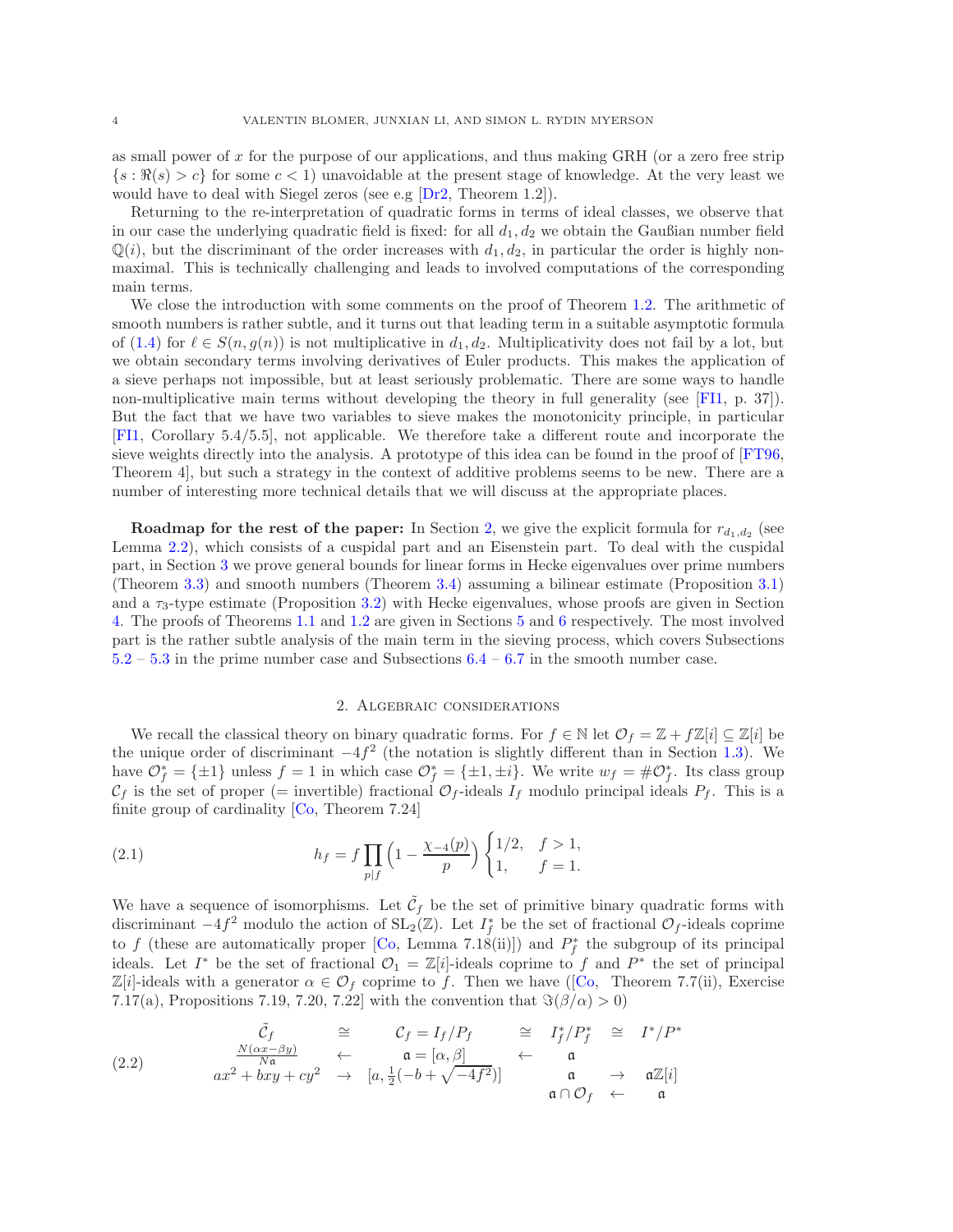The last isomorphism is norm-preserving ( $[Co, Proposition 7.20]$  $[Co, Proposition 7.20]$ ). For a positive integer m and a primitive binary form F with corresponding ideal class  $C_F$ , the first isomorphism induces a bijection  $([Co, Theorem 7.7(iii)])$  $([Co, Theorem 7.7(iii)])$  $([Co, Theorem 7.7(iii)])$  between

<span id="page-4-4"></span>(2.3) 
$$
\{(x_1, x_2) | F(x_1, x_2) = m\}/\mathcal{O}_f^* \longleftrightarrow \{\text{a integral } \mathcal{O}_f\text{-ideal in the class } C_F | N\mathfrak{a} = m\}.
$$

If  $(m, f) = 1$ , then the last isomorphism in  $(2.2)$  shows

<span id="page-4-5"></span>(2.4) 
$$
\sum_{\substack{N\mathfrak{a}=m\\ \mathfrak{a}\subseteq \mathcal{O}_f}}1=\sum_{\substack{N\mathfrak{a}=m\\ \mathfrak{a}\subseteq \mathbb{Z}[i]}}1=\sum_{d|m}\chi_{-4}(d)=r(m)
$$

where  $r(m) = 1 * \chi_{-4}$  is the usual sums-of-two-squares function.

The elements of order 2 in  $C_f$  are well-understood by genus theory. In particular, for squarefree f the real characters  $\chi$  of  $\mathcal{C}_f$  are parametrized by odd divisors  $D | f$ , and for an ideal  $\mathfrak{a} \in I_f^*$  (i.e. coprime to f) and a real character associated with the divisor  $D$  we have

<span id="page-4-1"></span>(2.5) 
$$
\chi(\mathfrak{a}) = \chi_{D^*}(N\mathfrak{a}), \quad D^* := \chi_{-4}(D)D \in \{\pm D\}.
$$

We write

<span id="page-4-3"></span>
$$
(2.6)\qquad \qquad G_f = \tau(f/(f,2))
$$

for the number of genera.

From now on we focus on the form  $F_{a,b} = a^2x_1^2 + b^2x_2^2$ . We write  $C_{a,b} \in \mathcal{C}_{ab}$  to denote the class corresponding to the form  $F_{a,b}$ . We will give an explicit formula for  $r_{d_1,d_2}$  defined in [\(1.4\)](#page-2-1). We first notice that we can compute the real characters of  $\tilde{\mathcal{C}}_{ab}$  explicitly for the class  $C_{a,b}$ .

<span id="page-4-2"></span>**Lemma 2.1.** Let  $a, b \in \mathbb{N}$  be coprime and squarefree. Let  $F_{a,b}$  be as above and let  $\chi$  be a real character of  $\tilde{\mathcal{C}}_{ab}$ . Then  $\chi(C_{a,b}) = 1$ .

**Proof.** Then  $F_{a,b}$  is equivalent to the form  $(a^2 + b^2)x_1^2 + 2b^2x_1x_2 + b^2x_2^2$ , which under the isomorphism [\(2.2\)](#page-3-1) corresponds to an ideal of norm  $a^2 + b^2$  coprime to ab, so if  $\chi$  belongs to the divisor  $D | ab$ , then by  $(2.5)$  we have

$$
\chi(C_{a,b}) = \chi_{D^*}(a^2 + b^2) = 1.
$$

Remark: Alternatively one can explicitly compute the class group structure from the exact sequence [\[Co,](#page-37-15) (7.25), (7.27), Exercise 7.30]

$$
1 \longrightarrow {\pm 1} \longrightarrow (\mathbb{Z}/f\mathbb{Z})^* \times {\pm 1}, \pm i \} \longrightarrow (\mathbb{Z}[i]/f\mathbb{Z}[i])^* \longrightarrow C_f \longrightarrow 1.
$$

For instance, if f is even, one can conclude that  $\text{rk}_2(\mathcal{C}_f) = \text{rk}_4(\mathcal{C}_f)$ , so that all real characters are trivial on elements of order 2 (and hence a fortiori on diagonal forms).

From Lemma [2.1](#page-4-2) we can give the explicit formula for  $r_{d_1,d_2}$  in [\(1.4\)](#page-2-1). We recall the notation [\(2.1\)](#page-3-2) and [\(2.6\)](#page-4-3).

<span id="page-4-0"></span>**Lemma 2.2.** Let  $d_1, d_2$  be two squarefree numbers, and write  $\delta = (d_1, d_2), d'_1 = d_1/\delta$ , and  $d'_2 = d_2/\delta$ . Let  $\mathcal{L} \subseteq \mathbb{N}$  be a finite set and define

$$
\mathcal{S}:=\sum_{l\in\mathcal{L}}r_{d_1,d_2}(l).
$$

Then  $S = S_{\leq 2} + S_{\geq 3}$  where we have

<span id="page-4-6"></span>(2.7) 
$$
\mathcal{S}_{\leq 2} = \sum_{\delta_1 \delta_1' = d_1'} \sum_{\delta_2 \delta_2' = d_2'} \frac{w_{\delta_1' \delta_2'}}{h_{\delta_1' \delta_2'}} G_{\delta_1' \delta_2'} \sum_{w \in \mathcal{G}_{\delta_1' \delta_2'}} \sum_{\substack{l \equiv 0 \pmod{(\delta \delta_1 \delta_2)^2} \\ l \equiv w \pmod{\delta_1' \delta_2'}}} r\left(\frac{l}{\delta^2 \delta_1^2 \delta_2^2}\right).
$$

with

<span id="page-4-7"></span>(2.8) 
$$
\mathcal{G}_{\delta'_1 \delta'_2} = \{ w \in (\mathbb{Z}/\delta'_1 \delta'_2 \mathbb{Z})^* : \chi_{p^*}(n) = 1 \text{ for all } 2 \nmid p \mid \delta'_1 \delta'_2 \},
$$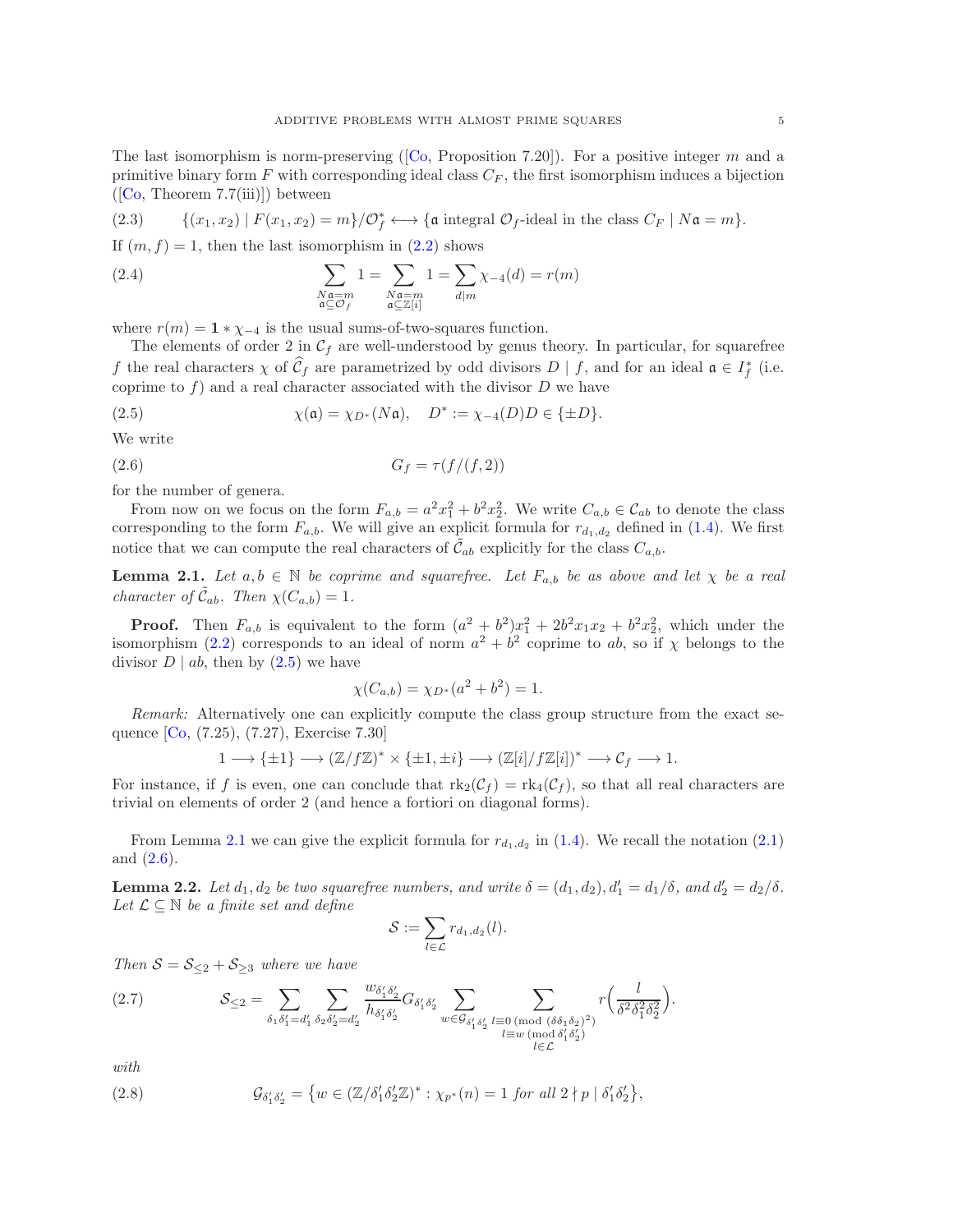and

<span id="page-5-1"></span>(2.9) 
$$
\mathcal{S}_{\geq 3} = \sum_{\delta_1 \delta_1' = d_1'} \sum_{\delta_2 \delta_2' = d_2'} \frac{w_{\delta_1' \delta_2'}}{h_{\delta_1' \delta_2'}} \sum_{\substack{\chi \in \widehat{\mathcal{C}}_{\delta_1' \delta_2'} \\ \text{ord}\chi \geq 3}} \bar{\chi}(C_{\delta_1', \delta_2'}) \sum_{\substack{l \equiv 0 \pmod{(\delta \delta_1 \delta_2)^2} \\ (l, \delta_1' \delta_2') = 1}} \lambda_{\chi} \left(\frac{l}{\delta^2 \delta_1^2 \delta_2^2}\right)
$$

with a Hecke eigenvalue  $\lambda_{\chi}$  of some holomorphic cuspidal newform of weight 1, character  $\chi_{-4}$  and level dividing  $4d_1^2d_2^2$ .

**Proof.** Since  $\delta, d'_1, d'_2$  are pairwise coprime and squarefree, we have

<span id="page-5-0"></span>
$$
(2.10) \t\t S := \sum_{l \in \mathcal{L}} r_{d_1, d_2}(l) = \sum_{\delta^2 \mid l \in \mathcal{L}} r_{d'_1, d'_2}\left(\frac{l}{\delta^2}\right) = \sum_{\delta_1 \delta'_1 = d'_1} \sum_{\delta_2 \delta'_2 = d'_2} \sum_{\substack{(\delta \delta_1 \delta_2)^2 \mid l \in \mathcal{L} \\ (l, \delta'_1 \delta'_2) = 1}} r_{\delta'_1, \delta'_2}\left(\frac{l}{\delta^2 \delta_1^2 \delta_2^2}\right).
$$

Note that  $(\delta'_1, \delta'_2) = 1$ , so the form  $(\delta'_1)^2 x_1^2 + (\delta'_2)^2 x_2^2$  is primitive and  $f = \delta'_1 \delta'_2$  is squarefree. Moreover, the argument of  $r_{\delta'_1,\delta'_2}$  is coprime to  $\delta'_1\delta'_2$ . We have by  $(2.3)$  and orthogonality of characters

$$
r_{a,b}(m) = \frac{w_{ab}}{h_{ab}} \sum_{\chi \in \widehat{\mathcal{C}}_{ab}} \bar{\chi}(C_{a,b}) \sigma(\chi, m), \quad \sigma(\chi, m) = \sum_{N \mathfrak{a} = m} \chi(\mathfrak{a}).
$$

If  $\chi$  is real and belongs to the odd divisor  $D | \delta'_1 \delta'_2$ , then by [\(2.5\)](#page-4-1) and [\(2.4\)](#page-4-5) for  $(m, \delta'_1 \delta'_2) = 1$  we have

$$
\sigma(\chi, m) = \chi_{D^*}(m) \# \{ N \mathfrak{a} = m \} = \chi_{D^*}(m) r(m).
$$

Combining this with Lemma [2.1,](#page-4-2) we obtain

$$
\mathcal{S}_{\leq 2} = \sum_{\delta_1\delta_1'=d_1'}\sum_{\delta_2\delta_2'=d_2'}\frac{w_{\delta_1'\delta_2'}}{h_{\delta_1'\delta_2'}}\sum_{2\nmid D|\delta_1'\delta_2'}\sum_{l\equiv 0\,(\text{mod }\,(\delta\delta_1\delta_2)^2)\atop(l,\delta_1'\delta_2')=1}\chi_{D^*}\Big(\frac{l}{\delta^2\delta_1^2\delta_2^2}\Big)r\Big(\frac{l}{\delta^2\delta_1^2\delta_2^2}\Big),
$$

which yields  $(2.7)$  after summing over  $2 \nmid D \mid \delta'_1 \delta'_2$ .

If ord $(\chi) \geq 3$ , it remains to show that  $\sigma(\chi, m)$  is a normalized Hecke eigenvalue of a weight 1 newform form of level dividing  $4d_1^2d_2^2$  and character  $\chi_{-4}$ . To see this, we observe first that by splitting into ideal classes we have that

$$
f_{\chi}(z)=\sum_{\mathfrak{a}\subseteq\mathcal{O}_{d_1d_2}}\chi(\mathfrak{a})e(N\mathfrak{a}\cdot z)
$$

is a linear combination of theta series corresponding to forms  $F \in \tilde{C}_{d_1 d_2}$  and hence by [\[Iw4,](#page-37-21) Theorem 10.9] a modular form of weight 1, character  $\chi_{-4}$  and level  $4(d_1d_2)^2$ . Since  $\text{ord}(\chi) \geq 3$ , it is a cusp form. This is a classical fact that can be proved in several ways: by the parametrization of Eisenstein series, a modular form is non-cuspidal if and only if the associated Dirichlet series factorizes into two Dirichlet L-functions, and this happens if and only if its Rankin-Selberg square L-function has a double pole at  $s = 1$ . The Rankin-Selberg square of a class group character  $\chi$  is, up to finitely many Euler factors,  $\zeta(s)L(s,\chi^2)$  which has a double pole at  $s=1$  if and only if ord $(\chi) \leq 2$ . Using  $(2.2)$ , one can check from the definition of the Hecke operators  $T_m$  that

$$
T_m f_\chi(z) = \sigma(\chi, m) f_\chi(z)
$$

for  $(m, d_1 d_2) = 1$ . Hence by strong multiplicity one,  $f_\chi$  belongs to the space generated by some newform of level dividing  $4d_1^2d_2^2$ , and for  $(m, d_1d_2) = 1$  the numbers  $\sigma(\chi, m)$  coincide with the Hecke eigenvalues. This completes the proof of the lemma.

Remark: The formula [\(2.7\)](#page-4-6) depends on Lemma [2.1.](#page-4-2) For general quadratic forms not covered by Lemma [2.1](#page-4-2) the summation over  $D$  can be carried out in the same way. This yields an expression similar to [\(2.7\)](#page-4-6) with a set  $\mathcal{G}_{\delta'_1 \delta'_2}$  which may be different from the one defined in [\(2.8\)](#page-4-7) but which has the same cardinality, namely  $\phi(\delta'_1 \delta'_2)/G_{\delta'_1 \delta'_2}$ . This is a consequence of the fact that numbers coprime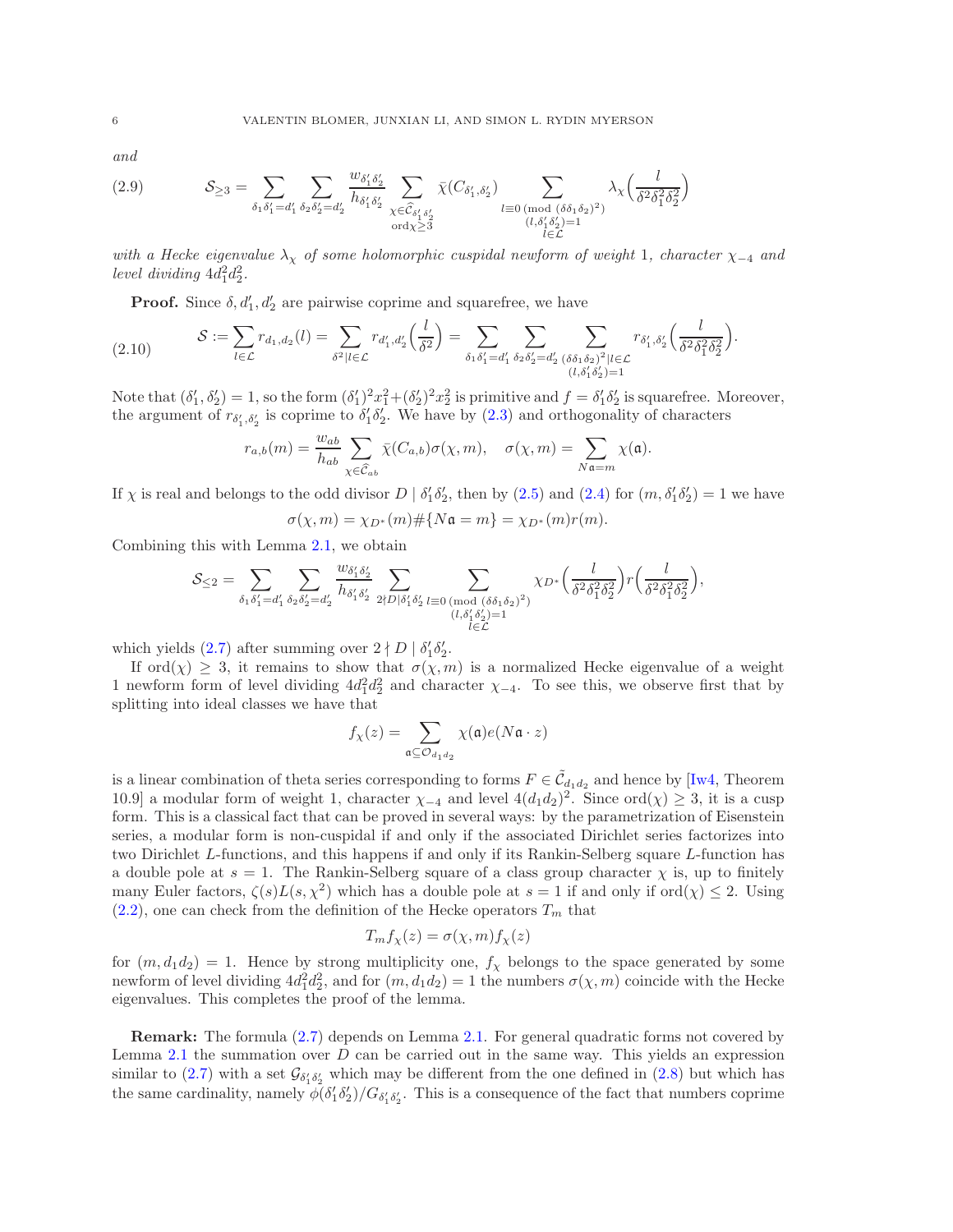to the order can only be represented in one genus. More precisely, the Chinese Remainder Theorem induces a bijection  $\mathcal{G}_{\delta'_1 \delta'_2} \cong \prod_{p | \delta'_1 \delta'_2} \mathcal{G}_p$  where  $\mathcal{G}_p \subseteq (\mathbb{Z}/p\mathbb{Z})^*$  has cardinality  $\phi(p)/2$  for odd p and cardinality 1 for  $p = 2$ . This is all the information needed in the subsequent arguments. In this way, our main results generalize to other quadratic forms than sums of two squares, although some extra care may be necessary at the last step of [\(2.10\)](#page-5-0).

If we consider solutions to  $n = p + x_1^2 + x_2^2$  where  $x_1, x_2$  have no small prime factors other than a small squarefree factor of r, then we will encounter binary quadratic forms of the shape  $x^2 + (r^2y)^2$ , which can be studied with our method while paying special attention to the real characters of  $C_f$ with non squarefree  $f$  and the step in  $(2.10)$ .

#### 3. Additive problems in cusp forms

<span id="page-6-0"></span>In this section we deal with the innermost sum of [\(2.9\)](#page-5-1) when the set  $\mathcal L$  consists of numbers  $n - \ell$ where  $\ell$  is either prime or smooth. We generally consider a holomorphic or Maaß cuspidal Hecke newform  $\phi$  of level 4 | N, character  $\chi_{-4}$  and Hecke eigenvalues  $\lambda(n)$  whose archimedean parameter (weight or spectral parameter) we denote by  $\mu$ . We start with two auxiliary results.

<span id="page-6-2"></span>**Proposition 3.1.** Let  $M, X, Z \geq 1, \Delta \in \mathbb{N}$ , and  $f, \sigma \in \mathbb{Z} \setminus \{0\}$ . Let  $\alpha_m, \beta_n$  be sequences supported on  $[M, 2M]$ ,  $[X, 2X]$  respectively. Suppose that  $|\alpha_m| \ll m^{\epsilon}$  for any  $\epsilon > 0$  and  $\alpha_m \beta_n$  vanishes unless  $\sigma mn + f$  is in some dyadic interval  $[\Xi, 2\Xi]$  with  $|\sigma|$ MX/ $Z \ll \Xi \ll |\sigma|$ MX + |f|. Then

$$
\sum_{\Delta \mid \sigma mn + f} \alpha_m \beta_n \lambda \left( \frac{\sigma mn + f}{\Delta} \right) \ll P^A ||\beta|| \left( M^{11/14} X^{1/2} + M^{5/4} X^{3/8} \right)^{1+\epsilon}
$$

for some absolute constant  $A > 0$  and any  $\varepsilon > 0$ , where  $P = \Delta |\sigma|(1 + |\mu|)NZ(1 + |f|/MX)$ .

<span id="page-6-3"></span>**Proposition 3.2.** Let  $\Delta, q, d \in \mathbb{N}, r, f \in \mathbb{Z} \setminus \{0\}, Z, X_1, X_2, X_3 \geq 1/2$ . Suppose  $(\Delta, q) = 1$  and that at least one of r, f is positive. Let G be a function with support on  $\chi[X_i, 2X_i]$  and  $G^{(\nu_1,\nu_2,\nu_3)} \ll_{\nu}$  $Z^{\nu_1+\nu_2+\nu_3}X_1^{-\nu_1}X_2^{-\nu_2}X_3^{-\nu_3}$  for all  $\nu \in \mathbb{N}_0^3$ . Write  $X = |r|X_1X_2X_3$  and suppose that  $G(k, l, m)$ vanishes unless rklm + f is in some dyadic interval  $[\Xi, 2\Xi]$  with  $X/Z \ll \Xi \ll X + |f|$ . Then

$$
\sum_{\substack{k,l,m\\rklm\equiv -f\,(\text{mod }\Delta)\\rklm\equiv d\,(\text{mod }q)}}G(k,l,m)\lambda\left(\frac{rklm+f}{\Delta}\right)\ll P^AX^{1-1/54+\varepsilon}
$$

for some absolute constant A and any  $\varepsilon > 0$ , where  $P = \frac{qr\Delta(1+|\mu|)NZ(1+|f|/X)}{q}$ .

Better bounds could be obtained with more work, but these bounds suffice for our purpose. We postpone the proofs to the next section and state the two main results of this section. As usual, Λ denotes the von Mangoldt function.

<span id="page-6-1"></span>**Theorem 3.3.** There exist absolute constants  $A, \eta > 0$  with the following property. Let  $\sigma, f \in \mathbb{Z}\backslash\{0\}$ ,  $X, Z \geq, \Delta, q, d \in \mathbb{N}$  with  $(\sigma q, \Delta) = 1$ . Let G be a smooth function supported on [X, 2X] with  $G^{(\nu)} \ll_{\nu} (X/Z)^{-\nu}$  for  $\nu \in \mathbb{N}_0$ . Suppose that  $G(n)$  vanishes unless  $\sigma n + f$  is in some dyadic interval  $[\Xi, 2\Xi]$  with  $|\sigma|X/Z \ll \Xi \ll |\sigma|X + |f|$ . Then

$$
\sum_{\substack{\sigma n \equiv -f \pmod{\Delta} \\ n \equiv d \pmod{q}}} \lambda \left(\frac{\sigma n + f}{\Delta}\right) \Lambda(n) G(n) \ll P^A X^{1-\eta}
$$

where  $P = q|\sigma|\Delta(1+|\mu|)NZ(1+|f|/|\sigma|X)$ .

Proof. Based on Propositions [3.1](#page-6-2) and [3.2,](#page-6-3) this could be proved similarly as in [\[ABL,](#page-37-4) Prop. 9.1] which in turn is the argument of [\[Pi,](#page-37-22) Section 9]. The proof in [\[Pi\]](#page-37-22) uses Vaughan's identity to decompose  $\Lambda$  iteratively three times. This is slightly cumbersome, but has the advantage that we only need  $\alpha_m$  to be supported on squarefree integers in the bilinear estimate in Proposition [3.1,](#page-6-2) which could yield better error terms numerically. Here we give a shorter independent proof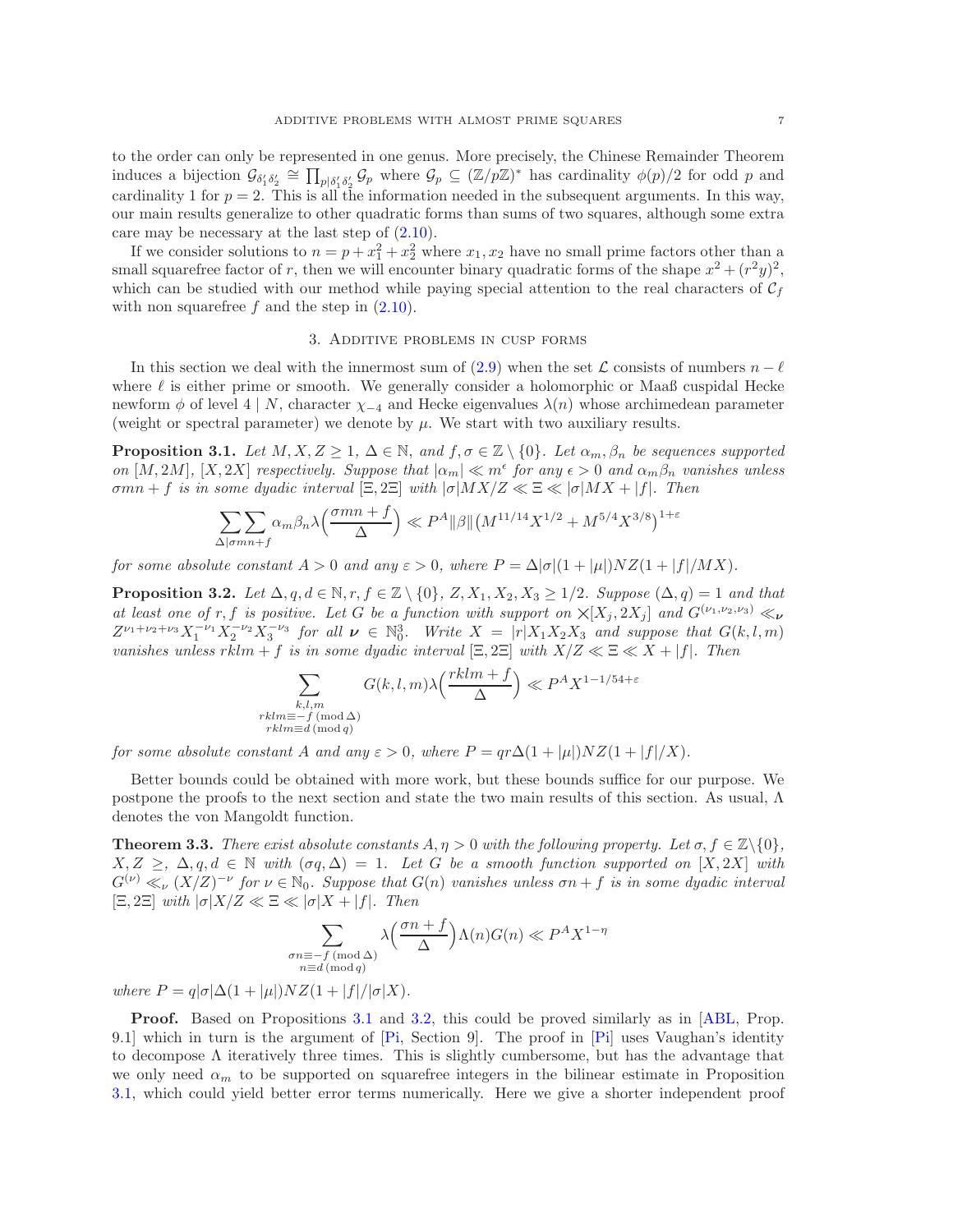at the cost of slightly weaker error terms. Instead of using Vaughan's identity as in [\[Pi\]](#page-37-22), we apply Heath-Brown's identity in the form

<span id="page-7-2"></span>(3.1) 
$$
\Lambda(n) = \sum_{j=1}^{4} (-1)^{j-1} {j \choose 4} \sum_{m_1, \dots, m_j \le X^{1/4}} \prod_{i=1}^{j} \mu(m_i) \sum_{m_1 \cdots m_j n_1 \cdots n_j = n} \log n_1
$$

for  $1 \leq n \leq X$ . Next we apply a smooth partition of unity to the variables  $m_i, n_i$ . To be precise, let  $0 < \mathcal{Z} \leq 1$  be a parameter to be chosen later and let  $\psi(x)$  be a smooth function supported on  $[-1-\mathcal{Z}, 1+\mathcal{Z}]$  that equals 1 on  $[-1,1]$  and satisfies  $\psi^{(j)}(t) \ll \mathcal{Z}^j$ . Let  $\mathcal{D} = \{(1+\mathcal{Z})^m, m \ge 0\}$ . Then we have the smooth partition of unity

<span id="page-7-3"></span>
$$
(3.2)\t\t\t 1 = \sum_{N \in \mathcal{D}} \psi_N(n)
$$

for any natural number n, where  $\psi_N(n) = \psi(n/N) - \psi((1+\mathcal{Z})n/N)$ . Here we can choose  $\mathcal{Z} = 1$ (later parts of the paper we use the same argument with different choices of  $\mathcal{Z}$ ) so that

$$
\sum_{\substack{\sigma n \equiv -f \pmod{\Delta} \\ n \equiv d \pmod{q}}} \lambda \left( \frac{\sigma n + f}{\Delta} \right) \Lambda(n) G(n) \ll (\log X)^8 \max_{\substack{M_1, \dots, M_j \\ N_1, \dots, N_j}} |S|
$$

where

$$
S = \sum_{\substack{\sigma \prod_{i=1}^j m_i n_i \equiv -f \pmod{\Delta} \\ \prod_{i=1}^j m_i n_i \equiv d \pmod{q}}} \prod_{i=1}^j \mu(m_i) \psi_{M_i}(m_i) \log(n_1) \psi_{N_1}(n_1) \prod_{i=2}^j \psi_{N_i}(n_i)
$$

$$
\times \lambda \left( \frac{\sigma \prod_{i=1}^j m_i n_i + f}{\Delta} \right) G\left( \prod_{i=1}^j m_i n_i \right).
$$

Therefore it is enough to show that there exist some absolute constants  $A, \eta > 0$  such that

<span id="page-7-1"></span>
$$
(3.3) \t\t S \ll P^A X^{1-\eta}.
$$

We distinguish two cases. If there exists some i such that  $X^{\eta_0} \leq M_i$  (or  $N_i \leq X^{1/4+\eta_0}$  for some  $\eta_0 > 0$ , then we can split  $m_i$  or  $n_i$  into residue classes modulo q, use Mellin inversion to separate variables  $m_i, n_i$  (see e.g. [\[Pi,](#page-37-22) Section 7]) and then apply Proposition [3.1](#page-6-2) to obtain

$$
S \ll P^{A} X^{\varepsilon} \left( X^{1-3\eta_0/14} + X^{31/32+3\eta_0/8} \right).
$$

Otherwise, we must have

$$
R := \prod_{i:M_i \le X^{\eta_0}, N_i \le X^{\eta_0}} M_i N_i \le X^{8\eta_0}
$$

and

$$
\#\{1 \le i \le j : N_i \ge X^{1/4 + \eta_0}\} \le 3, \quad 1 \le j \le 4,
$$

in which case we can apply Proposition [3.2](#page-6-3) to obtain

$$
S \ll P^A X^{1-1/54+8A\eta_0+\varepsilon}.
$$

Combining the bounds in these two cases and chossing  $\eta_0$  suitably, we complete the proof of [\(3.3\)](#page-7-1).

Our second main result treats the case of smooth numbers. As usual,  $P^+(n)$  denotes the largest prime factor of *n* with the convention  $P^+(1) = 1$ .

<span id="page-7-0"></span>**Theorem 3.4.** There exist absolute constants  $A, \eta > 0$  with the following property. Let  $\sigma, f \in \mathbb{Z}\backslash\{0\}$ ,  $X, Z, y \geq 1$ ,  $\Delta, q, d \in \mathbb{N}$  with  $(\sigma q, \Delta) = 1$ . Let G be a smooth function supported on  $[X, 2X]$  with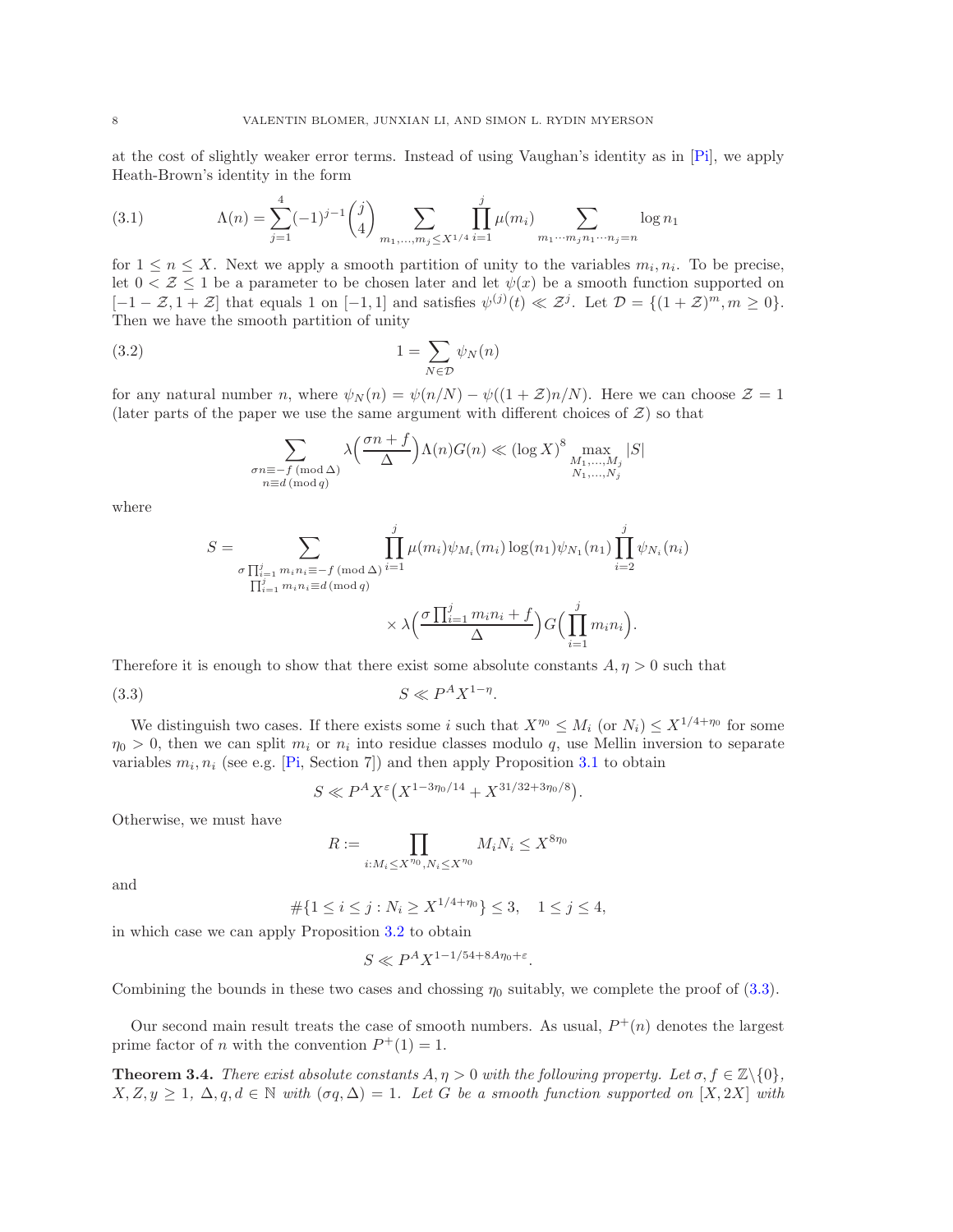$G^{(\nu)} \ll_{\nu} (X/Z)^{-\nu}$ . Suppose that  $G(n)$  vanishes unless  $\sigma n + f$  is in some dyadic interval  $[\Xi, 2\Xi]$  with  $|\sigma|X/Z \ll \Xi \ll |\sigma|X + |f|$ . Then

$$
\sum_{\substack{\sigma n \equiv -f \pmod{\Delta} \\ n \equiv d \pmod{q} \\ P^+(n) \le y}} \lambda \left( \frac{\sigma n + f}{\Delta} \right) G(n) \ll P^A X^{1-\eta}.
$$

where  $P = q|\sigma|\Delta(1+|\mu|)NZ(1+|f|/|\sigma|X)$ .

**Proof.** The proof follows along the lines in [\[FT90,](#page-37-23) Lemme 2.1] on averages of smooth numbers in arithmetic progressions to large moduli, which we also generalize (see Proposition [6.1\)](#page-18-0). Throughout the proof, we use  $A$  to denote some absolute positive constant, not necessarily the same at each occurrence. For  $t \ge 1$  let  $g_t(n)$  be the characteristic function on numbers n with  $P^+(n) \le t$ . The starting point is Buchstab's identity that we iterate. For  $y \geq 1$  we have

<span id="page-8-2"></span>
$$
(3.4) \t g_y(n) = 1 - \sum_{\substack{p|n \ p>y}} g_p\left(\frac{n}{p}\right) = 1 + \sum_{j=1}^3 (-1)^j \sum_{\substack{p_1 \cdots p_j|n \ yp_1<\cdotsp_2<\cdots
$$

Thus

$$
\sum_{\substack{\sigma n \equiv -f \pmod{\Delta} \\ n \equiv d \pmod{q} \\ P^+(n) \le y}} \lambda \left(\frac{\sigma n + f}{\Delta}\right) G(n) = \sum_{\substack{\sigma n \equiv -f \pmod{\Delta} \\ n \equiv d \pmod{q}}} \lambda \left(\frac{\sigma n + f}{\Delta}\right) g_y(n) G(n) = S_0 + \sum_{i=1}^3 (-1)^i S_i + \overline{S},
$$

say, where

$$
S_0 = \sum_{\substack{\sigma n \equiv -f \pmod{\Delta} \\ n \equiv d \pmod{q}}} \lambda \left( \frac{\sigma n + f}{\Delta} \right) G(n),
$$
  
\n
$$
S_i = \sum_{\substack{\sigma n \equiv -f \pmod{\Delta} \\ y < p_1 < \cdots < p_i \\ n_1 \cdots p_i m \equiv d \pmod{q}}} \lambda \left( \frac{\sigma p_1 \cdots p_i m + f}{\Delta} \right) G(p_1 \cdots p_i m),
$$
  
\n
$$
\overline{S} = \sum_{\substack{\sigma n \equiv -f \pmod{\Delta} \\ y < p_1 < \cdots < p_4}} \lambda \left( \frac{\sigma p_1 \cdots p_4 m + f}{\Delta} \right) g_{p_4}(m) G(p_1 \cdots p_4 m).
$$

For  $S_0$ , we apply [\[ABL,](#page-37-4) Corollary 7.6] to obtain

<span id="page-8-1"></span>(3.5) 
$$
S_0 = \sum_{k \equiv \bar{\Delta}(f + \sigma d) \pmod{q}} \lambda(k) G\left(\frac{\Delta k - f}{\sigma}\right) \ll P^A.
$$

For  $\overline{S}$ , we localize  $p_i$  in intervals  $(P_j, P_{j+1}]$  where  $P_j = y(1 + \mathcal{Z})^j$  with some  $\mathcal{Z} \leq 1$  to be chosen later and  $0 \leq j \leq J = 1 + \lfloor \frac{\log(X/y)}{\log(1+\mathcal{Z})} \rfloor$  $\frac{\log(\Lambda/y)}{\log(1+\mathcal{Z})}$ . Then

<span id="page-8-0"></span>
$$
(3.6) \quad \overline{S} = \sum_{\substack{0 \le i_1 \le i_2 \le i_3 \le i_4 \le J \\ p_k \in (P_{i_k}, P_{i_k+1}] \\ \sigma p_1 \cdots p_4 m \equiv -f \pmod{\Delta} \\ p_1 \cdots p_4 m \equiv d \pmod{q}}} \lambda \left( \frac{\sigma p_1 \cdots p_4 m + f}{\Delta} \right) g_{p_4}(m) G(p_1 \cdots p_4 m) + O\left( P^A X^{1+\varepsilon} \mathcal{Z}^{1/2} \right).
$$

To justify this, we see that  $\overline{S}$  and the sum in [\(3.6\)](#page-8-0) differ only by integers n that lie in  $[X(1 +$  $(\mathcal{Z})^{-4}, X(1+\mathcal{Z})^4$  or have at least two prime factors  $p_i, p_j$  with  $p_i < p_j < (1+\mathcal{Z})p_i$ . The contribution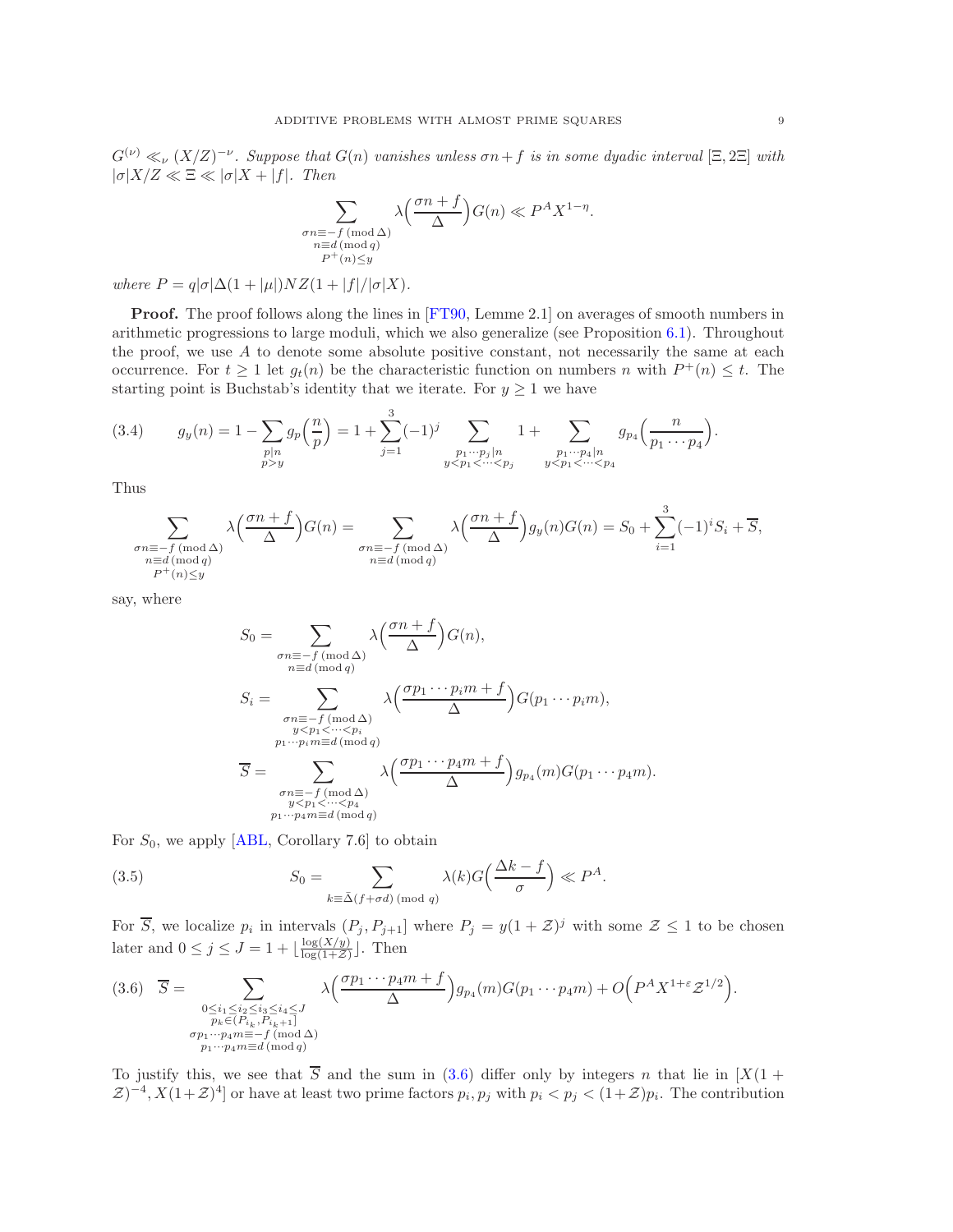from these integers can be bounded by

$$
\left(\sum_{\substack{X(1+Z)^{-4} < n \le X(1+Z)^4 \\ n \ll X \\ \text{with } n \ll X}} + \sum_{\substack{p_i < p_j < (1+Z)p_i \\ n \ll X \\ n \ll X \\ p_i < p_j \le (1+Z)p_i}} \left| \lambda \left( \frac{\sigma n + f}{\Delta} \right) \right| \right) \left(\sum_{\substack{n \ll X \\ n \ll X \\ p_i p_j \mid n \\ p_i < p_j \le (1+Z)p_i}} \left| \lambda \left( \frac{\sigma n + f}{\Delta} \right) \right|^2 \right)^{1/2} \left(\sum_{\substack{n \ll X \\ n \ll X \\ p_i < p_j \le (1+Z)p_i}} \left| \lambda \left( \frac{\sigma n + f}{\Delta} \right) \right|^2 \right)^{1/2} \left(\sum_{\substack{n \ll X \\ n \ll X \\ p_i < p_j \le (1+Z)p_i}} \left| \lambda \left( \frac{\sigma n + f}{\Delta} \right) \right|^2 \right)^{1/2}
$$

Since  $y < P_{i_1} \ll X^{1/4}$ , we can apply Proposition [3.1](#page-6-2) with  $\mathbf{m} = p_1$  and  $\mathbf{n} = |\sigma| p_2 \cdots p_4 m$  to the main term in  $(3.6)$  by splitting **m**, **n** into residue classes modulo q to obtain

<span id="page-9-0"></span>
$$
(3.7) \qquad \overline{S} \ll \mathcal{Z}^{-4} X^{\varepsilon} P^A \Big( \frac{X}{y^{3/14}} + X^{31/32} \Big) + P^A X^{1+\varepsilon} \mathcal{Z}^{1/2} \ll P^A X^{1+\varepsilon} \max(y^{-1/42}, X^{-1/288})
$$

upon choosing  $\mathcal{Z} = \max(y^{-1/21}, X^{-1/144}).$ 

For  $S_k$ ,  $1 \leq k \leq 3$ , we first replace the characteristic function on primes with the von Mangoldt function  $\Lambda$ . As above, we see that the contribution of higher prime powers is at most

$$
\ll P^A X^{1+\varepsilon} y^{-1/2}
$$

which can be absorbed in the existing bounds. Now similar to the proof of Theorem [3.3,](#page-7-1) we use Heath-Brown's identity [\(3.1\)](#page-7-2) to decompose the prime variables. Again we split all variables into short intervals using the smooth partition  $(3.2)$  for some parameter Z to be chosen later. We first bound

$$
\tilde{S} = \sum_{m} \sum_{m_i} \sum_{\substack{m_i \text{ sum} \dots m_r n_1 \cdots n_s \equiv -f \pmod{\Delta} \\ mn_1 \cdots m_r n_1 \cdots n_s \equiv d \pmod{q} \\ \lambda \left(\frac{\sigma m m_1 \cdots m_r n_1 \cdots n_s + f}{\Delta}\right) G \left(m m_1 \cdots m_r n_1 \cdots n_s\right)}
$$

where  $1 \le r, s \le 12$ ,  $M \prod_{i=1}^{r} M_i \prod_{j=1}^{s} N_j \asymp X$  and  $M_i \ll X^{1/4}$ . Again we distinguish two cases.

If there exists a subset  $\mathcal{I} \subset \{M, M_i, N_j\}$  such that  $K := \prod_{I \in \mathcal{I}} I$  such that  $X^{\eta_0} < K \leq X^{1/4 + \eta_0}$ , then we can apply Proposition [3.1](#page-6-2) to obtain

$$
\tilde{S} \ll P^A X^{\varepsilon} (X^{1-3\eta_0/14} + X^{31/32+3\eta_0/8}).
$$

If such I does not exist, then all the  $M_i$ 's and possibly some of the  $M$ ,  $N_j$ 's can be combined into  $R \ll X^{\eta_0}$  and the number of  $M, N_j$ 's of size  $\gg X^{1/4+\eta_0}$  is less than, or equal to three. So it is enough to bound

$$
\sum_{\substack{r \ll R|\sigma| \\ rklm \equiv -f \pmod{\Delta} \\ rklm \equiv d \pmod{q}}} \alpha_r \lambda\left(\frac{rklm+f}{\Delta}\right) \psi_K(k) \psi_L(l) \psi_M(m) G(rklm) \Big|
$$

which by Proposition [3.2](#page-6-3) is

$$
\ll P^A X^{1-1/54 + A\eta_0 + \varepsilon}
$$

for some absolute constant  $A > 0$ . Then by the same argument as above we see that

$$
S_i \ll P^A X^{\varepsilon} (\mathcal{Z}^{-24} X^{1-1/54+A\eta_0+\varepsilon} + X \mathcal{Z}^{1/2}), \quad 1 \le i \le 3
$$

and hence by choosing  $\mathcal{Z} = X^{\eta_1}$  for some suitable  $\eta_1 > 0$  we obtain

<span id="page-9-1"></span>(3.8) 
$$
S_i \ll P^A X^{1-\eta_2}, \quad 1 \le i \le 3
$$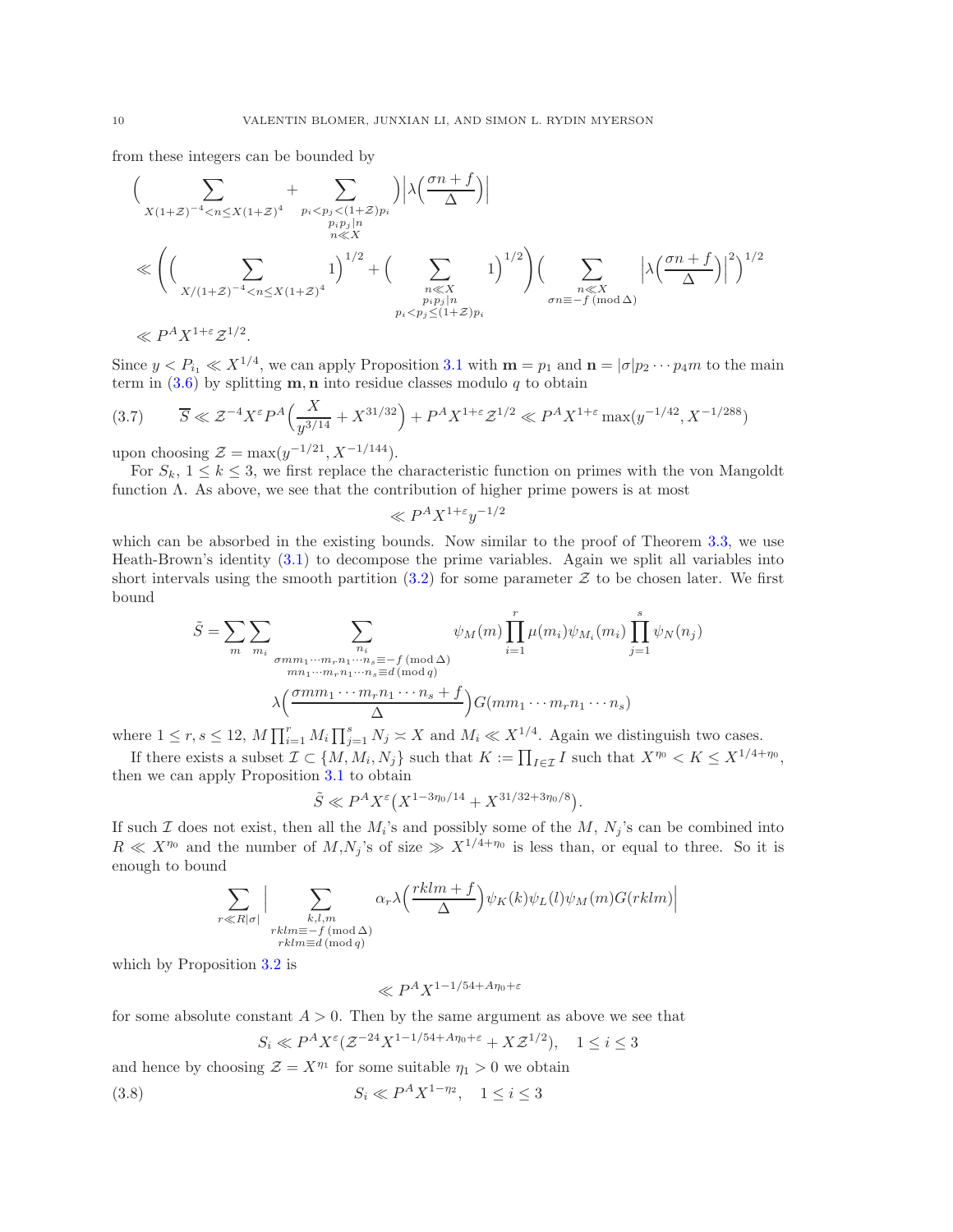for some  $\eta_2 > 0$ . Combining [\(3.5\)](#page-8-1), [\(3.7\)](#page-9-0) and [\(3.8\)](#page-9-1), we have shown that there exist some absolute constants  $A, \eta > 0$  such that

<span id="page-10-1"></span>(3.9) 
$$
\sum_{\substack{\sigma n \equiv -f \pmod{\Delta} \\ n \equiv d \pmod{q} \\ P^+(n) \le y}} \lambda \left(\frac{\sigma n + f}{\Delta}\right) G(n) \ll P^A X^{\varepsilon} \left(X^{1-\eta} + X y^{-\eta}\right).
$$

On the other hand, when  $y$  is very small we can do better using the flexible factorization of smooth numbers to create some bilinear structure so that Proposition [3.1](#page-6-2) can be applied directly. Recall [\[FT96,](#page-37-20) Lemme 3.1]: for any  $M \geq 1$ , every  $n \geq M$  with  $P^+(n) \ll y$  has a unique representation in the form

<span id="page-10-5"></span>(3.10) 
$$
n = lm, \quad P^+(l) \le P^-(m), \quad M \le m \le yM.
$$

We can separate l and m in the condition  $P^+(l) \leq P^-(m)$  using [\[Dr1,](#page-37-24) eq. (3.37)] with an acceptable error. Thus by the same argument as before, we can localize  $m$  into short intervals and apply Proposition [3.1](#page-6-2) to obtain

<span id="page-10-2"></span>
$$
(3.11) \sum_{\substack{\sigma n \equiv -f \pmod{\Delta} \\ n \equiv d \pmod{q} \\ P^+(n) \le y}} \lambda \left( \frac{\sigma n + f}{\Delta} \right) G(n) \ll P^A X^{\varepsilon} \left( \mathcal{Z}^{-1} (X M^{-3/14} + (My)^{3/8} X^{7/8}) + X \mathcal{Z}^{1/2} \right)
$$

by choosing  $M = X^{7/33}y^{-7/11}, \mathcal{Z} = X^{1/33}y^{-1/11}$ . Applying [\(3.9\)](#page-10-1) when  $y \ge X^{\eta}$  and [\(3.11\)](#page-10-2) when  $y \leq X^{\eta}$  for some suitable  $\eta > 0$  we obtain the theorem.

**Remark** Similar to the proof of Theorem [3.3](#page-6-1) and [3.4,](#page-7-0) we can replace  $\Lambda(n)$  or  $1_{P^+(n) \le y}$  by  $\tau_k(n)$ and obtain an unconditional power saving bound uniformly in all parameters.

### 4. Proofs of Propositions [3.1](#page-6-2) and [3.2](#page-6-3)

<span id="page-10-0"></span>We still owe the proofs of Propositions [3.1](#page-6-2) and [3.2.](#page-6-3) Recall that  $P$  is the product of the "unimportant" parameters which has slightly different meanings in Proposition [3.1](#page-6-2) and Proposition [3.2.](#page-6-3) For notational simplicity we write

<span id="page-10-3"></span>(4.1) 
$$
R \preccurlyeq S \iff R \ll X^{\varepsilon} P^{A} S
$$

for some sufficiently small  $\varepsilon > 0$  and some sufficiently large  $A > 0$ , not necessarily the same at each occurrence.

4.1. Proof of Proposition [3.1.](#page-6-2) This is an extension of [\[ABL,](#page-37-4) Proposition 8.1] where we relax the condition  $\alpha_m$  supported on squarefree numbers at the cost of slightly weaker bounds. Let  $\mathscr{B}(\alpha,\beta)$ denote the m, n-sum we want to bound. We use the notation [\(4.1\)](#page-10-3) with  $P = \Delta |\sigma|(1 + |\mu|)NZ(1 +$  $|f|/MX$ ). Note that we can assume without loss of generality that  $\sigma = {\pm 1}$  as otherwise we can set  $\tilde{\beta}_n = \beta_n \mathbb{1}_{\sigma|n}$ . When  $\alpha_m$  is supported on squarefree numbers, then a straightforward extension of [\[ABL,](#page-37-4) Proposition 8.1] (replacing the F in the definition of set of moduli Q by  $[N_1, D^2] \Delta_1$ , with the notation  $\Delta = \Delta_1 \Delta_2$  and  $\Delta_2 = (\Delta, (m_3m_4)^{\infty})$  to accommodate the new parameter  $\Delta$ ) shows

<span id="page-10-4"></span>(4.2) 
$$
\mathscr{B}(\alpha,\beta) \preccurlyeq \|\beta\| \big((XM)^{1/2} + X^{1/4}M^{3/2} + X^{3/8}M^{5/4}\big).
$$

To deduce the result for general sequences, we write

$$
\mathscr{B}(\alpha,\beta) = \sum_{\Delta|\sigma^2 m n + f} \mu^2(m) \alpha_{ml^2} \beta_n \lambda \left(\frac{\sigma m l^2 n + f}{\Delta}\right).
$$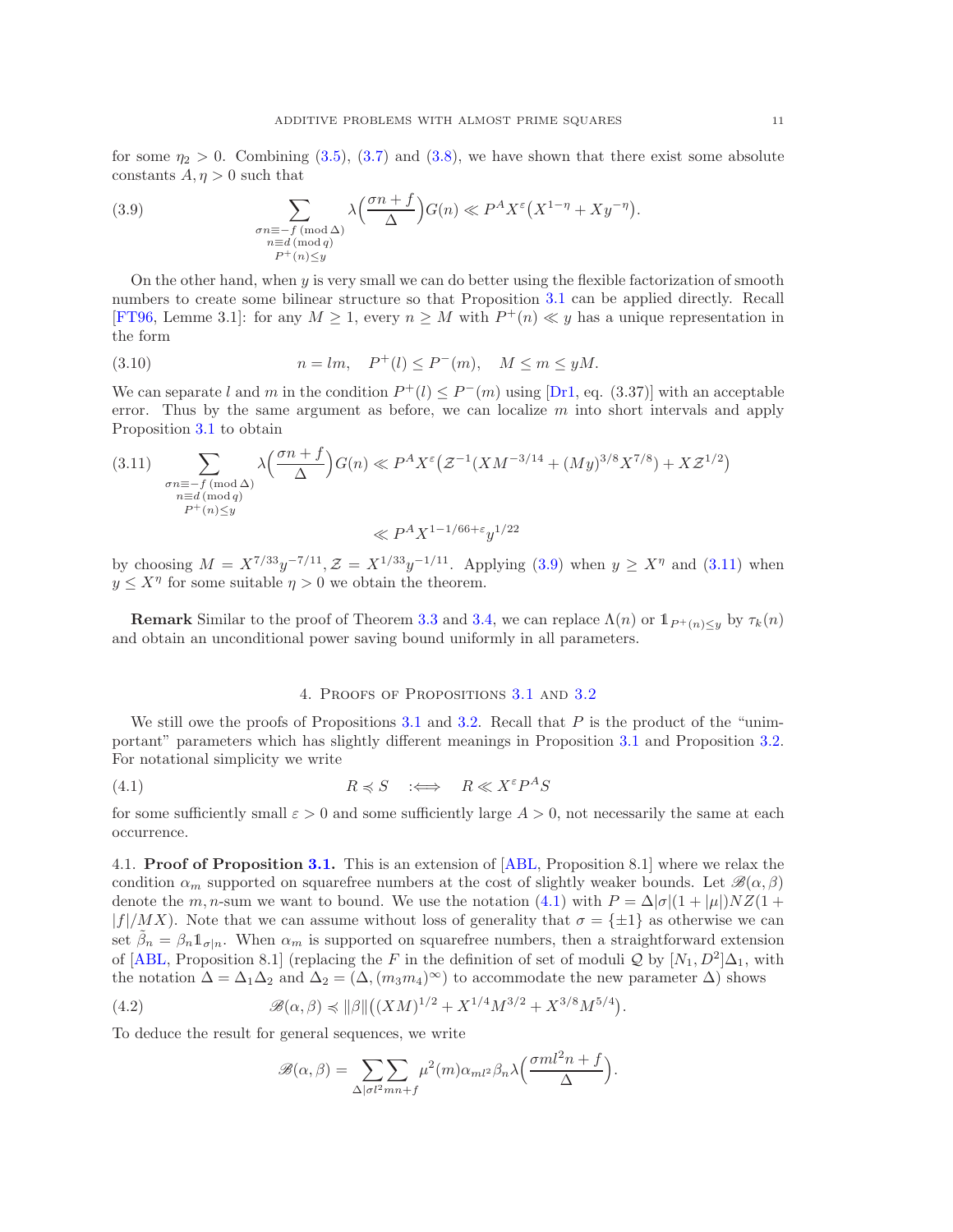We choose a parameter  $L > 1$ . By Hölder's inequality, we see that the contribution from  $l \geq L$  gives

$$
\ll \Big( \sum_{L \leq l \ll M^{1/2}} \sum_{m \ll M/l^2} \sum_{n \asymp X} |\alpha_{ml^2} \beta_n|^2 \Big)^{3/4} \Big( \sum_{L \leq l \ll M^{1/2}} \sum_{m \ll M/l^2} \sum_{n \asymp X} |\lambda \left( \frac{\sigma m l^2 n + f}{\Delta} \right)|^4 \Big)^{1/4} \nonumber \\ \lesssim \Big( \sum_{L \leq l \ll M^{1/2}} \sum_{m \ll M/l^2} 1 \Big)^{3/4} \Big( \sum_n |\beta_n|^2 \Big)^{1/2} \Big( \sum_{n \asymp X} 1 \Big)^{1/4} (MX)^{1/4} \ll \|\beta\| \frac{MX^{1/2}}{L^{3/4}} \nonumber
$$

using the well-known bound for the fourth moment of Hecke eigenvalues

$$
\sum_{n\leq Y}|\lambda(n)|^4\preccurlyeq Y.
$$

Indeed, the Dirichlet series  $\sum_n \lambda_\phi(n)^4 n^{-s}$  equals  $L(s, \text{sym}^2 \phi \times \text{sym}^2 \phi) L(s, \text{sym}^2 \phi)^2 \zeta(s)$  up to an Euler product that is absolutely convergent in  $\Re s > 1/2 + 2\theta$  where  $\theta \le 7/64$  is an admissible exponent for the Ramanujan-Petersson conjecture. Hence if  $C_{\phi}$  denotes the conductor of  $\phi$ , then we conclude from the convexity bound and standard bounds for L-functions at  $s = 1$  [\[XLi\]](#page-37-25) the estimate

<span id="page-11-2"></span>(4.3) 
$$
\sum_{m \leq x} |\lambda_{\phi}(m)|^4 \ll x (x C_{\phi})^{\varepsilon} + x^{1/2 + 2\theta + \varepsilon} C_{\phi}^{O(1)}.
$$

On the other hand, for  $l \leq L$  we combine n and  $l^2$  to one variable and apply [\(4.2\)](#page-10-4) with  $\tilde{\beta}_n^{(l)} =$  $\beta_{n/l^2} \mathbb{1}_{l^2|n}$  to obtain

$$
\sum_{l \le L} \sum_{m \asymp M/l^2} \sum_{n \asymp Xl^2} \mu^2(m) \alpha_{ml^2} \tilde{\beta}_n^{(l)} \lambda\left(\frac{\sigma mn + f}{\Delta}\right)
$$
  
\$\preccurlyeq \sum\_{l \le L} ||\tilde{\beta}^{(l)}|| \left( (MX)^{1/2} + (Xl^2)^{3/4} (M/l^2)^{3/2} + (M/l^2)^{5/4} (Xl^2)^{3/8} \right)\$  
\$\ll ||\beta|| \left( L(MX)^{1/2} + X^{3/4} M^{3/2} + M^{5/4} X^{3/8} \right).

With  $L = M^{2/7}$ , we obtain

$$
\mathcal{B}(\alpha, \beta) \preccurlyeq ||\beta|| (X^{1/2} M^{11/14} + X^{1/4} M^{3/2} + M^{5/4} X^{3/8}).
$$

Here we can drop the middle term, because if it dominates the last term, then  $M > X^{1/2}$  in which case the claim is trivially true. This completes the proof.

4.2. Proof of Proposition [3.2.](#page-6-3) This result has a precursor in [\[ABL,](#page-37-4) Theorem 2.5], but it turns out that here the extra congruence conditions modulo q and  $\Delta$  are somewhat subtle and not completely straightforward to implement due to well-known difficulties in the Voronoi summation formula for general moduli. We therefore modify the proof, the biggest difference being that we replace the delta-symbol method ([\[ABL,](#page-37-4) Lemma 7.3]) of Duke-Friedlander-Iwaniec with Jutila's circle method.<sup>[1](#page-11-0)</sup>

Let us denote by  $\mathscr S$  the k, l, m-sum that we want to bound and recall that P is the product of the "unimportant" parameters (keeping in mind that the definition of  $P$  differs slightly from the previous proof). Assume without loss of generality  $X_1 \geq X_2 \geq X_3$ .

By Voronoi summation (cf. [\[ABL,](#page-37-4) Corollary 7.7]) it is easy to see that

<span id="page-11-1"></span>
$$
(4.4) \t\t \mathscr{S} \preccurlyeq (X/X_1)^{3/2}.
$$

We can also write

$$
\mathcal{S} = \sum_{\substack{k,l,m \ kklm \equiv d \pmod{q}}} \sum_{n} G(k,l,m)g(n)\lambda(n) \int_{0}^{1} e(\alpha(rklm + f - \Delta n))d\alpha.
$$

<span id="page-11-0"></span><sup>&</sup>lt;sup>1</sup>As an aside we remark that we could also follow Munshi's strategy [\[Mu2\]](#page-37-26), but note that his Lemma 6 needs to be corrected by a factor  $q_1$  when  $q_1 = \tilde{q}_1$ .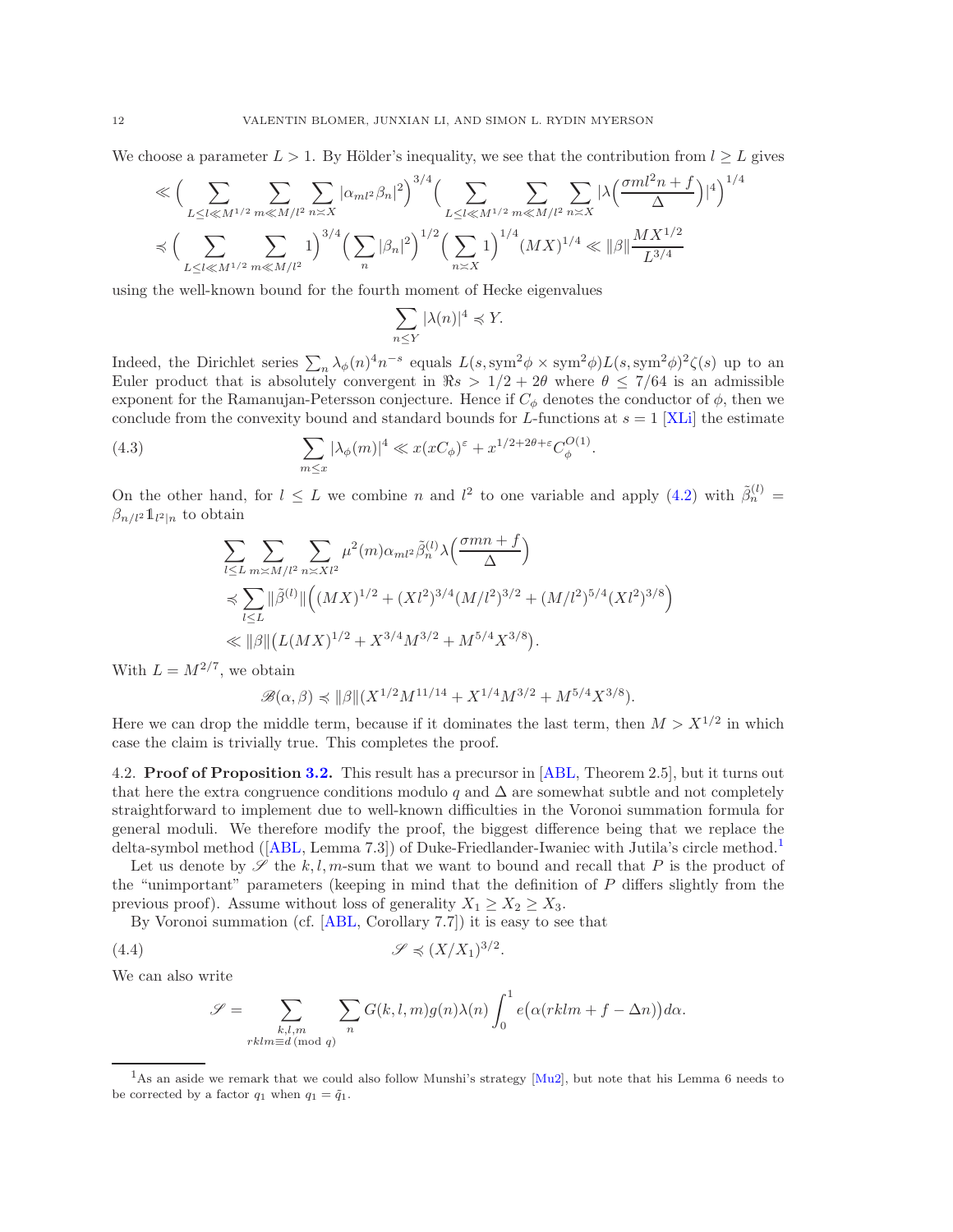where the redundant function  $g(n)$  has support on  $\frac{1}{2} \mathbb{E}/\Delta \leq n \leq 3 \mathbb{E}/\Delta$  and satisfies  $g(n) = 1$  for  $\Xi/\Delta \leq n \leq 2\Xi/\Delta$  and  $g^{(\nu)}(n) \ll (\Xi/\Delta)^{-\nu}$  for all  $\nu \in \mathbb{N}_0$ . We now employ Jutila's circle method as in the corollary to [\[Ju,](#page-37-27) Lemma 1], i.e. we insert the constant function into the  $\alpha$ -integral and approximate it by a step function of small rational intervals. This device will simplify the argument especially with respect to the extra congruence condition on q. Let  $C$  be a large parameter and  $\mathcal{C} \subset [C, 2C]$  be the set of moduli which are coprime to  $\Delta Nq$ . Define

$$
L = \sum_{c \in \mathcal{C}} \phi(c) \gg C^2 (\Delta N q C)^{-\varepsilon}
$$

and let  $\delta$  be a real number such that  $C^{-2} \ll \delta \ll C^{-1}$ . Then we have (bounding the error term with Cauchy-Schwarz and Rankin-Selberg)

$$
\mathcal{S} = \tilde{\mathcal{S}} + O\left(\frac{(X\Xi/\Delta)^{1/2}}{\delta^{1/2}C}(XC)^{\varepsilon}\right)
$$

where

$$
\tilde{\mathcal{S}} = \sum_{\substack{k,l,m\\rklm \equiv d \pmod{q}}} \sum_n G(k,l,m)g(n)\lambda(n) \frac{1}{L} \sum_{c \in \mathcal{C}} \sum_{a \pmod{c}}^* \frac{1}{2\delta} \int_{-\delta}^{\delta} e\Big(\Big(\frac{a}{c}+\alpha\Big)(rklm+f-\Delta n)\Big) d\alpha.
$$

We now apply Voronoi summation [\[KMV,](#page-37-28) Theorem A.4] to the *n*-sum and note that by construction  $(\Delta N, c) = 1$  (this flexibility is the main advantage of the present set-up). We obtain

$$
\sum_{n} g(n)e(\alpha \Delta n)\lambda(n)e\left(\frac{a\Delta}{c}n\right) = \frac{\xi}{c\sqrt{N}}\sum_{\pm}\chi_{-4}(\mp c)\sum_{n}\lambda(n)e\left(\mp \frac{\overline{a\Delta N}}{c}n\right)\mathcal{G}^{\pm}\left(\frac{n}{c^2N}\right)
$$

for  $(a, c) = 1$ , some constant  $\xi \in S^1$  depending only on the cusp form  $\phi$  and functions  $\mathcal{G}^{\pm}$  which by [\[ABL,](#page-37-4) Lemma 7.5] satisfy the bound

$$
y^{\nu} \frac{d^{\nu} \mathcal{G}^{\pm}(y)}{dy^{\nu}} \ll_{A,\nu} \frac{\Xi}{\Delta} \Big( 1 + \frac{1}{(y \Xi/\Delta)^{2\tau + \varepsilon}} \Big) \Big( (1 + |\mu|) \Big( 1 + \sqrt{\frac{y \Xi}{\Delta}} \Big) \Big)^{\nu} \Big( 1 + \frac{y \Xi/\Delta}{(\delta \Xi/\Delta + 1)^2} + \frac{y \Xi/\Delta}{(1 + |\mu|)^2} \Big)^{-A}
$$

where  $\tau = 0$  if  $\phi$  is holomorphic and  $\tau = \Im t_{\phi}$  if  $\phi$  is Maaß with spectral parameter  $t_{\phi}$ . We choose

 $\delta = 1/X.$ 

With this choice we can truncate the *n*-sum at  $\leq C^2/X$  and obtain

$$
\mathscr{S} \preccurlyeq \frac{X}{L} \sum_{\pm} \sum_{c \in \mathcal{C}} \sum_{n \preccurlyeq C^2/X} \frac{|\lambda(n)|}{c} \left(1 + \frac{C^2}{nX}\right)^{2\tau} \Big| \sum_{k,l,m} G(k,l,m) e\left(\left(\alpha + \frac{b}{q}\right) r k l m\right) S(r k l m + f, \pm \overline{\Delta} n, c) \Big| + \frac{X^{3/2}}{C}.
$$

The factor  $e(\alpha r k l m)$  can be incorporated into G at essentially no cost, since  $\alpha r k l m \ll \delta X = 1$ . When  $X_1 \ll C$ , we can bound the k, l, m-sum using [\[ABL,](#page-37-4) Lemma 7.2] to obtain

$$
\preccurlyeq \frac{X(c, f, n)^{1/2}}{c^{1/2}} + \left( (c, f)^{1/2} c^{7/4} + X_1^{1/2} c^{3/2} + (X_2 X_3)^{1/2} c^{5/4} + X_1 (X_2 X_3)^{1/2} c^{1/2} \right) c_{\square}^{1/4}
$$

where  $c_{\Box}$  is the squarefull part of c. We can now evaluate the sums over n (cf. [\[ABL,](#page-37-4) (7.1)]) and c (with Rankin's trick, cf. two displays after [\[ABL,](#page-37-4) (8.3)]) getting

$$
\mathcal{S} \preccurlyeq \frac{X}{C^{1/2}} + C^{7/4} + X_1^{1/2} C^{3/2} + X^{1/3} C^{5/4} + X_1^{1/2} X^{1/2} C^{1/2} + \frac{X^{3/2}}{C}
$$

(recall that  $X_1 \geq X_2 \geq X_3$ ). At this point we make the admissible choice  $C = X^{1/2+1/54}$  getting

<span id="page-12-0"></span>(4.5) 
$$
\mathscr{S} \preccurlyeq X^{53/54} + X_1^{1/2} X^{7/9}.
$$

Then the claim follows from  $(4.5)$  when  $X^{1/3} \le X_1 \le X^{2/5}$  and from  $(4.4)$  when  $X_1 \ge X^{2/5}$ .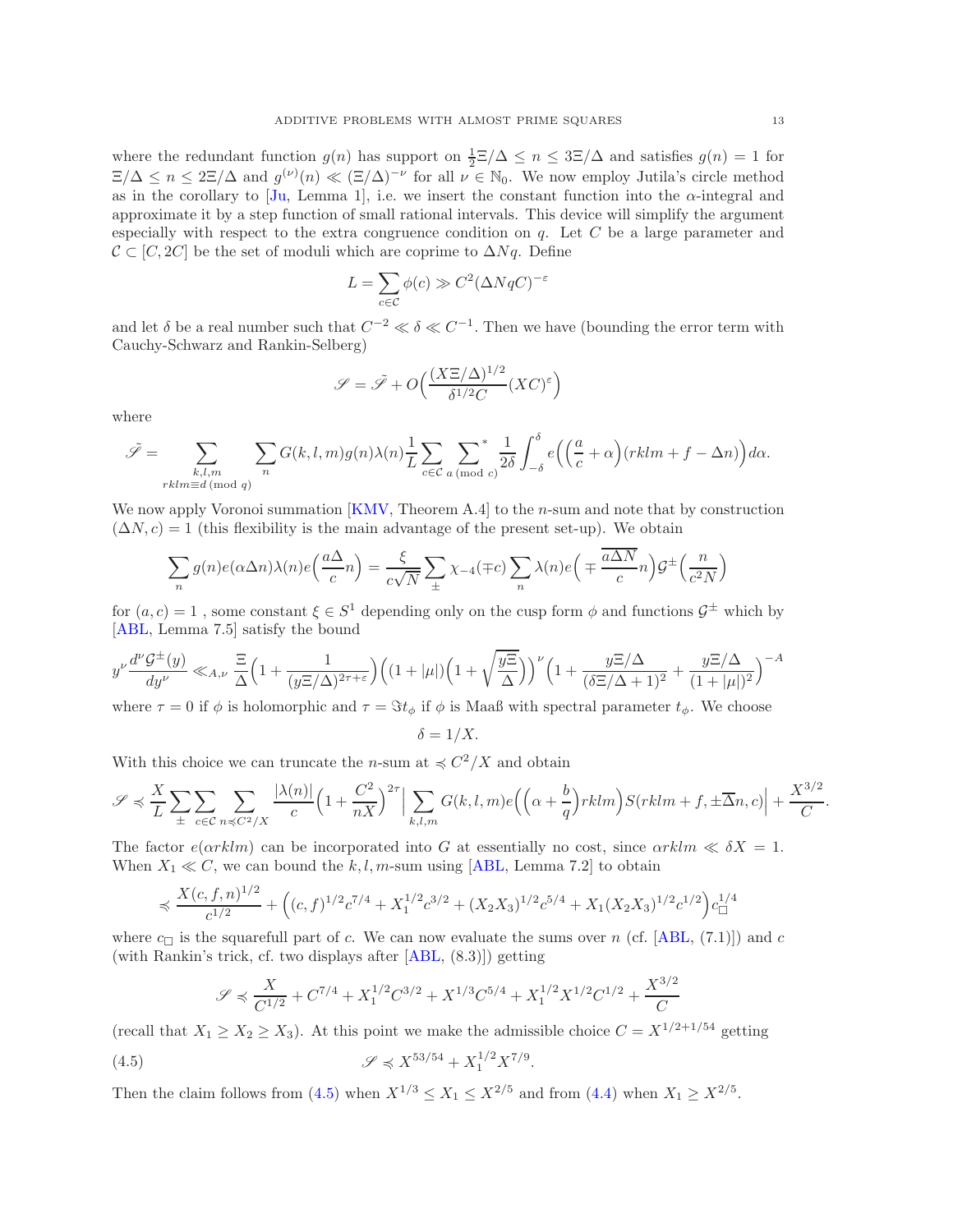#### 5. Proof of Theorem [1.1](#page-1-0)

<span id="page-13-1"></span>5.1. Primes in arithmetic progressions. Before we start with the analysis of the main term, we recall [\[ABL,](#page-37-4) Theorem 2.1] on equidistribution of primes in long arithmetic progressions under GRH.

<span id="page-13-0"></span>**Proposition 5.1.** Assume GRH. There exists some absolute constant  $\varpi > 0$  with the following property. Let  $x \geq 2$ ,  $c, d \in \mathbb{N}$ ,  $d \mid c^{\infty}$ ,  $c_0, d_0 \in \mathbb{Z}$ ,  $(d_0, d) = (c_0, c) = 1$ ,  $a_1, a_2 \in \mathbb{Z} \setminus \{0\}$  such that for

$$
Q \le x^{1/2 + \varpi}, \quad |a_1| \le x^{1 + \varpi}, \quad |a_2| \le x^{\varpi}, \quad c, d \le x^{\varpi}
$$

we have

$$
\sum_{\substack{q \leq Q \\ (q, a_1 a_2) = 1 \\ q \equiv c_0 \, (\text{mod } c)}} \Big( \sum_{\substack{n \leq x \\ n \equiv a_1 \overline{a_2} \, (\text{mod } q) \\ n \equiv d_0 \, (\text{mod } d)}} \Lambda(n) - \frac{1}{\phi(qd)} \sum_{\substack{n \leq x \\ (n, qd) = 1}} \Lambda(n) \Big) \ll x^{1 - \varpi}.
$$

It is easy to see that we can replace the von Mangoldt function by the characteristic function on primes.

<span id="page-13-2"></span>5.2. Preparing for the sieve. In this section, we use  $\kappa$  to denote a sufficiently small (depending on  $\bar{\varpi}$  in Proposition [5.1](#page-13-0) and A,  $\eta$  as in Theorem [3.3\)](#page-6-1) positive constant. We use  $\varepsilon$  to denote an arbitrarily small positive constant.

Let  $\mathbf{d} = (d_1, d_2)$  denote a pair of two squarefree numbers with  $d_1, d_2 \leq n^{\kappa}$ . In preparation for a sieve we define

$$
\mathcal{A}_{\mathbf{d}}(n) = \{ (p, x_1, x_2) \mid p + d_1^2 x_1^2 + d_2^2 x_2^2 = n \}
$$

(where of course p denotes a prime). As usual, we denote by  $c_p(n)$  the Ramanujan sum. The key input for the sieve is the following:

<span id="page-13-5"></span>**Proposition 5.2.** Assume GRH. With the above notation, there exists some absolute constant  $\kappa > 0$ such that uniformly for  $d_1, d_2 \leq n^{\kappa}$  we have

$$
\#\mathcal{A}_d(n) = \text{Li}(n)\mathfrak{S}_{d_1,d_2}(n) + O(n^{1-\kappa})
$$

where the singular series  $\mathfrak{S}_{d_1,d_2}(n)$  is given by

<span id="page-13-4"></span>
$$
(5.1) \quad \frac{\pi}{d_1d_2} \prod_{\substack{p|(d_1,d_2) \\ p\nmid (d_1,d_2)}} \left(1 - \frac{c_p(n)}{p-1}\right) \prod_{\substack{p|d_1d_2 \\ p\nmid (d_1,d_2)}} \left(1 - \frac{\left(\frac{n}{p}\right)}{p-1}\right) \prod_{\substack{p\nmid d_1d_2n \\ p\nmid d_1d_2n}} \left(1 + \frac{\chi_{-4}(p)}{p(p-1)}\right) \prod_{\substack{p|n \ p\nmid 2d_1d_2}} \left(1 - \frac{\chi_{-4}(p)}{p}\right).
$$

Remark: One can check that this matches the main term coming from a formal application of the circle method. In particular, we see that  $\mathfrak{S}_{d_1,d_2}(n) = 0$  if  $(d_1, d_2, n) > 1$  as it should.

**Proof.** Let  $\delta = (d_1, d_2), d'_1 = d_1/\delta, d'_2 = d_2/\delta$  as in Lemma [2.2.](#page-4-0) By Lemma [2.2](#page-4-0) and Theorem [3.3](#page-6-1) (with  $\kappa$  sufficiently small depending on the constants  $A, \eta$ ) we have

<span id="page-13-3"></span>
$$
(5.2) \qquad \#A_{\mathbf{d}}(n) = \sum_{\delta_1 \delta_1' = d_1'} \sum_{\delta_2 \delta_2' = d_2'} \frac{w_{\delta_1' \delta_2'}}{h_{\delta_1' \delta_2'}} G_{\delta_1' \delta_2'} \sum_{w \in \mathcal{G}_{\delta_1' \delta_2'}} \sum_{\substack{p \equiv n \pmod{(\delta \delta_1' \delta_2')^2} \\ n-p \equiv w \pmod{\delta_1' \delta_2'}}} r \left( \frac{n-p}{\delta^2 \delta_1^2 \delta_2^2} \right) + O(n^{1-\kappa})
$$

where  $\mathcal{G}_{\delta'_1 \delta'_2} \subseteq (\mathbb{Z}/\delta'_1 \delta'_2 \mathbb{Z})^*$  is as in [\(2.8\)](#page-4-7) and  $r = 1 * \chi_{-4}$  as before. From [\(2.1\)](#page-3-2) we obtain

$$
\frac{w_{\delta'_1\delta'_2}}{h_{\delta'_1\delta'_2}}=\frac{4}{\delta'_1\delta'_2}\prod_{p\mid\delta'_1\delta'_2}\Big(1-\frac{\chi_{-4}(p)}{p}\Big)^{-1}
$$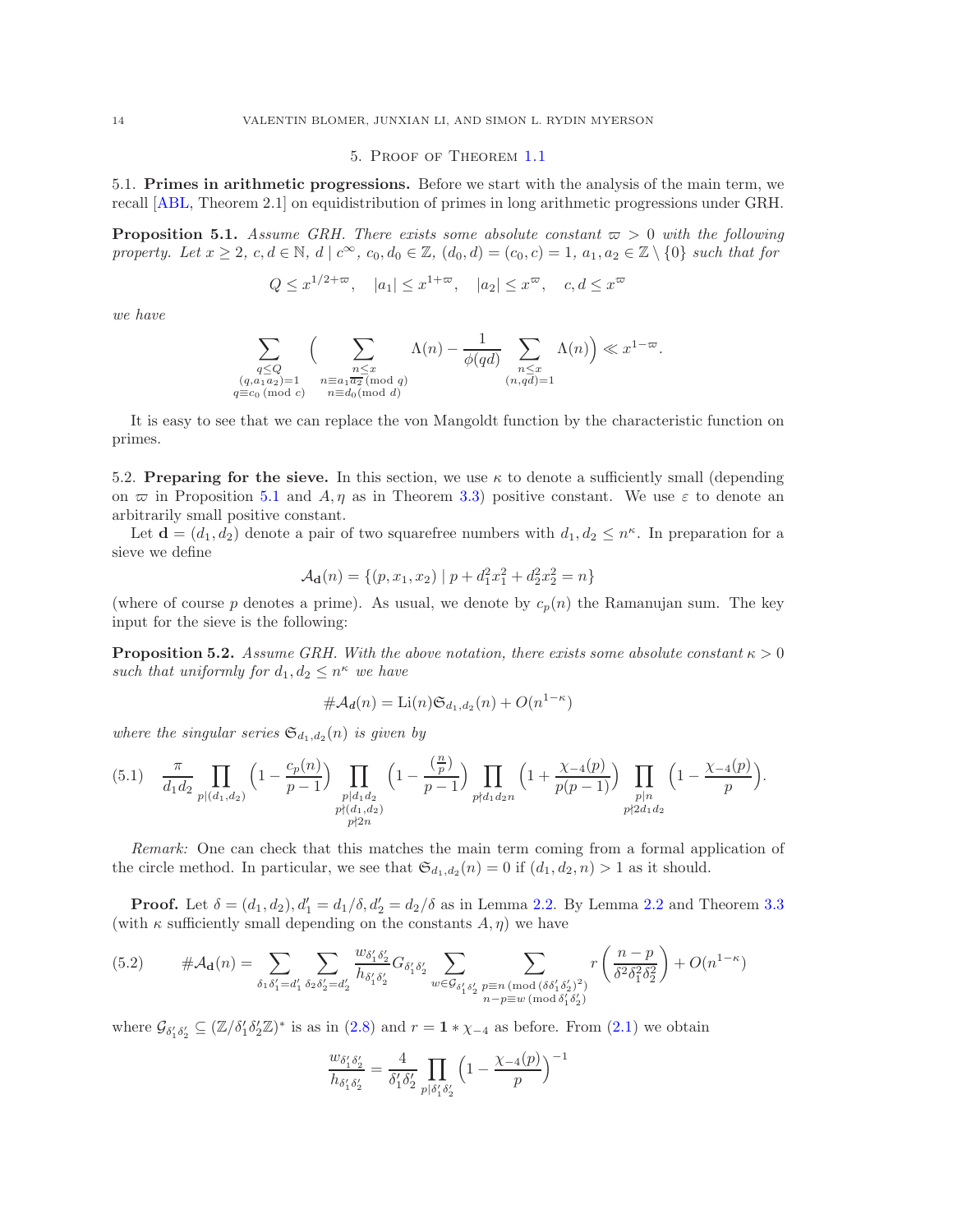in all cases, including  $\delta'_1 \delta'_2 = 1$ . We apply the Dirichlet's hyperbola method to the *r*-function so that the innermost p-sum in  $(5.2)$  can for some parameter  $Y > 0$  be written as

$$
\sum_{\substack{Y \le p \le n \\ n-p \equiv w \pmod{\delta_1 \delta_2^2} \\ n-p \equiv w \pmod{\delta_1 \delta_2^j},}} \chi_{-4}(b) + O(Y^{1+\varepsilon}) = S_1 + S_2 + O(Y^{1+\varepsilon}),
$$

say, where

$$
S_1 = \sum_{\substack{a \le \sqrt{n} \\ (a,\delta'_1 \delta'_2) = 1}} \sum_{\substack{Y \le p \le n \\ n - p \equiv w \pmod{\delta^2 \delta_1^2 \delta_2^2}}} \chi_{-4}\left(\frac{n - p}{a \delta^2 \delta_1^2 \delta_2^2}\right),
$$
  

$$
S_2 = \sum_{\substack{n - Y \\ b \le \frac{n - Y}{\sqrt{n} \delta^2 \delta_1^2 \delta_2^2}} \sum_{\substack{Y \le p \le n - b\sqrt{n} \delta^2 \delta_1^2 \delta_2^2 \\ p \equiv n \pmod{b \delta^2 \delta_1^2 \delta_2^2}}} \chi_{-4}(b).
$$
  

$$
(b,\delta'_1 \delta'_2) = 1 \sum_{\substack{n - Y \\ n - p \equiv w \pmod{\delta^2 \delta_1^2 \delta_2^2}}} \chi_{-4}(b).
$$

We choose  $Y = n^{1-2\kappa}$  so that the error term is acceptable. We will evaluate  $S_1$  and  $S_2$  by Proposition [5.1.](#page-13-0) This requires some preparation. It turns out that the contribution from  $S_1$  will be negligible, but as there are some complications from the powers of two, we start with a detailed treatment for  $S_1$ .

We use the notation

$$
r_2 = (\delta \delta_1 \delta_2, 2^{\infty}), \quad d = \frac{\delta \delta_1 \delta_2}{r_2}, \quad d' = \frac{\delta'_1 \delta'_2}{(\delta'_1 \delta'_2, 2)}, \quad a_2 = (a, 2^{\infty}), \quad a_d = (a, d^{\infty}).
$$

We see that  $S_1$  equals

$$
\sum_{\substack{a_2 \mid 2^{\infty} \\ (a_2, \delta'_1 \delta'_2) = 1}} \sum_{\substack{a \le \sqrt{n}/a_2 \\ (a_2, \delta'_1 \delta'_2) = 1}} \sum_{\substack{y \le p \le n \\ n - p \equiv w \pmod{\delta'_1 \delta'_2} \\ n - p \equiv w \pmod{\delta'_1 \delta'_2}}} \chi_{-4}(a) \chi_{-4}\left(\frac{n - p}{a_2 r_2^2}\right)
$$
\n
$$
= \sum_{\substack{a_2 \mid 2^{\infty} \\ (a_2, \delta'_1 \delta'_2) = 1}} \sum_{\substack{a_d \mid d^{\infty} \\ (a_d, \delta'_1 \delta'_2) = 1}} \chi_{-4}(a_d) \sum_{\substack{w \pmod{4} \\ (a_1, \delta'_1) = 1 \\ (a_2, \delta'_1 \delta'_2) = 1}} \sum_{\substack{a \le \sqrt{n}/a_2 a_d \\ (a_2, \delta'_1 a_2) = 1 \\ a \equiv u \pmod{4} \\ n - p \equiv w \pmod{d^2} \\ n - p \equiv a_2 r_2^2 v \pmod{4a_2 r_2^2}}}
$$
1.

Here we have used the fact that if  $2 | \delta'_1 \delta'_2$  then we must have  $a_2 r_2 = 1$  and  $(w, 2) = 1$ . The contribution when one of  $a_2, a_d$  is at least  $n^{4\kappa}$  can be bounded by

$$
\sum_{\substack{a|(2d)^\infty\\a\geq n^{4\kappa}}} \sum_{q\leq \sqrt{n}/a} \frac{n}{\phi(a)\phi(q)} \ll n^{1-2\kappa+\varepsilon},
$$

so from now on we restrict to  $a_2, a_d \leq n^{4\kappa}$  (note that  $r_2, d', d$  are automatically at most  $n^{2\kappa}$ ). Splitting into further residue classes, the  $a, p$ -sum equals

$$
\sum_{\substack{\lambda \, (\text{mod } dd')} \atop \lambda \, (\text{mod } dd')} \sum_{\substack{a \le \sqrt{n}/a_2a_d \\ (a,n)=1 \\ a \equiv u \, (\text{mod } 4) \\ a \equiv \lambda \, (\text{mod } dd')} \sum_{\substack{Y \le p \le n \\ p \equiv n - w \, (\text{mod } d') \\ p \equiv n - v a_2r_2^2 \, (\text{mod } 4a_2r_2^2) \\ p \equiv n \, (\text{mod } a_d d^2)}} 1 + O(n^{1/2+\varepsilon})
$$

where the error term comes from the artificially added condition  $(a, n) = 1$ . For the same reason we can restrict to  $(n, d) = (n - w, d') = 1$ . We are now in a position to apply Proposition [5.1](#page-13-0) (since  $\kappa$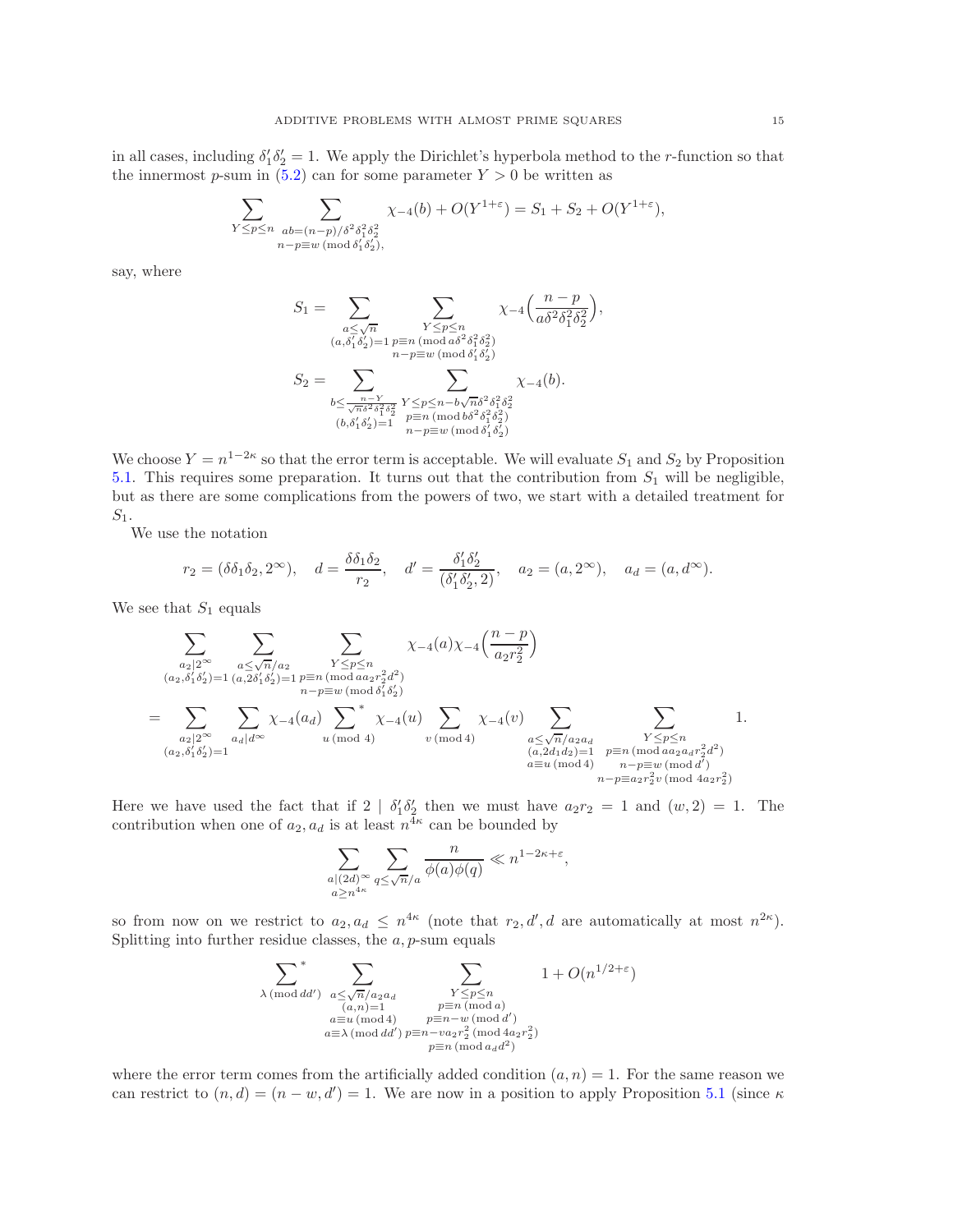is sufficiently small in terms of  $\varpi$ ) together with the prime number theorem to the two innermost sums and recast the previous display as

$$
\mathbb{1}_{(n-w,d')=(n,d)=1} \sum_{\substack{a \le \sqrt{n}/a_2a_d \\ a \equiv u \pmod{4} \\ (a,2d_1d_2n)=1}} \frac{\text{Li}(n)}{\phi(a)\phi(d')\phi(4a_2a_dr_2^2d^2)} + O(n^{1-\kappa}).
$$

Plugging back, we obtain

$$
S_1 = 1_{(n-w,d')=(n,d)=1} \sum_{\substack{a_2 \mid 2^{\infty} \\ a_2 \le n^{4\eta}}} \sum_{\substack{a_d \mid d^{\infty} \\ a_d \le n^{4\eta}}} \sum_{\substack{v \pmod{4} \\ (n-wa_2r_2^2, 4)=1}} \chi_{-4}(v) \sum_{u \pmod{4}}^* \chi_{-4}(u)
$$
  
 
$$
\times \sum_{\substack{a \le \sqrt{n}/a_2a_d \\ a \equiv u \pmod{4} \\ (a,2d_1d_2n)=1}} \frac{\text{Li}(n)}{\phi(a)\phi(d')\phi(4a_2a_dr_2^2d^2)} + O(n^{1-\kappa}).
$$

But now the *v*-sum vanishes: with  $h = a_2 r_2^2 \mid 2^\infty$  we have

$$
\sum_{\substack{v \pmod{4} \\ (n-vh,4)=1}} \chi_{-4}(v) = \sum_{\ell \mid 4} \mu(\ell) \sum_{\substack{v \pmod{4} \\ vb \equiv n \pmod{\ell}}} \chi_{-4}(v).
$$

Since  $\chi_{-4}$  is primitive, by [\[IK,](#page-37-29) (3.9)] the inner sum vanishes, unless 4 |  $\ell/(\ell, h)$  (which can only happen if  $h = 1$ ), but then the Möbius function vanishes. We conclude  $S_1 \ll n^{1-\kappa}$ , as announced before.

We now turn to  $S_2$  where the calculation is similar, and we obtain

$$
S_2 = \sum_{b_d | (\delta \delta_1 \delta_2)^\infty} \chi_{-4}(b_d) \sum_{\substack{b \le \frac{n-Y}{\sqrt{n}(\delta \delta_1 \delta_2)^{2b_d}} \\ (b, d_1 d_2) = 1}} \chi_{-4}(b) \sum_{\substack{Y \le p \le n - b b_d \sqrt{n} \delta^2 \delta_1^2 \delta_2^2 \\ p \equiv n \pmod{b_d \delta^2 \delta_1^2 \delta_2^2} \\ n - p \equiv w \pmod{b_d \delta^2 \delta_1^2 \delta_2^2}}} 1
$$
  

$$
= \sum_{u \pmod{4}}^* \chi_{-4}(u) \sum_{\substack{b_d | (\delta \delta_1 \delta_2)^\infty \\ b_d | (\delta \delta_1 \delta_2)^\infty}} \chi_{-4}(b_d) \sum_{\substack{b \le \frac{n-Y}{\sqrt{n}(\delta \delta_1 \delta_2)^{2b_d}}} Y \le p \le n - b b_d \sqrt{n} \delta^2 \delta_1^2 \delta_2^2 \\ b \equiv u \pmod{4}} \sum_{\substack{b = u \pmod{4} \\ (b, d_1 d_2) = 1}} 1.
$$

As before we restrict to  $b_d \n\leq n^{4\kappa}$  at the cost of an error of  $O(x^{1-\kappa})$ . The contribution from  $(\delta\delta_1\delta_2, n) > 1$  is also negligible, so let us from now on assume  $(\delta\delta_1\delta_2, n) = 1$ . Before we can apply Proposition [5.1](#page-13-0) to the  $b$ ,  $p$ -sum, we must first separate variables in the summation condition. To this end, we split the p-sum into intervals of the form  $((1 - \Delta)P, P]$  with  $\Delta = n^{-2\kappa}$ . There are  $O(\Delta^{-1} \log n)$  such intervals. The condition  $p \leq n - b \overline{b} a \sqrt{n} \delta^2 \delta_1^2 \delta_2^2$  interferes in at most one such interval, whose contribution we estimate by the Brun-Titchmarsh inequality at the cost of an admissible error  $O(n^{1-\kappa})$ . For all other intervals we can apply Proposition [5.1](#page-13-0) on GRH in combination with the prime number theorem. Assembling the main term, we recast  $S_2$ , up to an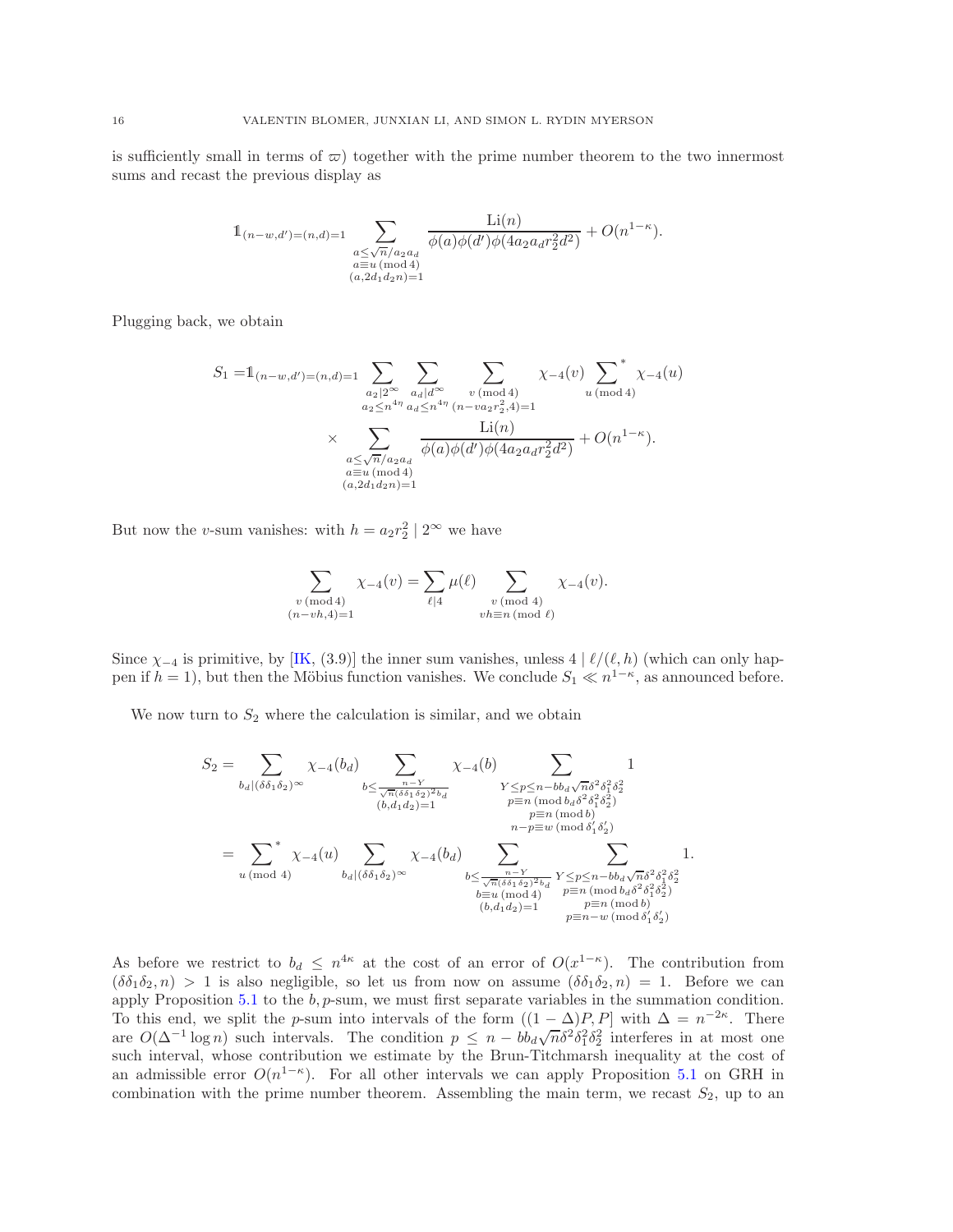error of  $O(n^{1-\kappa})$ , as

$$
\sum_{u \, (\text{mod } 4)}^{*} \chi_{-4}(u) \sum_{\substack{b_{d} \mid (\delta \delta_{1} \delta_{2})^{\infty} \\ b_{d} \leq n^{4\kappa}}} \chi_{-4}(b_{d}) \sum_{\substack{b \leq \frac{n-Y}{\sqrt{n}(\delta \delta_{1} \delta_{2})^{2}b_{d} \\ b \equiv u \, (\text{mod } 4)}} Y \leq p \leq n - b b_{d} \sqrt{n} \delta^{2} \delta_{1}^{2} \delta_{2}^{2}} \frac{1_{(n-w, \delta'_{1} \delta'_{2}) = (n, \delta \delta_{1} \delta_{2}) = 1}}{\phi(b) \phi(b_{d} \delta^{2} \delta_{1}^{2} \delta_{2}^{2}) \phi(\delta'_{1} \delta'_{2})}
$$
\n
$$
= \text{Li}(n) \sum_{\substack{b \mid (\delta \delta_{1} \delta_{2})^{\infty} \\ b_{d} \mid (\delta \delta_{1} \delta_{2})^{\infty}}} \frac{\chi_{-4}(b_{d})}{\phi(b_{d} \delta^{2} \delta_{1}^{2} \delta_{2}^{2})} \sum_{\substack{b \leq \frac{n-Y}{\sqrt{n}(\delta \delta_{1} \delta_{2})^{2}b_{d} \\ (b, d_{1} d_{2} n) = 1}} \frac{\chi_{-4}(b) 1_{(n-w, \delta'_{1} \delta'_{2}) = (n, \delta \delta_{1} \delta_{2}) = 1}}{\phi(b)} \frac{\phi(\delta'_{1} \delta'_{2})}{\phi(\delta'_{1} \delta'_{2})}.
$$

As a last step, we compute the b-sum using [\[ABL,](#page-37-4) Lemma 5.2] and complete the sum over  $b_d$ , and recast the previous display up to an admissible error as

$$
\text{Li}(n)L(1,\chi_{-4})\prod_{p}\left(1+\frac{\chi_{-4}(p)}{p(p-1)}\right)\mathfrak{c}(d_{1}d_{2}n)\sum_{b_{d}\mid(\delta\delta_{1}\delta_{2})^{\infty}}\frac{\chi_{-4}(b_{d})}{\phi(b_{d}\delta^{2}\delta_{1}^{2}\delta_{2}^{2})}\frac{\mathbb{1}_{(n-w,d')=(n,\delta\delta_{1}\delta_{2})=1}}{\phi(\delta_{1}'\delta_{2}')}
$$

where

<span id="page-16-2"></span>(5.3) 
$$
\mathfrak{c}(f) = \prod_{p \mid f} \left( 1 + \frac{\chi_{-4}(p)}{p(p-1)} \right)^{-1} \left( 1 - \frac{\chi_{-4}(p)}{p} \right).
$$

This finishes the analysis of  $S_2$ .

We now return to [\(5.2\)](#page-13-3) and summarize that there exists some absolute constant  $\kappa > 0$  such that uniformly for  $d_1, d_2 \leq n^{\kappa}$  we have

$$
\#\mathcal{A}_{\mathbf{d}} = \mathrm{Li}(n)\mathfrak{S}_{d_1,d_2}(n) + O(n^{1-\kappa}),
$$

where the singular series  $\mathfrak{S}_{d_1,d_2}(n)$  is given by

$$
\begin{split} \mathfrak{S}_{d_1,d_2}(n) = & \sum_{\delta_1\delta_1'=d_1'}\sum_{\delta_2\delta_2'=d_2'}\frac{4}{\delta_1'\delta_2'}\prod_{p|\delta_1'\delta_2'}\Big(1-\frac{\chi_{-4}(p)}{p}\Big)^{-1}\frac{G_{\delta_1'\delta_2'}}{\phi\big(\delta_1'\delta_2'\big)}\sum_{\substack{w \,(\text{mod}\,\delta_1'\delta_2')\\(n-w,\delta_1'\delta_2')=1\\w \in \mathcal{G}_{\delta_1'\delta_2'}}}\frac{1}{\phi\big(b_d\delta^2\delta_1^2\delta_2^2\big)}L(1,\chi_{-4})\prod_p\Big(1+\frac{\chi_{-4}(p)}{p(p-1)}\Big)\mathfrak{c}\big(d_1d_2n\big). \end{split}
$$

The sum over  $w \pmod{\delta_1' \delta_2'}$  can be computed using  $(2.8)$  as

$$
\prod_{\substack{p \mid \delta'_1 \delta'_2 \\ p \nmid 2n}} \left( \frac{p-1}{2} - \frac{\chi_{p^*}(n) + 1}{2} \right) \prod_{\substack{p \mid \delta'_1 \delta'_2 \\ p \mid n}} \left( \frac{p-1}{2} \right) \mathbb{1}_{(n-1, \delta'_1 \delta'_2, 2) = 1}.
$$

It is now a straightforward exercise with Euler products, noting that  $\chi_{p^*}(n) = (n/p)$  for odd p and  $L(1, \chi_{-4}) = \pi/4$ , to obtain the expression [\(5.1\)](#page-13-4). This completes the proof.

<span id="page-16-0"></span>5.3. Completion of the proof. With Proposition [5.2](#page-13-5) available, Theorem [1.1](#page-1-0) follows now easily from a sieve. Let  $\mathcal{A} = (a_k)$  be a finite sequence of non-negative real numbers. We introduce the notation

<span id="page-16-1"></span>(5.4) 
$$
S(\mathcal{A}, z) = \sum_{(k, P_1(z)) = 1} a_k, \quad P_q(z) = \prod_{p \le z, p \nmid q} p, \quad A_c = \sum_{k \equiv 0 \pmod{c}} a_k, \quad A = A_1.
$$

With these notations, we recall the following lemma from sieve theory (see e.g. [\[Iw2,](#page-37-30) Theorem 1]).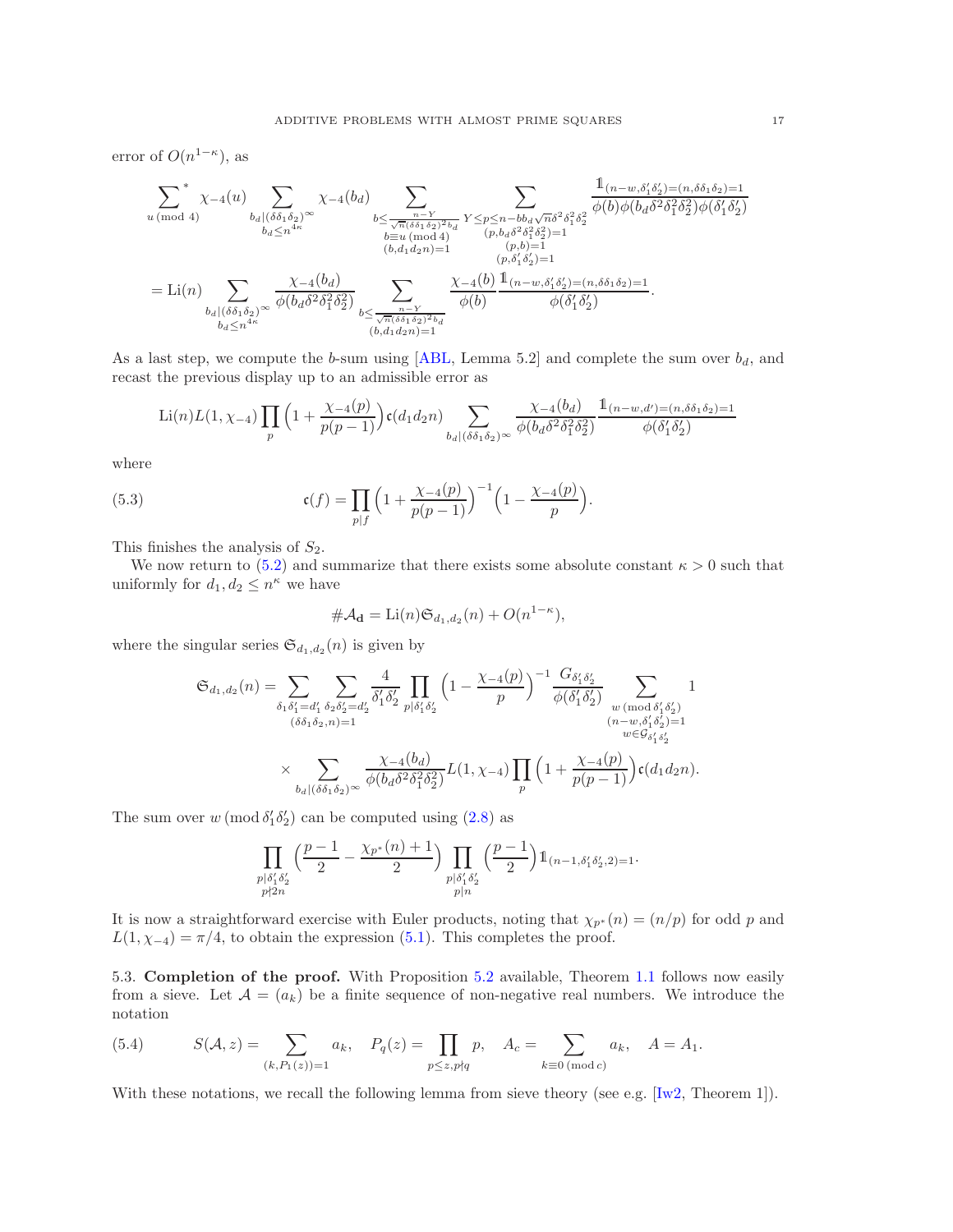<span id="page-17-2"></span>**Lemma 5.3.** Let  $\gamma, L > 0$  be some fixed constants. Let  $\Omega(c)$  be a multiplicative function satisfying  $0 \leq \Omega(p) < p$  and

<span id="page-17-1"></span>(5.5) 
$$
\prod_{w \le p \le w'} \left(1 - \frac{\Omega(p)}{p}\right)^{-1} \le \left(\frac{\log w'}{\log w}\right)^{\gamma} \left(1 + \frac{L}{\log w}\right)
$$

for all  $2 \leq w \leq w'$ . Then we have

$$
S(\mathcal{A}, z) \ge A \prod_{p \le z} \left(1 - \frac{\Omega(p)}{p}\right) \left(f_{\gamma}(s) - \frac{e^{\sqrt{L}} Q(s)}{(\log \mathcal{D})^{1/3}}\right) - \sum_{\substack{c \le \mathcal{D} \\ c|P_1(z)}} \left|A_c - \frac{\Omega(c)}{c} A\right|,
$$

where  $s = \log \mathcal{D}/\log z$ ,  $Q(s) < \exp(-s \log s + s \log \log 3s + O(s))$ , and  $f_{\gamma}(s)$  is some continuous function such that  $0 < f_{\gamma}(s) < 1$  and  $f(s) = 1 + O(e^{-s})$  as  $s \to \infty$ .

We are going to sieve the sequence  $\mathcal{A} = \mathcal{A}(n) = (a_k)$  where  $a_k = \#\{k = x_1x_2 : p + x_1^2 + x_2^2 = n\}.$ Then from Proposition [5.2,](#page-13-5) there exists some  $\kappa > 0$  such that for  $c \leq n^{\kappa}$  with  $\mu^2(c) = 1$  we have

<span id="page-17-0"></span>(5.6) 
$$
A_c = \mu(c) \sum_{\substack{\mathbf{d} \\ p|d_1d_2 \Leftrightarrow p|c}} \mu(d_1)\mu(d_2)\frac{\omega(\mathbf{d})}{d_1d_2}\mathfrak{S}(n)\operatorname{Li}(n) + O(cn^{1-\kappa+\epsilon})
$$

where

$$
\mathfrak{S}(n) = \pi \prod_{p \nmid n} \left( 1 + \frac{\chi_{-4}(p)}{p(p-1)} \right) \prod_{p \mid n} \left( 1 - \frac{\chi_{-4}(p)}{p} \right),
$$
\n
$$
\omega(\mathbf{d}) = \prod_{p | (d_1, d_2)} \left( 1 - \frac{c_p(n)}{p-1} \right) \prod_{\substack{p | d_1 d_2 \\ p \nmid d_1 d_2}} \left( 1 - \frac{\left( \frac{n}{p} \right)}{p-1} \right) \prod_{\substack{p \mid n \\ p \nmid d_1 d_2}} \left( 1 + \frac{\chi_{-4}(p)}{p(p-1)} \right)^{-1} \prod_{\substack{p \mid n \\ p \mid 2 d_1 d_2}} \left( 1 - \frac{\chi_{-4}(p)}{p} \right)^{-1}
$$
\n
$$
:= \prod_{\substack{p \mid d_1 d_2 \\ p \nmid d_1 d_2}} \omega_{\nu}(p).
$$

For odd  $p$  we compute explicitly

$$
\omega_1(p) = \begin{cases} \left(1 - \frac{(n/p)}{p-1}\right) \left(1 + \frac{\chi_{-4}(p)}{p(p-1)}\right)^{-1}, & p \nmid n, \\ \left(1 - \frac{\chi_{-4}(p)}{p}\right)^{-1}, & p \mid n, \end{cases}
$$

and

$$
\omega_2(p)=\begin{cases} \Big(1-\frac{c_p(n)}{p-1}\Big)\Big(1+\frac{\chi_{-4}(p)}{p(p-1)}\Big)^{-1}, & p\nmid n, \\ \Big(1-\frac{\chi_{-4}(p)}{p}\Big)^{-1}, & p\mid n, \end{cases}
$$

and for  $p = 2$  we have

$$
\omega_1(2) = 1, \quad \omega_2(2) = 1 - \frac{c_2(n)}{p-1}.
$$

Let  $\Omega(n)$  be the multiplicative function defined by

$$
\Omega(p) = 2\omega_1(p) - \omega_2(p)p^{-1}
$$

so that we have from [\(5.6\)](#page-17-0) that

$$
\sum_{c \le \mathcal{D}} \mu^2(c) \left| A_c - \frac{\Omega(c)}{c} A \right| \ll \mathcal{D}^2 n^{1-\kappa+\epsilon}
$$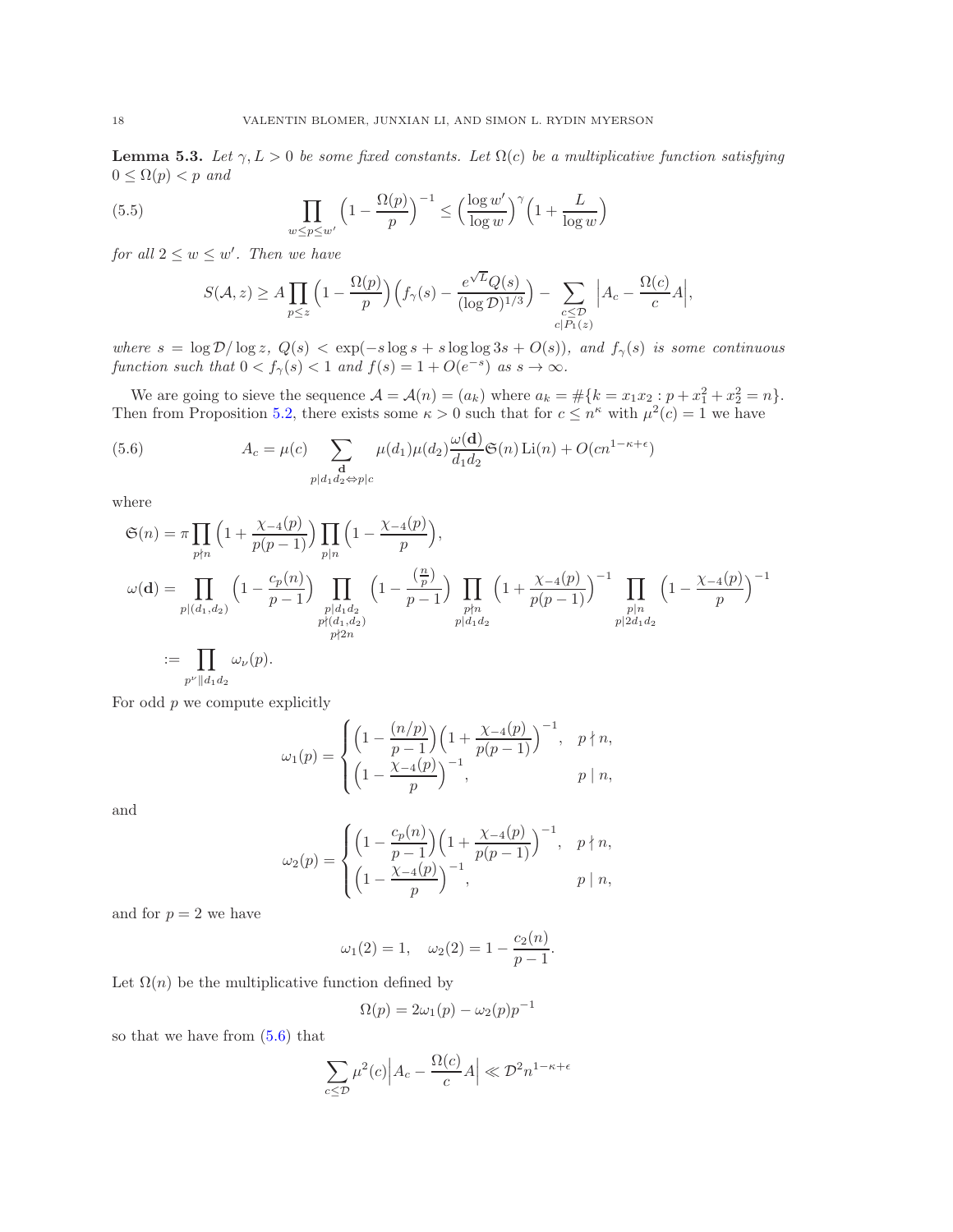where  $A = \mathfrak{S}(n)$  Li(n). Note that we have

$$
0 \le \Omega(p) < 3, \quad \Omega(p) = 2 + O(1/p).
$$

Thus there exists some absolute constant L such that [\(5.5\)](#page-17-1) holds for  $\gamma = 2$ . We choose  $\mathcal{D} = n^{\kappa_0}$ for some absolute small constant  $\kappa_0$  (e.g.  $\kappa_0 = \kappa/3$ ) and choose  $C = C(\kappa_0)$  sufficiently large such that  $f_2(C\kappa_0) > 0$  holds. Since  $\Omega(2) = 2$  if and only if  $n \equiv 0 \pmod{2}$  and  $\Omega(3) = 3$  if and only if  $n \equiv 2 \pmod{3}$ , it follows that  $0 \leq \Omega(p) < p$  if  $n \equiv 1, 3 \pmod{6}$ . Then, on taking  $s = C\kappa_0$ , it follows from Lemma [5.3](#page-17-2) that for  $n \equiv 1, 3 \pmod{6}$  we have

$$
S(\mathcal{A}, n^{1/C}) \ge \mathfrak{S}(n) \operatorname{Li}(n) \prod_{p \le n^{1/C}} \left(1 - \frac{\Omega(p)}{p}\right) \left(f_2(C\kappa_0) - \frac{e^{\sqrt{L}}Q(C\kappa_0)}{(\log \mathcal{D})^{1/3}}\right) - O(n^{1-\kappa_0/2})
$$
  
\$\gg \mathfrak{S}(n) \operatorname{Li}(n)(\log n)^{-2}\$.

<span id="page-18-1"></span>This completes the proof of Theorem [1.1.](#page-1-0)

## 6. Proof of Theorem [1.2](#page-1-1)

The rest of the paper is devoted to the proof of Theorem [1.2.](#page-1-1) The basic idea is similar to the preceding proof, but it is technically and structurally substantially much more involved. Again we start with the distribution of smooth numbers in arithmetic progressions to large moduli.

## 6.1. Smooth numbers in arithmetic progressions. Denote

$$
\Psi(x,y) = \sum_{m \in S(x,y)} 1, \quad \Psi_q(x,y) = \sum_{\substack{m \in S(x,y) \\ (m,q)=1}} 1.
$$

We have the following analogue of Proposition [5.1](#page-13-0) for smooth numbers under GRH.

<span id="page-18-0"></span>**Proposition 6.1.** Assume GRH. There exists some absolute constant  $\varpi > 0$  with the following property. Let  $x, y \geq 2$ ,  $c, d \in \mathbb{N}$ ,  $d \mid c^{\infty}$ ,  $c_0, d_0 \in \mathbb{Z}$ ,  $(d_0, d) = (c_0, c) = 1$ ,  $a_1, a_2 \in \mathbb{Z} \setminus \{0\}$  such that for

$$
Q \le x^{1/2 + \varpi}, \quad |a_1| \le x^{1 + \varpi}, \quad c, d, |a_2| \le x^{\varpi}, \quad y \gg (\log \log x)^2
$$

we have

$$
\sum_{\substack{q \leq Q \\ (q, a_1a_2) = 1 \\ q \equiv c_0 \, (\text{{\rm mod }} c)}} \Big( \sum_{\substack{m \in S(x,y) \\ m \equiv a_1\overline{a_2} \, (\text{{\rm mod }} q) \\ m \equiv d_0 \, (\text{{\rm mod }} d)}} 1 - \frac{1}{\phi(qd)} \Psi_{qd}(x,y) \Big) \ll x^{1-\varpi}.
$$

As a preparation for the proof we need the following lemma.

<span id="page-18-3"></span>**Lemma 6.2.** Let  $A > 0$ . Assume GRH,  $\log y \gg (\log \log x)^2$  and  $1 < q \leq x^A$ . Then for any non-principal Dirichlet character  $\chi \pmod{q}$  and any  $\varepsilon > 0$ , we have

$$
\sum_{m \in S(x,y)} \chi(m) \ll x^{1/2 + \varepsilon}
$$

.

Remark: Any bound of the shape  $x^{1-\eta}$  would suffice, and this can be obtained by applying a result of Harper [\[Ha,](#page-37-31) Proposition 1] with  $H = x^d, \epsilon = \alpha/2$  in the proof of [Ha, (3.1)], as we assume GRH, and the condition  $\epsilon \ge 40 \log \log (qyH)/\log y$  is satisfied if  $\log y \gg (\log \log x)^2$ . Since the situation is much simpler under GRH, we give an independent proof along the lines of  $[FT91, Théorème 4]$ .

**Proof.** Let  $s = \sigma + it$  with  $\sigma > 0$  and let  $L(s, \chi, y) = \prod_{p \le y} (1 - \chi(p)p^{-s})^{-1}$  be the Dirichlet series for y-smooth numbers weighted by  $\chi$ . Then for any  $\alpha > 0$  we have from Perron's formula

<span id="page-18-2"></span>
$$
(6.1)\sum_{m\in S(x,y)} \chi(m) = \frac{1}{2\pi i} \int_{\alpha-iT}^{\alpha+iT} L(s,\chi,y) \frac{x^s}{s} ds + O\left(x^{\alpha} \sum_{P^+(m)\le y} \frac{1}{m^{\alpha}} \min\left(1, \frac{1}{T|\log(x/m)|}\right)\right).
$$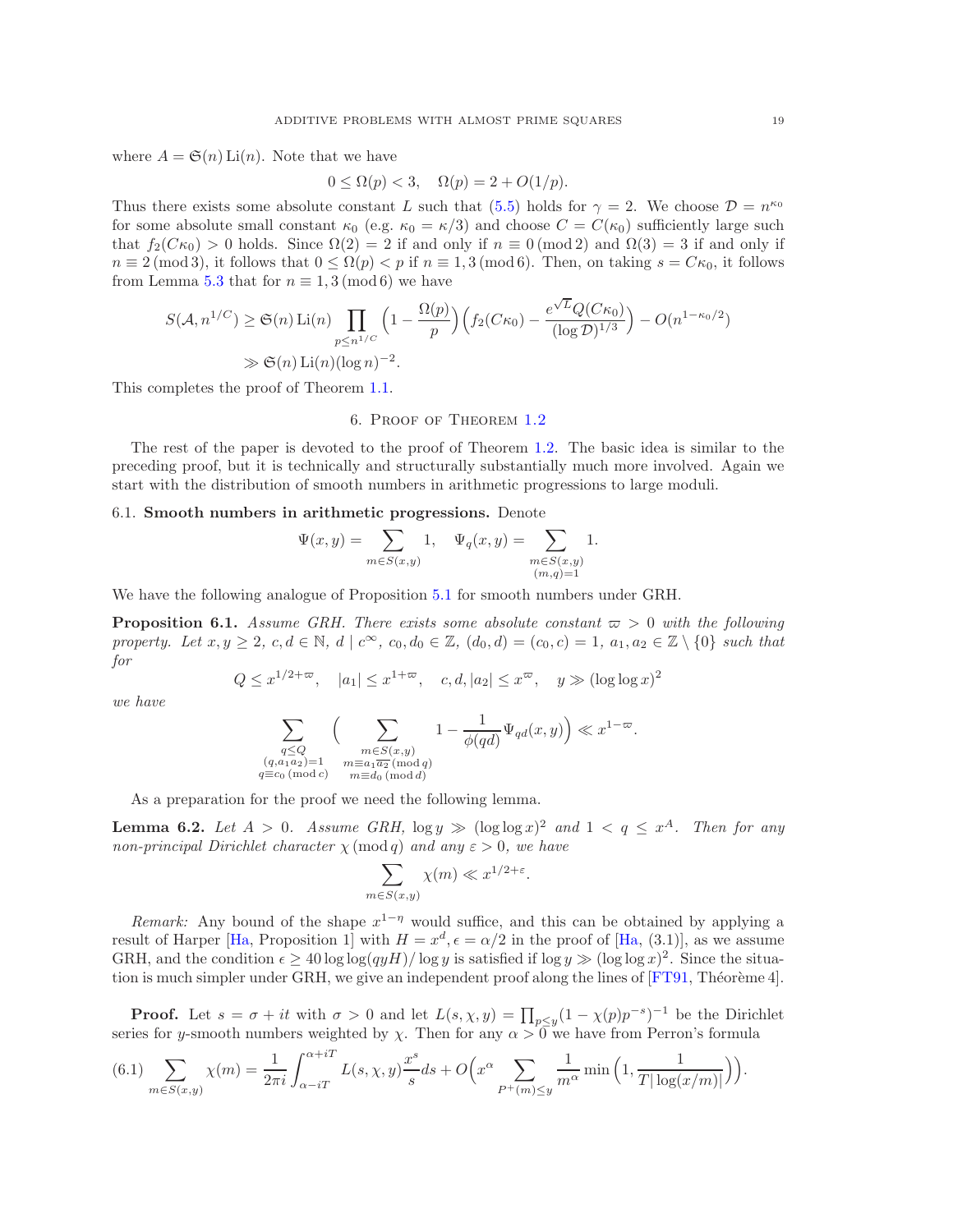We take  $\alpha = 1 + 1/\log x$  so that *O*-term is bounded by

<span id="page-19-1"></span>(6.2) 
$$
\frac{x^{\alpha} \zeta(\alpha)}{T} + \sum_{|m-x| \ll x/T} 1 \ll \frac{x \log x}{T}.
$$

For the first term, we would like to approximate  $L(s, \chi, y)$  by  $L(s, \chi)$  and shift the contour to the left. Similarly as in [\[FT91,](#page-37-32) Lemme 6.3], we can show that under GRH for any  $\sigma > 1/2$  and  $|t| \leq T$ we have

<span id="page-19-0"></span>(6.3) 
$$
L(s, \chi, y) = L(s, \chi) \exp (O(y^{1/2 - \sigma} \log(qyT)^3)).
$$

To prove [\(6.3\)](#page-19-0), we first note that for any  $\sigma > 1/2$  (cf. [\[FT91,](#page-37-32) (6.19)])

$$
-\frac{L'(s, \chi, y)}{L(s, \chi, y)} = \sum_{m \le y} \frac{\Lambda(m)\chi(m)}{m^s} + O(y^{1/2-\sigma}).
$$

The *m*-sum can be estimated again using Perron's formula (see  $[FT91, (6.20)]$ )

$$
\sum_{m\leq y} \frac{\Lambda(m)\chi(m)}{m^s} = \frac{1}{2\pi i} \int_{1-\sigma+1/\log y - iY}^{1-\sigma+1/\log y + iY} -\frac{L'(s+w,\chi)}{L(s+w,\chi)} \frac{y^w}{w} ds + O(y^{1-\sigma}Y^{-1}\log^2 y)
$$

for a parameter  $Y > 1$ . Shifting the line to  $1/2 - \sigma + 1/\log y$ , we only encounter the pole at  $w = 0$ (assuming GRH). The contribution from the horizontal lines of the contour can be bounded by  $y^{1-\sigma}Y^{-1}(\log qTY)^2$  and the contribution from the vertical line of the contour can be bounded by  $y^{1/2-\sigma}(\log qTY)^3$ . Therefore choosing  $Y=y^{1/2}$ , we obtain

$$
-\frac{L'(s,\chi,y)}{L(s,\chi,y)} = -\frac{L'(s,\chi)}{L(s,\chi)} + O\big(y^{1/2-\sigma}(\log qTy)^3\big),\,
$$

and hence [\(6.3\)](#page-19-0) by integrating along the line  $\{s + t, t \geq 0\}.$ 

Now we can shift the line of integration in [\(6.1\)](#page-18-2) to  $\sigma_0 = 1/2 + \epsilon_0$  with any  $\epsilon_0 > 0$  under GRH. Taking  $T = x^{1/2}$ , we see that  $y^{1/2-\sigma_0} (\log q y T)^3 \ll 1$  since  $\log y \gg (\log \log x)^2$  and  $q \leq x^A$ . On GRH, it follows that

<span id="page-19-2"></span>(6.4) 
$$
\int_{\alpha-iT}^{\alpha+iT} L(s,\chi,y) \frac{x^s}{s} ds = \int_{\sigma_0+iT}^{\sigma_0+iT} L(s,\chi,y) \frac{x^s}{s} ds + O\left(\frac{x(qT)^{\varepsilon}}{T}\right) \ll x^{1/2+\varepsilon}.
$$

Combining [\(6.2\)](#page-19-1) and [\(6.4\)](#page-19-2), we complete the proof of the lemma.

**Proof of Proposition [6.1:](#page-18-0)** The proof follows by combining the proofs of [\[FT90,](#page-37-23) Lemme 2.1] and [\[ABL,](#page-37-4) Theorem 2.1]. We use  $\varepsilon$  as an arbitrary positive constant, not necessarily the same at each occurrence. For a parameter  $R > 1$  (which eventually will be chosen as a small power of x) denote

$$
u_R(m;q) = 1_{m \equiv 1 \pmod{q}} - \frac{1}{\phi(q)} \sum_{\substack{\chi \pmod{q} \\ \text{cond}(\chi) \le R}} \chi(m) = \frac{1}{\phi(q)} \sum_{\substack{\chi \pmod{q} \\ \text{cond}(\chi) > R}} \chi(m),
$$

so that we can write (note the assumptions imply  $(q, d) = 1$ )

$$
\sum_{\substack{q \le Q \\ (q, a_1 a_2) = 1 \\ q \equiv c_0 \, (\text{mod } c)}} \sum_{\substack{m \in S(x, y) \\ m \equiv a_1 \overline{a_2} \, (\text{mod } q) \\ m \equiv d_0 \, (\text{mod } d)}} 1 = \mathcal{S}_1 + \mathcal{S}_2,
$$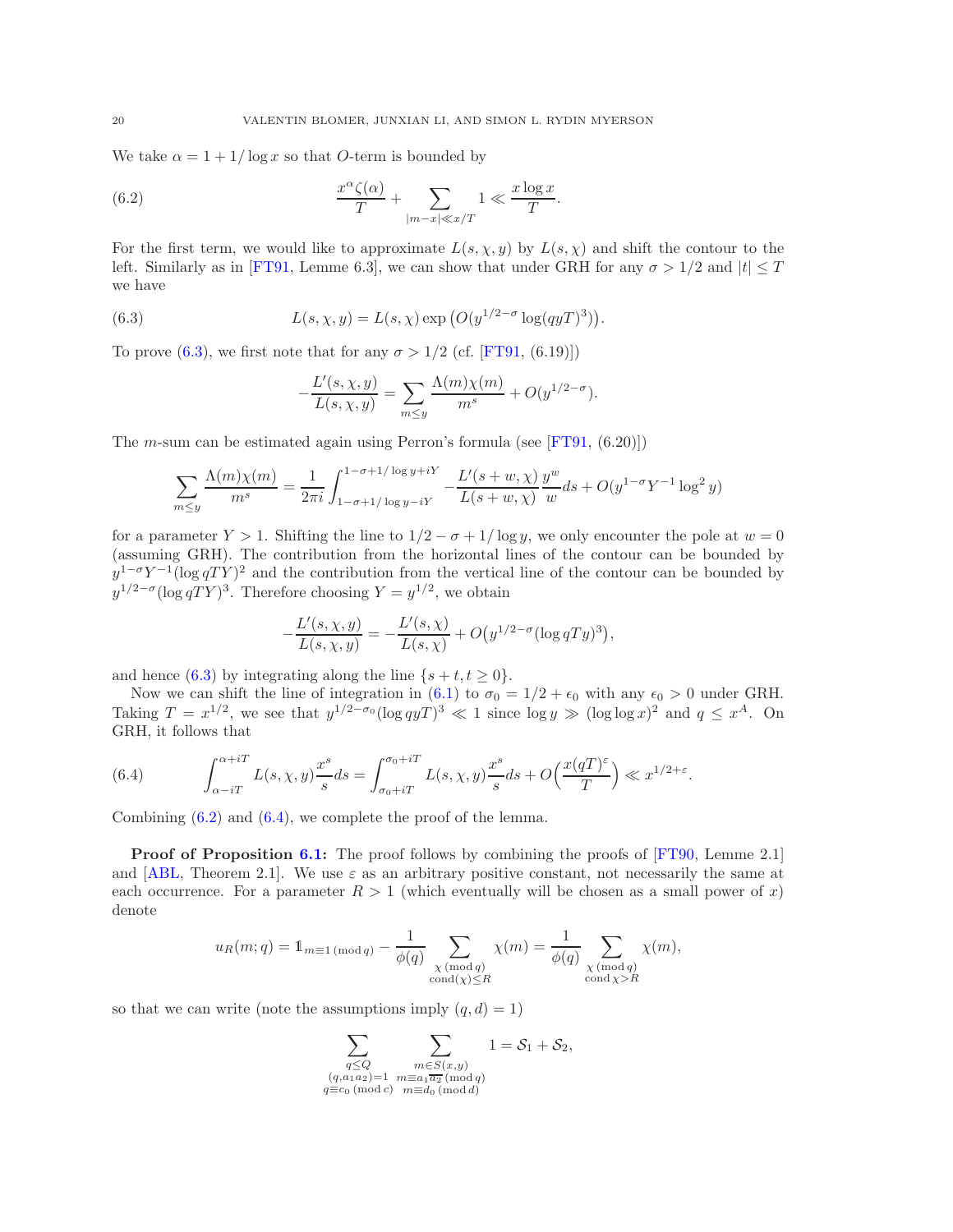where

$$
\mathcal{S}_1 = \sum_{\substack{q \leq Q \\ (q, a_1 a_2) = 1 \\ q \equiv c_0 \pmod{c}}} \frac{1}{\phi(d)} \sum_{\psi \pmod{d}} \sum_{m \in S(x, y)} \frac{1}{\phi(q)} \sum_{\substack{\chi \pmod{q} \\ \text{cond}(\chi) \leq R}} \chi(m\overline{a_1}a_2) \psi(m\overline{d_0}),
$$

$$
\mathcal{S}_2 = \sum_{\substack{q \leq Q \\ (q, a_1 a_2) = 1 \\ q \equiv c_0 \pmod{c}}} \frac{1}{\phi(d)} \sum_{\psi \pmod{d}} \sum_{m \in S(x, y)} u_R(m\overline{a_1}a_2; q) \psi(m\overline{d_0}).
$$

For the contribution from non-principal characters in  $S_1$ , we use Lemma [6.2](#page-18-3) to conclude that

$$
\sum_{\substack{q \leq Q \\ (q, a_2 a_2) = 1 \\ q \equiv c_0 \, (\text{mod } c)}} \frac{1}{\phi(qd)} \sum_{\psi \, (\text{mod } d)} \sum_{\substack{\chi \, (\text{mod } q) \\ \text{cond } \chi \leq R \\ \text{cond } \chi \psi > 1}} \sum_{m \in S(x, y)} \chi(m \overline{a_1} a_2) \psi(m \overline{d_0}) \ll Rx^{1/2 + \varepsilon}
$$

and thus

$$
\mathcal{S}_1 = \sum_{\substack{q \le Q \\ (q, a_2 a_2) = 1 \\ q \equiv c_0 \pmod{c}}} \frac{1}{\phi(q)\phi(d)} \Psi_{qd}(x) + O(Rx^{1/2 + \varepsilon}).
$$

Similar to the proof of Theorem [3.4,](#page-7-0) we now complete the argument by showing that there exists some absolute  $\varpi > 0$  such that

<span id="page-20-0"></span>
$$
(6.5) \t S_2 \ll x^{1-\varpi}.
$$

To prove [\(6.5\)](#page-20-0), we consider separately the cases  $y \geq x^{\eta}$  and  $y < x^{\eta}$  for some sufficiently small  $\eta > 0$ . When  $y \geq x^{\eta}$ , we use the Buchstab's identity [\(3.4\)](#page-8-2) to write

$$
S_2 = S_0 + \sum_{i=1}^{3} (-1)^i S_i + \overline{S},
$$

where

$$
S_0 = \sum_{\substack{q \leq Q \\ (q, a_1 a_2) = 1}} \frac{1}{\phi(d)} \frac{1}{\phi(q)} \Big(\sum_{\substack{\psi \pmod{d} \\ m \leq x}} \sum_{\substack{m \equiv \overline{a_1} a_2 \\ \text{cond}(\chi) \leq R}} 1 - \sum_{\substack{\chi \pmod{q} \\ \text{cond}(\chi) \leq R}} \chi(m \overline{a_1} a_2) \Big) \psi(m \overline{d_0}),
$$
  

$$
S_j = \sum_{\substack{q \leq Q \\ (q, a_1 a_2) = 1}} \frac{1}{\phi(d)} \sum_{\substack{\psi \pmod{d} \\ \text{mod } \overline{d}}} \sum_{\substack{y < p_1 < \dots < p_j \\ mp_1 \cdots p_j \leq x}} u_R(mp_1 \cdots p_j \overline{a_1} a_2; q) \psi(mp_1 \cdots p_j \overline{d_0}),
$$
  

$$
\overline{S} = \sum_{\substack{q \leq Q \\ (q, a_1 a_2) = 1}} \frac{1}{\phi(d)} \sum_{\substack{\psi \pmod{d} \\ \text{mod } \overline{d}}} \sum_{\substack{y < p_1 < \dots < p_4 \\ mp_1 \cdots p_4 \leq x}} u_R(mp_1 \cdots p_4 \overline{a_1} a_2; q) g_{p_4}(m) \psi(mp_1 \cdots p_4 \overline{d_0}).
$$

Consider  $\overline{S}$  first. Note that we can assume  $y < p_1 \ll x^{1/4}$  since otherwise the sum is empty. Similar to the proof of Theorem [3.4,](#page-7-0) we localize m and  $p_i$  into intervals  $m \in (M, M(1 + \mathcal{Z})]$  and  $p_i \in (P_j, P_{j+1}]$  with  $P_j = y(1+\mathcal{Z})^j$  and with  $\mathcal{Z} = x^{-\eta_0}$  for some  $\eta_0 > 0$  so that

$$
\overline{S} \ll \mathcal{Z}^{-4} (\log x)^{O(1)} \sup_{M, P_{j_i}} |\tilde{\mathcal{S}}| + x (\log x)^{O(1)} \mathcal{Z}
$$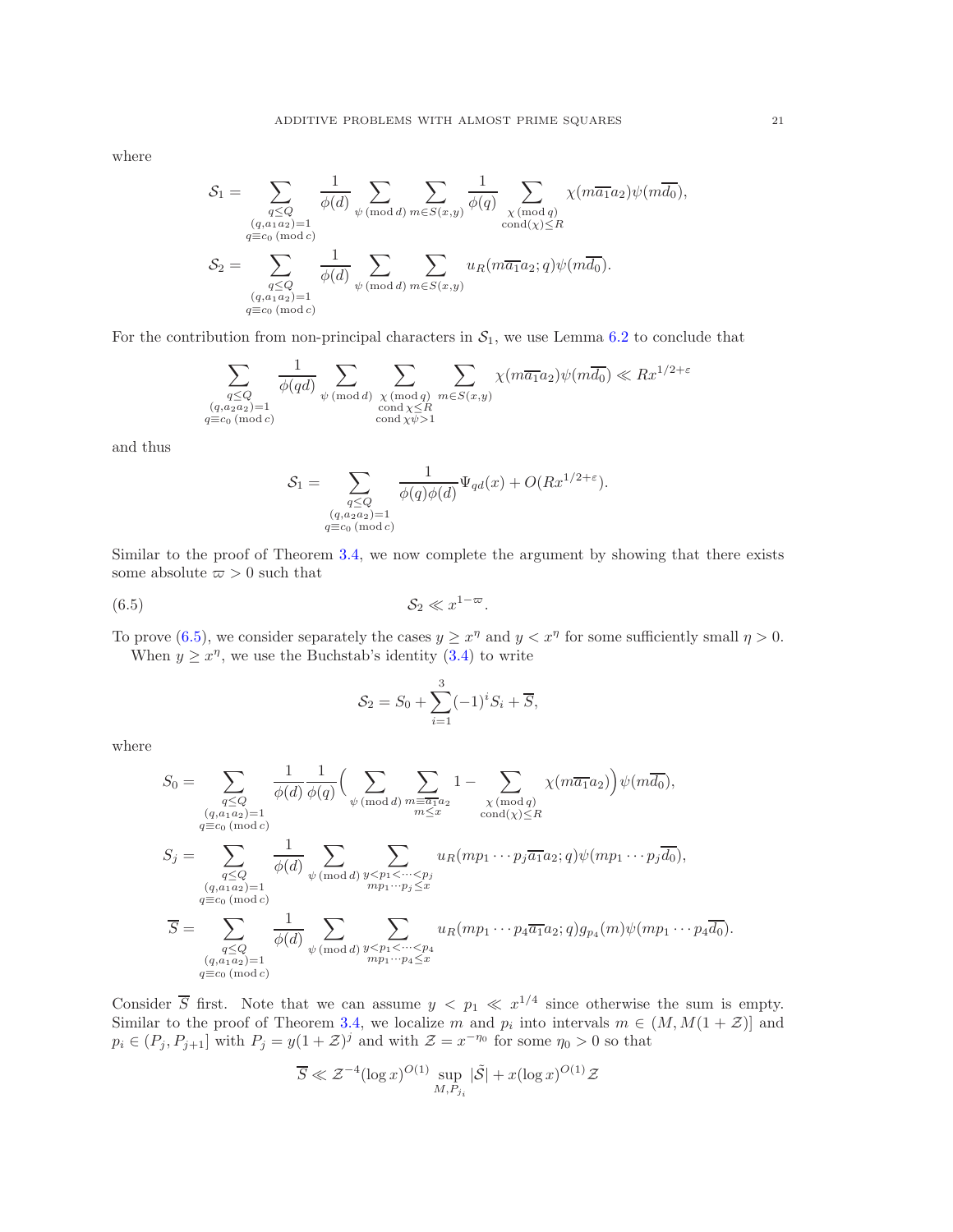where

$$
\tilde{S} = \sum_{\substack{q \leq Q \\ (q, a_1 a_2) = 1 \\ q \equiv c_0 \, (\text{mod } c)}} \frac{1}{\phi(d)} \sum_{\psi \, (\text{mod } d)} \sum_{\substack{p_i \in (P_{j_i}, (1+Z)P_{j_i}] \\ m \in (M, M(1+Z)]}} g_{p_4}(m) u_R(m p_1 \cdots p_4 \overline{a_1} a_2) \psi(m p_1 \cdots p_4 \overline{a_0}).
$$

If  $M \prod_{i=1}^4 P_{j_i} \leq x^{1-\eta/2}$ , we can bound  $\tilde{S} \ll x^{1-\eta/2+\epsilon}$  trivially. Otherwise, we can apply the bilinear estimate [\[ABL,](#page-37-4) Proposition 4.1] with  $m = p_1$  to  $\tilde{S}$  since  $x^{\eta} \le y \le P_{j_1} \ll x^{1/4} \ll (M \prod_{i=1}^4 P_{j_i})^{1/4 + \eta}$ . We obtain

$$
\overline{S} \ll \mathcal{Z}^{-4} c x (\log x)^{O(1)} R^{-1} + x (\log x)^{O(1)} \mathcal{Z}
$$

as long as

<span id="page-21-0"></span>(6.6) 
$$
Q \le x^{1/2 + \varpi_0}, \quad c, R, |a_2| \le x^{\varpi_0}, \quad a_1 \le x^{1 + \varpi_0}
$$

for some absolute constant  $\varpi_0 > 0$ . Since R is a small power of x, this suffices for the bound  $\overline{S} \ll x^{1-\varpi}$  by choosing a suitable  $\eta_0$ .

For  $S_k$ ,  $1 \leq k \leq 3$ , we can replace the characteristic function of the primes by the von Mangoldt function, apply Heath-Brown's identity  $(3.1)$  to each prime variable  $p_i$  and then localize the new variables so that we have

$$
S_k \ll \mathcal{Z}^{-24} (\log x)^{O(1)} \sup_{\substack{M, M_i, N_j \\ 1 \le r \le 12 \\ 1 \le s \le 12}} |\dot{\mathcal{S}}| + x (\log x)^{(1)} \mathcal{Z},
$$

where

$$
\dot{\mathcal{S}} = \sum_{\substack{q \leq Q \\ (q, a_1 a_2) = 1 \\ q \equiv c_0 \, (\text{mod } c)}} \frac{1}{\phi(d)} \sum_{\psi \, (\text{mod } d)} \sum_{m \in (M, (1 + Z)M]} \sum_{m_i \in (M_i, (1 + Z)M_i]} \sum_{n_j \in (N_j, (1 + Z)N_j]} \sum_{\substack{q \equiv c_0 \, (\text{mod } c)}} \sum_{\psi \, (\text{mod } d)} \sum_{m_i \in (M, (1 + Z)M_i]} \sum_{n_i \in (M_i, (1 + Z)M_i]} \sum_{n_j \in (N_j, (1 + Z)N_j]} \sum_{\substack{q \equiv c_0 \, (\text{mod } c)}} \frac{1}{\phi(d)} \sum_{\substack{q \equiv c_0 \, (\text{mod } c)}} \frac{1}{\phi(d)} \sum_{m_i \in (M, (1 + Z)M_i]} \sum_{n_i \in (M_i, (1 + Z)M_i]} \sum_{n_j \in (N_j, (1 + Z)M_j]} \frac{1}{\phi(d)} \sum_{\substack{q \equiv c_0 \, (\text{mod } c)}} \frac{1}{\phi(d)} \sum_{\substack{q \equiv c_0 \, (\text{mod } c)}} \frac{1}{\phi(d)} \sum_{m_i \in (M, (1 + Z)M_i]} \frac{1}{\phi(d)} \sum_{\substack{q \equiv c_0 \, (\text{mod } c)}} \frac{1}{\phi(d)} \sum_{\substack{q \equiv c_0 \, (\text{mod } c)}} \frac{1}{\phi(d)} \sum_{\substack{q \equiv c_0 \, (\text{mod } c)}} \frac{1}{\phi(d)} \sum_{\substack{q \equiv c_0 \, (\text{mod } c)}} \frac{1}{\phi(d)} \sum_{\substack{q \equiv c_0 \, (\text{mod } c)}} \frac{1}{\phi(d)} \sum_{\substack{q \equiv c_0 \, (\text{mod } c)}} \frac{1}{\phi(d)} \sum_{\substack{q \equiv c_0 \, (\text{mod } c)}} \frac{1}{\phi(d)} \sum_{\substack{q \equiv c_0 \, (\text{mod } c)}} \frac{1}{\phi(d)} \sum_{\substack{q \equiv c_0 \, (\text{mod } c)}} \frac{1}{\phi(d)} \sum_{\substack{q \equiv c_0 \, (\text{mod } c)}} \frac{1}{\phi(d)} \sum_{\substack{q \equiv c_0 \
$$

with

$$
M \prod_{i=1}^{r} M_i \prod_{j=1}^{s} N_j \ll x, \quad M_i \leq x^{1/4}.
$$

As before, we can assume  $M\prod_{i=1}^r M_i \prod_{j=1}^s N_j \geq x^{1-\eta/2}$  since otherwise we can bound  $\dot{S} \ll x^{1-\eta/2+\varepsilon}$ trivially. Now we argue similarly as in the proof of Theorem [3.4.](#page-7-0) If there is a subset  $\mathcal{I} \subseteq \{M, M_i, N_j\}$ such that  $K := \prod_{I \in \mathcal{I}} I$  such that  $x^{\eta} \le K \le x^{1/4 + \eta}$ , then we can apply [\[ABL,](#page-37-4) Proposition 4.1] with  $m = k$  to obtain

$$
\dot{S} \ll cx(\log x)^{O(1)}R^{-1}
$$

as long as [\(6.6\)](#page-21-0) is satisfied. Otherwise, it is enough to show there exists some absolute constant  $\varpi > 0$  such that

<span id="page-21-1"></span>(6.7) 
$$
\sum_{\substack{q \leq Q \\ (q, a_1 a_2) = 1 \\ q \equiv c_0 \pmod{c}}} \sum_{\substack{m \asymp M, k \asymp K, l \asymp L \\ r m k l \equiv d_0 \pmod{d}}} \sum_{\substack{\alpha_r u_R(r m k l \overline{a_1} a_2; q) \ll x^{1-\varpi}}
$$

for  $r \leq x^{\eta}, x^{1-\eta/2} \ll rMKL \leq x$  and  $\alpha_r \ll r^{\varepsilon}$ . This can be rewritten and then estimated in the same way as in [\[ABL,](#page-37-4) eq. (4.5)], where ultimately Deligne's estimates for exponential sums over algebraic varieties over finite fields are used. By choosing  $\mathcal Z$  suitably, we see that there exists some  $\varpi > 0$  such that  $S_k \ll x^{1-\varpi}$  for  $1 \leq k \leq 3$ .

We can also treat  $S_0$  by [\(6.7\)](#page-21-1), which completes the proof of [\(6.5\)](#page-20-0) when  $y \geq x^{\eta}$ .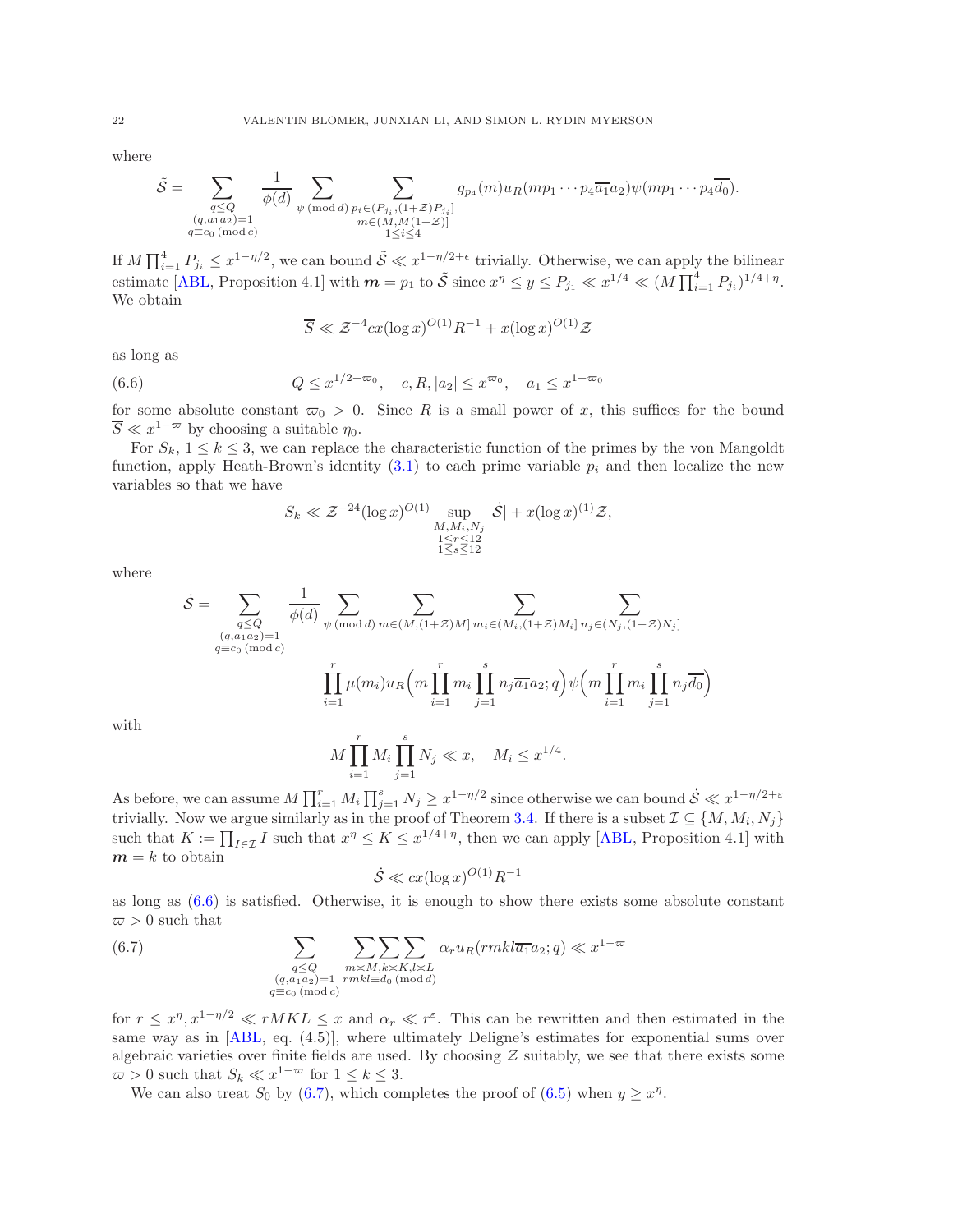When  $y \leq x^{\eta}$ , we can apply [\[FT96,](#page-37-20) Lemme 3.1] in the form of [\(3.10\)](#page-10-5) so that it is enough to show that there exists some absolute constant  $\varpi > 0$  such that

<span id="page-22-0"></span>(6.8) 
$$
\sum_{\substack{q \leq Q \\ (q, a_1 a_2) \\ q \equiv c_0 \pmod{c}}} \sum_{\substack{lm \leq x \\ lm \equiv d_0 \pmod{d} \\ M \leq m \leq yM}} g_y(l)g_y(m)u_R(lm\overline{a_1}a_2; q)\psi(lm\overline{d_0}) \ll x^{1-\overline{\omega}}.
$$

After splitting l, m into residue classes modulo d, separating variables l and m as in  $[Dr1, eq. (3.37)]$ and localizing l, m into short intervals  $l \approx L$  and  $m \approx M$ , we can apply [\[ABL,](#page-37-4) Proposition 4.1] to obtain [\(6.8\)](#page-22-0), as long as  $x^{\eta_1} \leq M$  and  $My \leq (LM)^{1/4+\eta_1}$ , which can be satisfied by choosing  $M = x^{\eta_2}$  for some suitable  $\eta_2 > 0$  when  $LM \geq x^{1-\eta_3}$ . If  $LM \leq x^{1-\eta_3}$ , we can obtain [\(6.8\)](#page-22-0) trivially, and this complete the proof of  $(6.5)$  when  $y \leq x^{\eta}$ .

6.2. Implementing sieve weights. The most straightforward approach to Theorem [1.2](#page-1-1) would be to use Proposition [6.1](#page-18-0) to evaluate

$$
\sum_{m \in S(x,y)} r_{d_1,d_2}(n-m)
$$

for squarefree numbers  $d_1, d_2$ , and then apply a sieve. Unfortunately the main term in the asymptotic formula is not a multiplicative function of  $d_1d_2$ . As mentioned in the introduction, this makes it problematic to implement a sieve, so instead we will work with the sieve weights directly. We recall [\[Iw3,](#page-37-33) Lemma 3].

<span id="page-22-1"></span>**Lemma 6.3.** Let  $\gamma, L > 0$  be some fixed constants. Then there exists a sequence  $\lambda_c^-$  supported on squarefree integers less than D such that

$$
\lambda_1^- = 1, \quad |\lambda_c^-| \le 1, \quad \mu * 1 \ge \lambda^- * 1
$$

and that for all multiplicative functions w satisfying  $0 \leq w(p) < 1$  and

$$
\prod_{w \le p \le w'} (1 - w(p))^{-1} \le \left(\frac{\log w'}{\log w}\right)^{\gamma} \left(1 + \frac{L}{\log w}\right)
$$

for all  $2 \leq w \leq w'$  we have

$$
\sum_{c|P(z)} \lambda_c^{-} w(c) \ge \prod_{p \le z} (1 - w(p)) \Big( f_{\gamma}(s) + O\Big(\frac{e^{\sqrt{L} - s}}{(\log \mathcal{D})^{1/3}} \Big) \Big), \quad s = \frac{\log \mathcal{D}}{\log z} \ge 2,
$$

where  $f_{\gamma}(s)$  is some continuous function such that  $0 < f_{\gamma}(s) < 1$  and  $f_{\gamma}(s) = 1 + O(e^{-s})$  as  $s \to \infty$ .

The idea is to estimate the sieve weights  $\lambda_c^-$  with multiplicative factors  $w(c)$  first to get a lower bound using Lemma [6.3,](#page-22-1) and then sum over the smooth numbers m. In order to avoid major technical difficulties, we need to prepare the set-up very carefully.

- Many estimates are sensitive to the prime factorization of  $m$ , and it simplifies our life to restrict m to be squarefree. On the other hand, if  $n \equiv 2 \pmod{4}$ , we will need 4 | m in order to represent n by m and two odd integer squares. Thus we only restrict m to have an odd squarefree part. This restriction will not change the order of the number of solutions, but the fact that squarefree numbers are not equidistributed among all residue classes will leads to different constants for different n.
- It turns out that a factor  $\chi_{-4}(h)$  with  $h | (n,m)$  appears in the main term. It is convenient to force  $\chi_{-4}(h) > 0$  (so that a lower bound suffices), and thus we also restrict m to be coprime to all primes  $p \equiv 3 \pmod{4}$  dividing n. Since  $n - m$  is a sum of two squares, this is a harmless maneuver and affects only square factors, but it makes an important difference for the computation if we implement this. Note that we could simplify the computations by restricting  $m$  to be coprime to  $n$ , but this could lose some order of magnitude for certain cases of n, e.g. when n is the product of the first few primes that are  $1 \pmod{4}$ .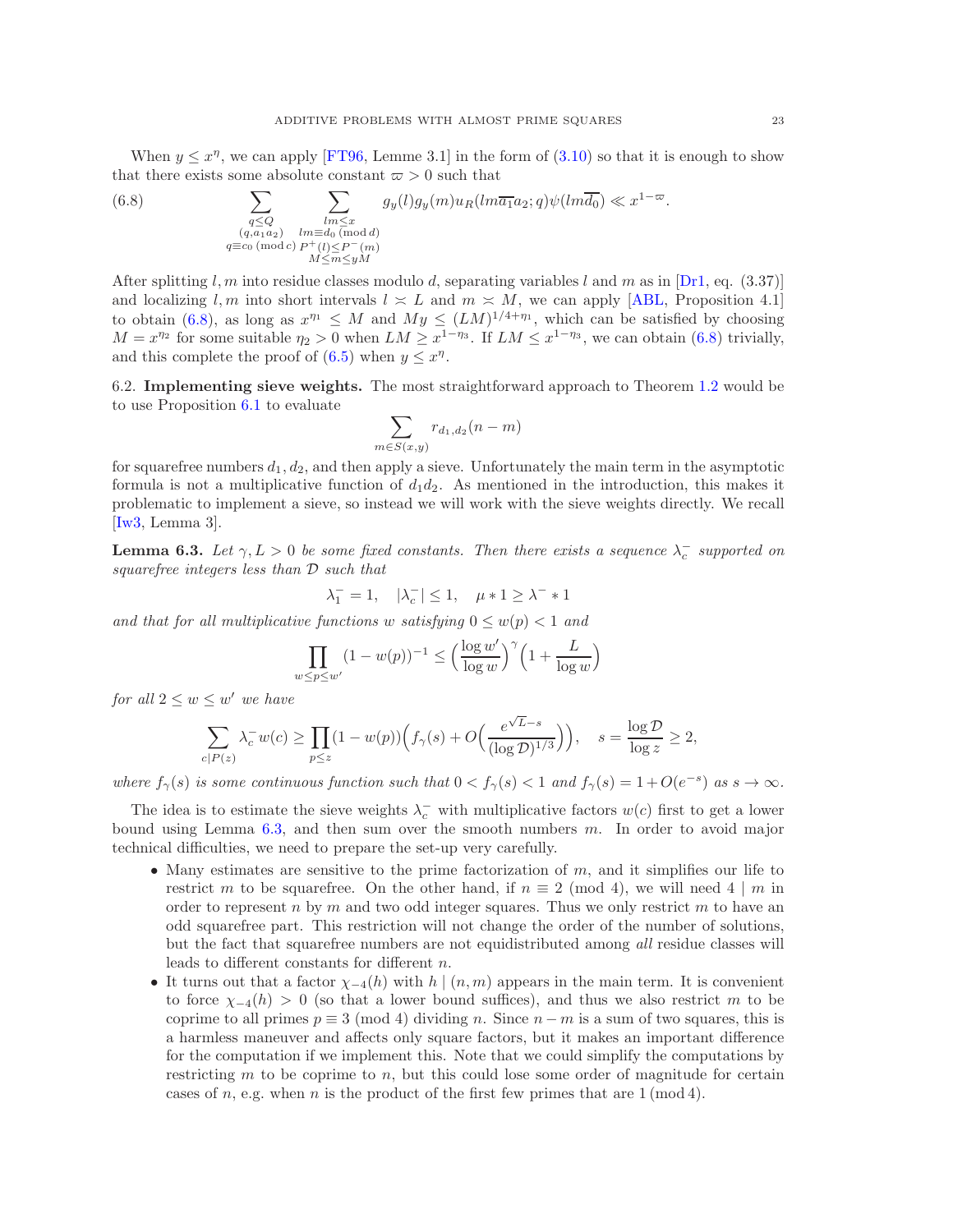• Finally, the sieve weights behave a bit erratically for small primes, so we sieve them out directly by Möbius inversion.

With these general remarks in mind, we fix the following notation. We write

$$
\mathfrak{N} = \prod_{\substack{p|n \ p \equiv 3 \pmod{4}}} p, \quad m_o = \prod_{\substack{p^{\nu} \parallel m \\ p > 2}} p^{\nu} = \frac{m}{(m, 2^{\infty})}.
$$

Recall the notation [\(5.4\)](#page-16-1). Let

$$
\mathcal{A} = \mathcal{A}(n) = (a_k), \quad a_k = \# \Big\{ k = x_1 x_2 : \begin{array}{c} m + x_1^2 + x_2^2 = n, & \mu^2(m_o) = 1, \\ P^+(m) \le y, & (m, \mathfrak{N}) = 1 \end{array} \Big\}.
$$

Then for c squarefree, we have

$$
A_c = \mu(c) \sum_{\substack{\mathbf{d} \\ p \mid d_1 d_2 \Leftrightarrow p \mid c}} \mu(d_1)\mu(d_2) \sum_{\substack{m \le x \\ P^+(m) \le y \\ \mu^2(m_o) = (m, \mathfrak{N}) = 1}} r_{d_1, d_2}(n - m).
$$

Let Q be some fixed absolute constant (we will later choose  $Q = 30$ ). Let  $\lambda_c$  be some lower bound sieve weights as in Lemma [6.3](#page-22-1) of dimension  $\gamma$ , level  $\mathcal{D} = n^{\kappa_0}$  for some sufficiently small  $\kappa_0$  and  $z = n^{1/C}$  for some sufficiently large C so that  $f_{\gamma}(C\kappa_0) > 0$ . Then we have the following lower bound for  $S(A, z)$ :

<span id="page-23-0"></span>(6.9) 
$$
S(\mathcal{A}, z) = \sum_{\substack{m \le n \\ P^+(m) \le y \\ \mu^2(m_o) = (m, \mathfrak{N}) = 1}} \sum_{\substack{x_1^2 + x_2^2 = n - m \\ (x_1 x_2, Q) = 1}} \mu(c)
$$

$$
= \sum_{\substack{\mu^2(m_o) = (m, \mathfrak{N}) = 1 \\ P^+(m) \le y \\ \mu^2(m_o) = (m, \mathfrak{N}) = 1}} \sum_{\substack{x_1^2 + x_2^2 = n - m \\ u_1, u_2 | Q}} \mu(u_1) \mu(u_2) \sum_{\substack{c | (x_1 x_2, P_{\mathcal{Q}}(z)) \\ c | (x_1 x_2, P_{\mathcal{Q}}(z))}} \lambda_c^-
$$

$$
= \sum_{u | Q} \sum_{c | P_{\mathcal{Q}}(z)} \lambda_c^- \mu(c) \sum_{\substack{d_1, d_2 \\ \mu | d_1 d_2 \Leftrightarrow p | uc}} \mu(d_1) \mu(d_2) \sum_{\substack{m \le n \\ P^+(m) \le y \\ P^+(m) \le y \\ \mu^2(m_o) = (m, \mathfrak{N}) = 1}} r_{d_1, d_2}(n - m).
$$

Our next goal is to evaluate the innermost sum using Lemma [2.2.](#page-4-0)

6.3. The cuspidal contribution. We first treat the contribution to the  $m$ -sum in [\(6.9\)](#page-23-0) that corre-sponds to [\(2.9\)](#page-5-1). To this end we need to show that there exists some absolute constant  $\eta > 0$  (which eventually will depend on the constants in Theorem [3.4\)](#page-7-0) such that

<span id="page-23-1"></span>(6.10) 
$$
\sum_{\substack{m \le n \\ m \equiv n \pmod{\Delta} \\ m \equiv w \pmod{q} \\ \mu^2(m_o) = (m, \mathfrak{N}) = 1}} \lambda\left(\frac{n - m}{\Delta}\right) \ll n^{1 - \eta}
$$

uniformly for  $\Delta, q \leq n^{\eta}$  with  $(\Delta w, q) = 1$  (specifically, in the notation of  $(2.9)$  we have  $\Delta = (\delta \delta_1 \delta_2)^2$ ,  $q = \delta'_1 \delta'_2$  and Hecke eigenvalues of a cusp form  $\phi$  whose conductor is less than  $n^{\eta}$ . By Möbius inversion, the previous display equals

$$
\sum_{\substack{d \leq \sqrt{n} \\ (d, 2\mathfrak{N}) = 1 \\ P^+(d) \leq y}} \mu(d) \sum_{\substack{m \leq n/d^2 \\ d^2 m \equiv n \pmod{4} \\ d^2 m \equiv w \pmod{q} \\ (m, \mathfrak{N}) = 1 \\ P^+(m) \leq y}} \lambda\left(\frac{n - d^2 m}{\Delta}\right).
$$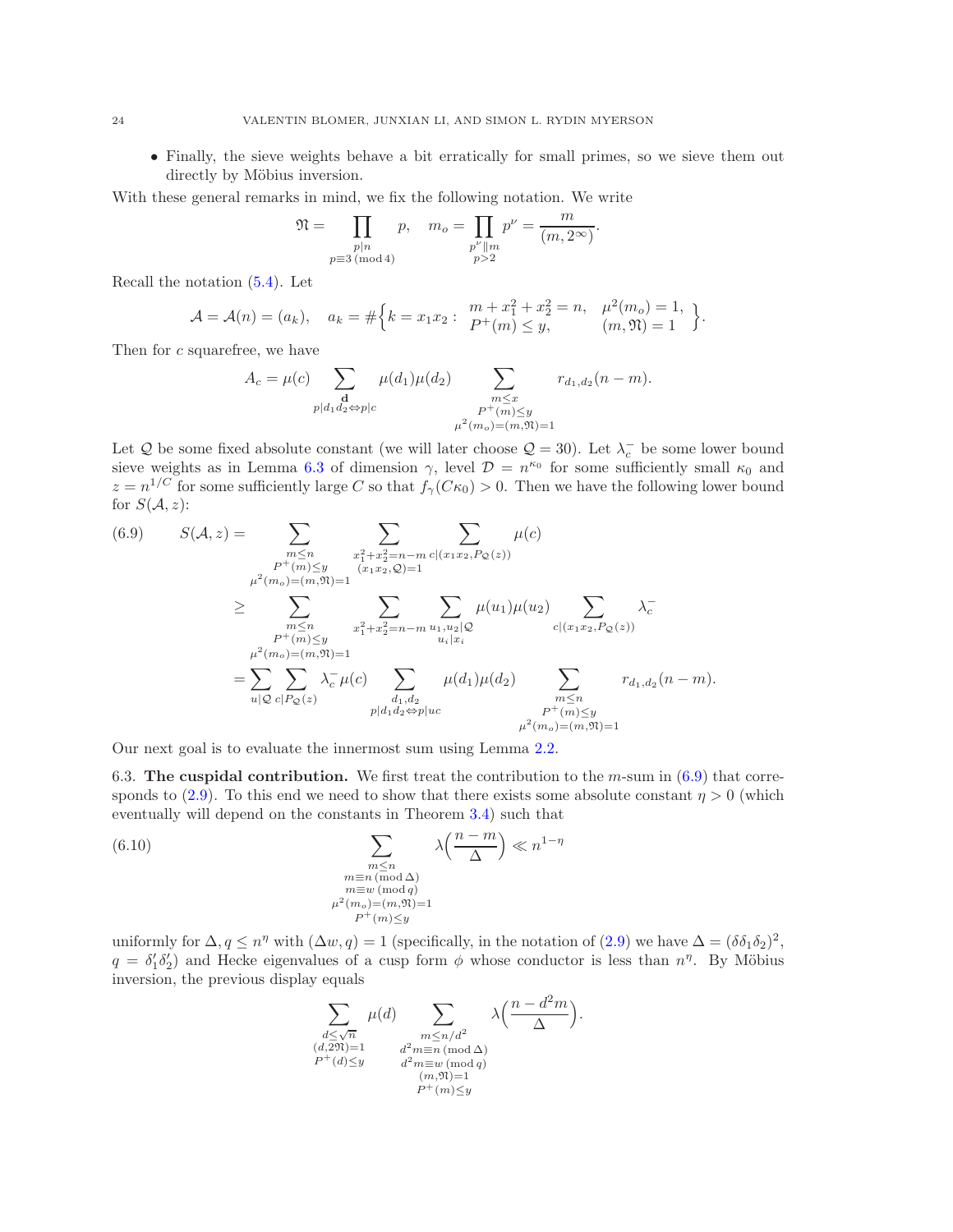The contribution from  $d \geq n^{4\eta}$  can be bounded by

$$
\sum_{d\geq n^{4\eta}}\Big(\sum_{m\leq n/d^2}1\Big)^{3/4}\Big(\sum_{m\leq n/d^2}\Big|\lambda\Big(\frac{n-d^2m}{\Delta}\Big)\Big|^4\Big)^{1/4}\ll n^{\varepsilon}\sum_{d\geq n^{4\eta}}\frac{n}{d^{3/2}}\ll n^{1+\varepsilon-2\eta},
$$

using the bound [\(4.3\)](#page-11-2) for the fourth moment of Hecke eigenvalues and recalling that presently the conductor  $C_{\phi} \leq n^{\eta}$ .

For  $d \leq n^{4\eta}$ , we detect the condition  $(m, \mathfrak{N}) = 1$  using Möbius inversion to write

$$
\sum_{\substack{m \le n/d^2 \\ d^2m \equiv n \pmod{\Delta} \\ d^2m \equiv w \pmod{q} \\ (m, \mathfrak{N}) = 1}} \lambda\left(\frac{n - d^2m}{\Delta}\right) = \sum_{\substack{\tau | \mathfrak{N} \\ P^+(\tau) \le y}} \mu(\tau) \sum_{\substack{m \le n/d^2\tau \\ d^2\tau m \equiv n \pmod{\Delta} \\ d^2\tau m \equiv w \pmod{q} \\ P^+(m) \le y}} \lambda\left(\frac{n - d^2\tau m}{\Delta}\right).
$$

The contribution from  $\tau \geq n^{4\eta}$  can be bounded by

$$
n^{1+\varepsilon}\sum_{\substack{\tau|n\\ \tau\geq n^{4\eta}}} \frac{1}{\tau} \ll \frac{n^{1+\varepsilon}\tau(n)}{n^{4\eta}} \ll n^{1+2\varepsilon-4\eta}.
$$

Both error terms are acceptable. Thus, for  $d, \tau \leq n^{4\eta}$  and automatically  $(d\tau, q) = 1$  and  $d_0 :=$  $(d^2\tau, \Delta) \mid n$ , we are left with bounding

$$
\sum_{\substack{m \le n/d^2 \tau \\ m \equiv \frac{n}{d_0} \frac{d^2 \tau}{d_0} \pmod{\frac{\Delta}{d_0}} \\ m \equiv w d^2 \tau \pmod{q} \\ P^+(m) \le y}} \lambda\left(\frac{n - d^2 \tau m}{\Delta}\right),
$$

<span id="page-24-0"></span>and the desired power saving as in [\(6.10\)](#page-23-1) follows (after obvious smoothing) from Theorem [3.4.](#page-7-0)

6.4. Computing the main term  $I$  – summing over arithmetic progressions. We now return to  $(6.9)$  and insert the contribution corresponding to  $(2.7)$ . In view of the bounds in the previous subsection, we have for  $\mathcal{D} = n^{\kappa_0}$  for sufficiently small  $\kappa_0$  (depending on the constants  $\varpi$  in Proposition [6.1](#page-18-0) and  $\eta$  is as in [\(6.10\)](#page-23-1))

<span id="page-24-1"></span>(6.11) 
$$
S(\mathcal{A}, z) \geq \sum_{u | \mathcal{Q}} \sum_{c | P_{\mathcal{Q}}(z)} \lambda_c^{\top} \mu(c) \sum_{\substack{d_1, d_2 \\ p | d_1 d_2 \Leftrightarrow p | uc}} \mu(d_1) \mu(d_2) S_{d_1, d_2} + O(n^{1 - \kappa_0})
$$

where

$$
S_{d_1,d_2} = \sum_{\substack{\delta = (d_1,d_2) \\ d'_i = d_i/\delta \\ \delta_1 \delta'_1 = d'_1 \\ \delta_2 \delta'_2 = d'_2}} \frac{4}{\delta'_1 \delta'_2} \prod_{p | \delta'_1 \delta'_2} (1 - \frac{\chi_{-4}(p)}{p})^{-1} G_{\delta'_1 \delta'_2} \sum_{w \in \mathcal{G}_{\delta'_1 \delta'_2}} \sum_{\substack{m \equiv n \, (\text{mod } \delta^2 \delta_1^2 \delta_2^2) \\ n - m \equiv w \, (\text{mod } \delta'_1 \delta'_2) \\ P^+(m) \leq y \\ \mu^2(m_o) = (m, \mathfrak{N}) = 1}} r \Big( \frac{n - m}{\delta^2 \delta_1^2 \delta_2^2} \Big).
$$

As in the proof of Proposition [5.2,](#page-13-5) we apply Dirichlet's hyperbola method to the r-function. Let  $\eta_0$ be some small positive constant that will be chosen appropriately later. Let

$$
x = n(1 - 1/Z), \quad Z = n^{\eta_0}
$$

for some  $\eta_0 > 0$  to be chosen later. In particular, in terms of orders of magnitude, n and x can (and will) be used interchangeably. Note that the contribution from  $m \geq x$  or  $m \leq n-x$  can be bounded by  $Z^{-1}n^{1+\varepsilon} \ll n^{1-\eta_0/2}$ . Thus we can write

$$
S_{d_1,d_2} =: S_1 + S_2 + O(n^{1-\eta_0/2}),
$$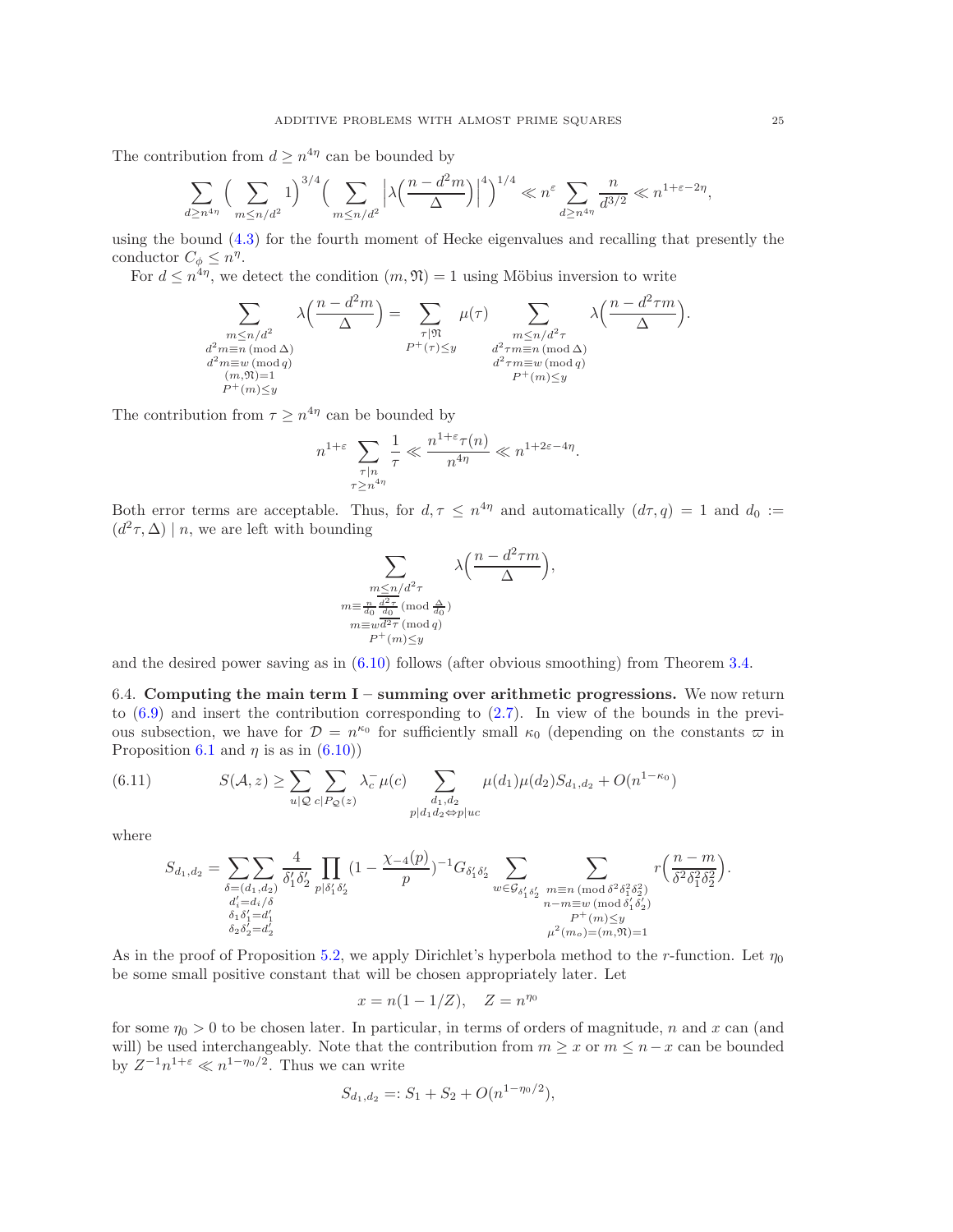where

$$
S_{1} = \sum_{\substack{\delta = (d_{1}, d_{2}) \\ d'_{i} = d_{i}/\delta \\ \delta_{1} \delta_{2}^{\prime} \\ \delta_{1} \delta_{2}^{\prime} \\ \delta_{2} \delta_{2}^{\prime} \\ \delta_{2} \delta_{2}^{\prime} \\ \delta_{2}^{\prime} \\ \delta_{2}^{\prime} \\ \delta_{2} \delta_{2}^{\prime} = d'_{2}}} \frac{4}{\delta_{1}^{\prime} \delta_{2}^{\prime}} \prod_{p | \delta_{1}^{\prime} \delta_{2}^{\prime}} \left(1 - \frac{\chi_{-4}(p)}{p}\right)^{-1} G_{\delta_{1}^{\prime} \delta_{2}^{\prime}} \sum_{w \in \mathcal{G}_{\delta_{1}^{\prime} \delta_{2}^{\prime}}} \sum_{\substack{a \leq \sqrt{n} \\ (a, \delta_{1}^{\prime} \delta_{2}^{\prime}) = 1 \\ (a, \delta_{1}^{\prime} \delta_{2}^{\prime}) = 1 \\ \mu^{2}(m_{o}) = (m, \mathfrak{N}) = 1 \\ m = n \pmod{\delta^{2} \delta_{1}^{2} \delta_{2}^{2}}} \chi_{-4} \left(\frac{n - m}{a \delta^{2} \delta_{1}^{2} \delta_{2}^{2}}\right),
$$
  
\n
$$
S_{2} = \sum_{\substack{\delta = (d_{1}, d_{2}) \\ d'_{i} = d_{i}/\delta \\ \delta_{1}^{\prime} \delta_{2}^{\prime} \\ \delta_{1} \delta_{1}^{\prime} \\ \delta_{2} \delta_{2}^{\prime} = d'_{2}}} \frac{4}{\delta_{1}^{\prime} \delta_{2}^{\prime}} \prod_{p | \delta_{1}^{\prime} \delta_{2}^{\prime}} \left(1 - \frac{\chi_{-4}(p)}{p}\right)^{-1} G_{\delta_{1}^{\prime} \delta_{2}^{\prime}} \sum_{w \in \mathcal{G}_{\delta_{1}^{\prime} \delta_{2}^{\prime}}} \sum_{\substack{b \leq \frac{x}{(\delta \delta_{1} \delta_{2})^{2} \sqrt{n} \\ (b, \delta_{1}^{\prime} \delta_{2}^{\prime}) = 1 \\ (b, \delta_{1}^{\prime} \delta_{2}^{\prime}) = 1 \\ m = n \pmod{\delta^{2} \delta_{1}^{2} \delta_{2}}} \chi_{-4}(b).
$$
  
\n $$ 

Again we expect that  $S_1$  gives a negligible contribution, as in the proof of Proposition [5.2,](#page-13-5) due to a particular behaviour at the prime 2 which makes the main term disappear, but this is not so easy to see in the present situation. We will carry out the computation for both  $S_1$  and  $S_2$  and combine them to a joint main term for which we obtain the desired lower bound. As before, the computation of  $S_1$  is slightly harder, so we focus on this part in detail, while the computation of  $S_2$  is similar, but technically slightly easier. Our first step is to establish the asymptotic evaluations [\(6.16\)](#page-26-0) and [\(6.19\)](#page-28-0) below.

We would like to choose  $\eta_0$  sufficiently small so that we can evaluate the inner two sums by Proposition [6.1,](#page-18-0) but this requires some preparation. We consider  $S_1$  first. As before we write

$$
r_2 = (\delta \delta_1 \delta_2, 2^{\infty}), \quad d = \delta \delta_1 \delta_2 / r_2, \quad a_2 = (a, 2^{\infty}), \quad a_d = (a, d^{\infty}), \quad d' = \delta_1' \delta_2' / (\delta_1' \delta_2', 2),
$$

so that  $a, m$ -sum in  $S_1$  becomes

<span id="page-25-0"></span>
$$
(6.12) \sum_{\substack{a_2 \mid 2^{\infty} \\ (a_2, \delta'_1 \delta'_2) = 1}} \sum_{\substack{a_d \mid d^{\infty} \\ a_d \mid d^{\infty}}} \chi_{-4}(a_d) \sum_{\substack{u \pmod{4} \\ u \pmod{4}}}^* \chi_{-4}(u) \sum_{\substack{a \le \sqrt{n}/a_2 a_d \\ (a, 2d_1 d_2) = 1 \\ a \equiv u \pmod{4}}} \sum_{\substack{m - x \le m \le x, P^+(m) \le y \\ m \equiv n \pmod{4} \\ m \equiv m \pmod{4} \\ n - m \equiv w \pmod{d} \\ \frac{n - m \equiv w \pmod{d}}{a_2 r_2^2}} 1.
$$

Here we have used the fact that if  $2 | \delta'_1 \delta'_2$ , then we must have  $r_2 a_2 = 1$  and  $(w, 2) = 1$  so that the condition  $n - m \equiv w \pmod{2}$  is incorporated in the v-sum. As before, we can restrict  $a_2, a_d \leq n^{\eta_0}$ at the cost of an error of size  $O(n^{1+\varepsilon-\eta_0/2})$ . The a, m-sum in [\(6.12\)](#page-25-0) can be written as

<span id="page-25-1"></span>(6.13) 
$$
\sum_{\substack{a \le \sqrt{n}/a_2 a_d \\ (a, 2d_1 d_2) = 1 \\ a \equiv u \, (\text{mod } 4)}} \sum_{\substack{n-x \le m \le x, P^+(m) \le y \\ \mu^2(m_o) = (m, \mathfrak{N}) = 1 \\ m \equiv n \, (\text{mod } a)}} 1.
$$
  

$$
\sum_{\substack{a \le \sqrt{n}/a_2 a_d \\ m \equiv n \, (\text{mod } a_d a^2) \\ m \equiv n - v a_2 r_2^2 \, (\text{mod } 4a_2 r_2^2)}} 1.
$$

By the Chinese remainder theorem, the congruence conditions modulo  $a_d d^2$ ,  $4a_2 r_2^2$ , d' can be written as a single congruence condition  $\frac{m}{g_1} \equiv c_1 \pmod{F_1}$  with  $(c_1, F_1) = 1$ , where

<span id="page-25-3"></span>(6.14) 
$$
F_1 = \frac{4a_2r_2^2a_d d^2d'}{g_1}, \quad g_1 = (n - va_2r_2^2, 4a_2r_2^2)(n - w, d')(n, a_d d^2).
$$

In order for the *m*-sum to be nonempty, we must have

<span id="page-25-2"></span>(6.15) 
$$
P^+(g_1) \leq y, \quad \mu((g_1)_o)^2 = (g_1, \mathfrak{N}) = 1,
$$

as well as

$$
P^+((a, n)) \le y, \quad \mu((a, n))^2 = (a, n, \mathfrak{N}) = 1,
$$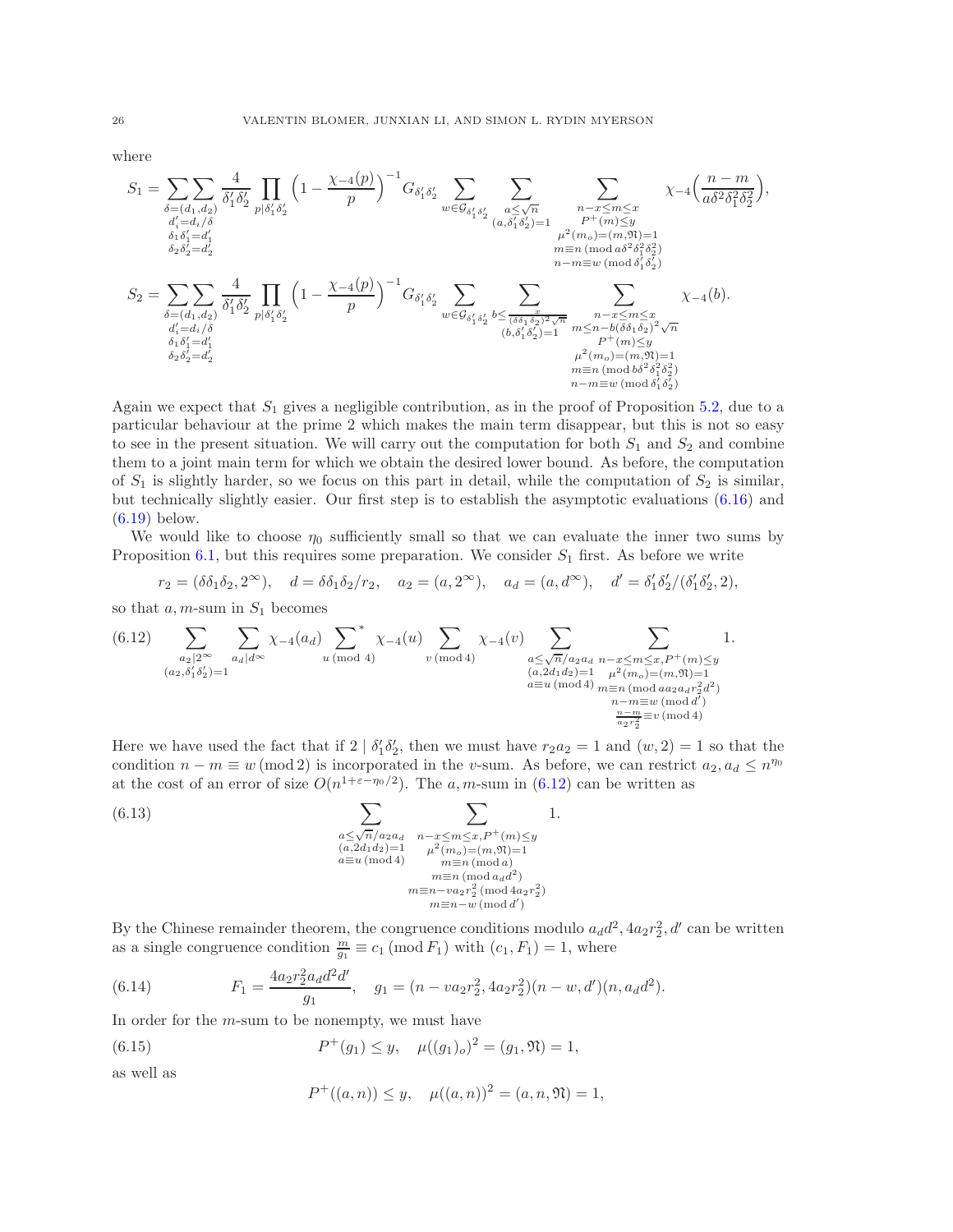in which case we can re-write the  $a, m$ -sum in  $(6.13)$  as



Note that from the construction of the sieve weights we have  $d_1, d_2 \leq QD \ll n^{\kappa_0}$  and thus we automatically have  $g_1 \ll n^{2\eta_0+4\kappa_0}$ , a small power of n. Also note that  $g_1 \mid (2d_1d_2)^\infty$ , so that automatically  $(g_1, h) = 1$ .

We can again restrict  $h \leq n^{\eta_0}$  with a total error of size  $O(n^{1+\varepsilon-\eta_0/2})$ . Finally we detect the conditions  $\mu^2(m_o) = 1$  and  $(m_o, g_1 h \mathfrak{N}) = 1$  by Möbius inversion. We summarize that the a, m-sum in [\(6.12\)](#page-25-0) can, up to an admissible error of size  $O(n^{1+\epsilon-\eta_0/2})$ , be replaced with

$$
\sum_{\substack{h|n\\(h,2d_1d_2)=1}}\sum_{\substack{k\leq \sqrt{x}\\(k,2ag_1hF_1\mathfrak{N})=1}}\mu(k)\sum_{\substack{\lambda|g_1h\mathfrak{N}\\P^+(\lambda)\leq y\\(k,2aF_1)=1}}\mu(\lambda)\sum_{\substack{a\leq \sqrt{n}/a_2a_dh\\(a,2d_1d_2)=1\\(a,n/h)=1}}\sum_{\substack{n-\leq mg_1hk^2\\\lambda\leq x\\P^+(m)\leq y\\n\equiv c_1\lambda h^2\pmod{a}}}1,
$$
  

$$
\mu^2(h)=(h,\mathfrak{N})=1
$$

where  $a_2, a_d \ll n^{\eta_0}, g_1 \ll n^{2\eta_0+4\kappa_0}$  are sufficiently small powers of n. As before, we may also restrict  $\lambda$  and k up to  $n^{\eta_0}$ , up to an admissible error of size  $O(n^{1+\varepsilon-\eta_0})$ .

After splitting a into further residue classes modulo  $4d_1d_2$  to detect the coprimality condition and also so that we have  $F_1 | (4d_1d_2)^\infty$ , we are finally in a position to apply Proposition [6.1](#page-18-0) to the a, m-sum of the previous display to obtain (under GRH with  $\eta_0$ ,  $\kappa_0$  sufficiently small) that

$$
\sum_{\substack{h|n\\(h,2d_1d_2)=1}}\sum_{\substack{(k,2d_1d_2n)=1\\(k^2(h)=(h, \mathfrak{N})=1}}\mu(k)\sum_{\substack{\lambda|g_1h\mathfrak{N}\\P^+(\lambda)\le y\\k\le n^{\eta_0}}}\mu(\lambda)\sum_{\substack{a\le \sqrt{n}/a_2a_dh\\(a,2d_1d_2)=1\\(a,kn/h)=1}}\sum_{\substack{n\le m\lambda g_1h k^2\le x\\(n,m/h)=1\\a\equiv uh\,(\text{mod}\,4)}}\frac{1}{\phi(a)\phi(F_1)},
$$

up to a total error of size  $O(n^{1+\varepsilon-\eta_0/2})$ . We can now complete the  $\lambda, k$ -sums in the same way as we truncated them, and incorporate them back into the  $a$ ,  $m$ -sum. Substituting back into [\(6.12\)](#page-25-0) and evaluating the u-sum, we obtain (writing the condition  $(6.15)$  on  $g_1$  in terms of the remaining variables and noting that  $\mu^2(d') = 1, a_d | d^{\infty}$  the expression

<span id="page-26-0"></span>(6.16) 
$$
S_1 = \sum_{\delta_1 \delta_1' = d_1'} \sum_{\delta_2 \delta_2' = d_2'} \frac{4}{\delta_1' \delta_2'} \prod_{p | \delta_1' \delta_2'} \left(1 - \frac{\chi_{-4}(p)}{p}\right)^{-1} G_{\delta_1' \delta_2'} \mathcal{M}_1 + O(n^{1+\epsilon-\eta_0/2}),
$$

where

$$
\begin{array}{lcl} \mathcal{M}_1 = & \sum_{a_2 \mid 2^{\infty}} \sum_{\substack{a_d \mid d^{\infty}, a_d \leq n^{\eta_0} \\ (a_2, \delta'_1 \delta'_2) = 1}} \sum_{\substack{P^+( (n, a_d d^2)) \leq y \\ \mu^2((n, a_d d^2)) = 1 \\ (n, d, \mathfrak{N}) = 1}} \chi_{-4}(h) & \sum_{\substack{m \mid (n, d, d^2) \\ (n, d, \mathfrak{N}) = 1}} \sum_{\substack{m \mid (n, d, \mathfrak{N}) = 1 \\ (w, \delta'_1 \delta'_2) = 1}} \chi_{-4}(h) & \sum_{\substack{a \leq \sqrt{n}/a_2 a_d h \\ a \leq \sqrt{n}/a_2 a_d h \\ w \in \mathcal{G}_{\delta'_1 \delta'_2}}} \sum_{\substack{m \mid (m, \delta'_1 \delta'_2) = 1 \\ (n, 2d_1 d_2) = 1 \\ (a, 2d_1 d_2) = 1}} \sum_{\substack{m \mid (n, 2d, d, \mathfrak{N}) = 1 \\ (a, n/h) = 1}} \sum_{\substack{m \mid (m, aF_1(g_1)_o h \mathfrak{N}) = 1 \\ (n, m, aF_1(g_1)_o h \mathfrak{N}) = 1}} \frac{\chi_{-4}(a)}{\phi(a)\phi(F_1)} .\end{array}
$$

Next we change the summation order of m and a, evaluate the a-sum by  $[ABL, Lemma 5.2]$  and then complete the  $a_2, a_d, h$ -sums with an admissible error to finally obtain (with e.g.  $\eta_0 = 10\kappa_0$ ),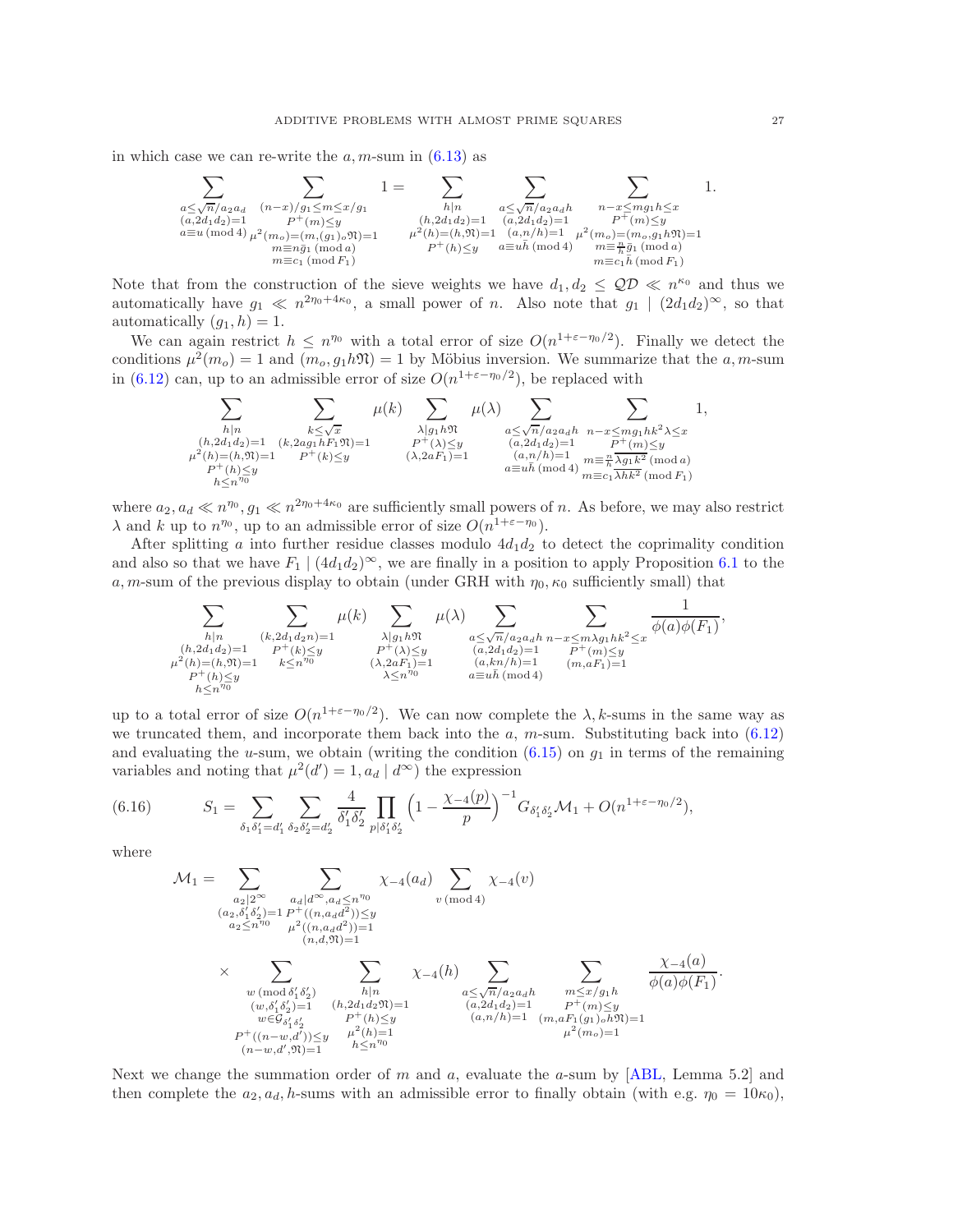uniformly for  $d_1, d_2 \ll n^{\kappa_0}$  (with  $\kappa_0$  sufficiently small), that

$$
\mathcal{M}_{1} = \frac{\pi}{4} \prod_{p} \left( 1 + \frac{\chi_{-4}(p)}{p(p-1)} \right) \sum_{\substack{a_{2} \mid 2^{\infty} \\ (a_{2}, \delta_{1}' \delta_{2}') = 1}} \sum_{\substack{P^{+}((n, a_{d}d^{2})) \leq y \\ \mu^{2}((n, a_{d}d^{2})) = 1 \\ (n, d, \mathfrak{N}) = 1}} \chi_{-4}(a_{d}) \sum_{v \pmod{4}} \chi_{-4}(v)
$$
\n
$$
\times \sum_{\substack{w \pmod{6}{16} \\ w \in \mathcal{G}_{\delta_{1}' \delta_{2}'}} \sum_{\substack{h \mid n \\ (h, 2d_{1}d_{2}\mathfrak{N}) = 1 \\ h \equiv w \in \mathcal{G}_{\delta_{1}' \delta_{2}'}} \sum_{\substack{h \mid n \\ (h, 2d_{1}d_{2}\mathfrak{N}) = 1 \\ (h, 2d_{1}d_{2}\mathfrak{N}) = 1}} \chi_{-4}(h) \sum_{\substack{m \leq x/g_{1}h \\ p \equiv (m) \leq y \\ p \equiv (m, F_{1}(g_{1})_{o}h\mathfrak{N}) = 1}} \frac{\mathfrak{c}(2d_{1}d_{2}mn/h)}{\phi(F_{1})} + O(n^{1-3\kappa_{0}})
$$
\n
$$
P^{+}((n-w,d')) \leq y \sum_{\substack{p \mid n \\ (n-w,d',\mathfrak{N}) = 1}} \mu^{2}(h) = 1} \frac{\mathfrak{c}(2d_{1}d_{2}mn/h)}{\mu^{2}(m_{o}) = 1}
$$

with  $c(f)$  as in [\(5.3\)](#page-16-2). (The error term ensures that even after summing over  $d_1, d_2$  it is still acceptable.)

The same strategy can be applied to  $S_2$ . We give a sketch of the manipulations highlighting the differences from those for  $S_1$ . To begin with, we do not need to separate  $r_2$  from  $\delta \delta_1 \delta_2$ , so that the  $b, m$ -sum in  $S_2$  becomes

<span id="page-27-0"></span>(6.17) 
$$
\sum_{\substack{b_d \mid (\delta \delta_1 \delta_2)^\infty \\ b_d \mid (\delta \delta_1 \delta_2)^\infty}} \chi_{-4}(b_d) \sum_{\substack{u \pmod{4} \\ u \pmod{4}}} \chi_{-4}(u) \sum_{\substack{b \le \frac{x}{b_d(\delta \delta_1 \delta_2)^2 \sqrt{n} \\ (b, d_1 d_2) = 1 \\ b \equiv u \pmod{4}}} \sum_{\substack{n - x \le m \le x, P^+(m) \le y \\ m \le n - bb_d(\delta \delta_1 \delta_2)^2 \sqrt{n} \\ n = n \pmod{b_d(\delta \delta_1 \delta_2)^2}}} 1.
$$

We can restrict  $b_d \leq n^{\eta_0}$  with an error of size  $O(n^{1+\epsilon-\eta_0/2})$ . After splitting m into residue classes modulo  $d_1d_2$ , using the Chinese remainder theorem to rewrite the congruence condition modulo  $b_d(\delta \delta_1 \delta_2)^2 \delta'_1 \delta'_2$  as  $m \equiv c_2 \pmod{F_2}$  with

<span id="page-27-1"></span>(6.18) 
$$
F_2 = \frac{b_d(\delta \delta_1 \delta_2)^2 \delta'_1 \delta'_2}{g_2}, \ g_2 = (n - w, \delta'_1 \delta'_2)(n, b_d \delta^2 \delta_1^2 \delta_2^2)
$$

and then extracting  $(b, n)$ , we can write the  $b, m$ -sum in  $(6.17)$  as

$$
\begin{array}{llll}1 & p +_{(g_2) \le y} & \displaystyle \sum_{\substack{(g_2, \mathfrak{N}) = 1\\ \mu^2((g_2)_o) = 1}} \sum_{\substack{h \mid n\\ h^2(h) = 1}} \chi_{-4}(h) & \sum_{\substack{\frac{x}{b_d(\delta \delta_1 \delta_2)^2 \sqrt{n}h}\\ (b, d_1 d_2) = 1\\ \mu^2(h) = 1}} \sum_{\substack{h \mid n\\ h^2(h) = 1}} \sum_{\substack{\frac{x}{b_d(\delta \delta_1 \delta_2)^2 \sqrt{n}h}\\ (b, n/h) = 1\\ b \equiv u \, (\text{mod } 4)}} \sum_{\substack{n - x \le mg_2h \le x, P^+(m) \le y\\ m \equiv \frac{n}{h} \overline{g}_2 \, (\text{mod } b)\\ m \equiv c_2 h \, (\text{mod } F_2)}} 1. \end{array}
$$

We can again restrict  $h \leq n^{\eta_0}$  with a total error of size  $O(n^{1+\varepsilon-\eta_0/2})$ . Additionally, we need to separate  $b, m$  in the summation condition in order to apply Proposition [6.1.](#page-18-0) As usual, this can be achieved by splitting m into intervals of the form  $[M,(1+\Delta)M]$  with  $\Delta = n^{-\eta_0}$  so that at most one interval interferes with the condition  $mg_2h \leq n - b\overline{b_d}\sqrt{n}(\delta\overline{\delta_1\delta_2})^2$ , in which case the contribution can be bounded by  $O(n^{1+\epsilon-\eta_0})$  trivially. After Möbius inversion and splitting b into residue classes modulo  $d_1d_2$ , we can finally apply Proposition [6.1](#page-18-0) so that the b, m-sum in the last display can be evaluated, up to an admissible error, as



After changing the order of summation, evaluating the b-sum by [\[ABL,](#page-37-4) Lemma 5.2] (note that the upper limit for  $b_d$  is always  $\gg n^{1/2-\eta_0}$  unless  $|n-mg_2h| \leq n^{1-\eta_0}$  whose contribution can be bounded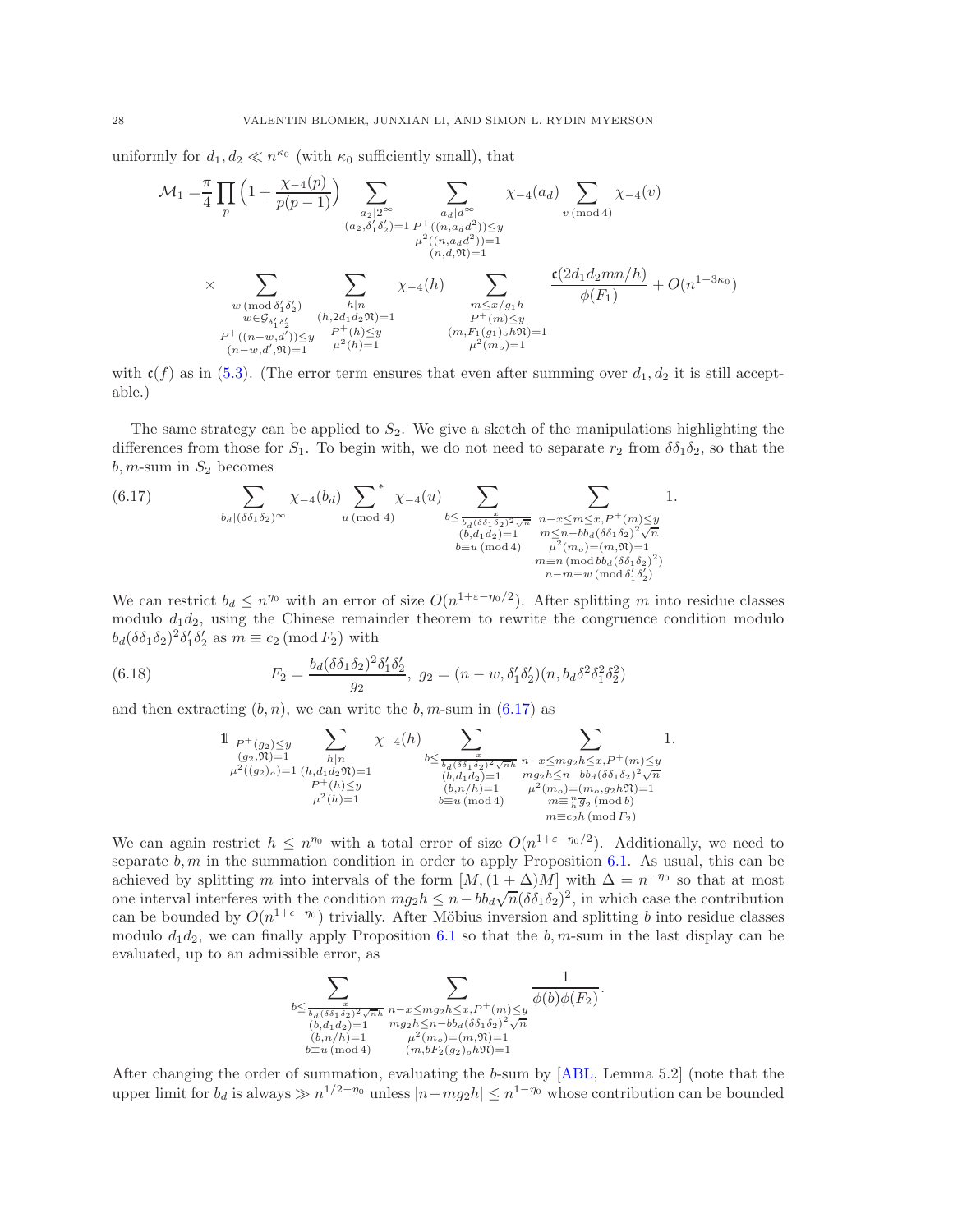by  $O(n^{1-\eta_0/2})$  and completing the  $b_d$ , h-sums, we obtain, uniformly for  $d_1, d_2 \leq n^{\kappa_0}$ , that

<span id="page-28-0"></span>(6.19) 
$$
S_2 = \sum_{\delta_1 \delta_1' = d_1'} \sum_{\delta_2 \delta_2' = d_2'} \frac{4}{\delta_1' \delta_2'} \prod_{p | \delta_1' \delta_2'} (1 - \frac{\chi_{-4}(p)}{p})^{-1} G_{\delta_1' \delta_2'} \mathcal{M}_2 + O(n^{1-3\kappa_0}),
$$

where

M<sup>2</sup> = π 4 Y p 1 + χ−4(p) p(p − 1) X bd|(δδ1δ2)<sup>∞</sup> P <sup>+</sup>((n,bd(δδ1δ2) 2 ))≤y µ 2 ((n,bd(δδ1δ2) 2 )o)=1 (n,δδ1δ2,N)=1 χ−4(bd) × X w (mod δ ′ 1 δ 2 ) w∈G<sup>δ</sup> ′ 1 δ ′ 2 P <sup>+</sup>((n−w,δ′ 1 δ ′ 2 ))≤y (n−w,δ′ 1 δ ′ 2 ,N)=1 X h|n (h,d1d2)=1 P <sup>+</sup>(h)≤<sup>y</sup> µ 2 (h)=1 (h,N)=1 χ−4(h) X m≤x/g2h P <sup>+</sup>(m)≤<sup>y</sup> (m,F2(g2)ohN)=1 µ 2 (mo)=1 c(d1d2mn/h) φ(F2) + O(n 1−3κ<sup>0</sup> ).

6.5. Computing the main term II – Euler products. We substitute  $(6.16)$  and  $(6.19)$  back into [\(6.11\)](#page-24-1). By choosing  $\mathcal{D} = n^{\kappa_0}$  sufficiently small, it follows from [\(6.9\)](#page-23-0) together with [\(6.10\)](#page-23-1) that

<span id="page-28-1"></span>(6.20) 
$$
S(\mathcal{A}, z) \geq \pi \prod_{p} \left( 1 + \frac{\chi_{-4}(p)}{p(p-1)} \right) (S_1^- + S_2^-) + O(n^{1-\kappa_0}),
$$

where

$$
S_{1}^{-} = \sum_{u|\mathcal{Q}} \sum_{c|P_{\mathcal{Q}}(z)} \lambda_{c}^{-} \mu(c) \sum_{\substack{d_1, d_2 \\ p|d_1d_2 \Leftrightarrow p|uc}} \mu(d_1)\mu(d_2) \sum_{\substack{\delta = (d_1, d_2) \\ \delta_i \delta'_i = d'_i = d_i/\delta \\ r_2d = \delta_1 \delta_2, r_2|2, (d, 2) = 1}} \frac{1}{\delta'_1 \delta'_2} \prod_{p|\delta'_1 \delta'_2} \left(1 - \frac{\chi_{-4}(p)}{p}\right)^{-1}
$$
  

$$
\times \sum_{\substack{a_2|2^{\infty} \\ a_2|2^{\infty} \\ (a_2, \delta'_1 \delta'_2) = 1}} \sum_{\substack{P^+(n, a_d d^2) \\ p^2 \equiv (n, a_d d^2) = 1 \\ (n, d, \mathfrak{N}) = 1}} \chi_{-4}(a_d) \sum_{v \pmod{4}} \chi_{-4}(v)
$$
  

$$
\times G_{d'} \sum_{\substack{w \pmod{d'} \\ w \pmod{d'} \\ w \in \mathcal{G}_{d'}}} \sum_{\substack{h|n \\ h|n \\ h \equiv (k, 2d_1 d_2 \mathfrak{N}) = 1 \\ (h, 2d_1 d_2 \mathfrak{N}) = 1}} \chi_{-4}(h) \sum_{\substack{m \le x/g_1 h \\ m \le x/g_1 h \\ P^+(m) \le y \\ P^+(m) \le y \\ (m, F_1(g_1)_o h \mathfrak{N}) = 1}} \frac{c(2d_1 d_2 m n/h)}{\phi(F_1)}
$$

with  $F_1$ ,  $g_1$  as in [\(6.14\)](#page-25-3), and

$$
S_2^- = \sum_{u|\mathcal{Q}} \sum_{c|P_{\mathcal{Q}}(z)} \lambda_c^- \mu(c) \sum_{\substack{d_1, d_2 \\ p|d_1d_2 \Leftrightarrow p|uc}} \mu(d_1)\mu(d_2) \sum_{\substack{\delta = (d_1, d_2) \\ \delta_i \delta'_{i} = d'_i = d_i/\delta \\ d = \delta \delta_1 \delta_2}} \frac{1}{\delta'_1 \delta'_2} \prod_{p|\delta'_1 \delta'_2} \left(1 - \frac{\chi_{-4}(p)}{p}\right)^{-1}
$$
  

$$
\times G_{d'} \sum_{\substack{b_d|d^{\infty} \\ b_d|d^{\infty}}} \chi_{-4}(b_d) \sum_{\substack{w \pmod{d'} \\ w \pmod{d'} \\ w \in \mathcal{G}_{d'}}} \sum_{\substack{h|n \\ h|n \\ h \equiv 0 \pmod{p+1} \\ h \equiv \mathcal{M}, d \equiv 0}} \chi_{-4}(h) \sum_{\substack{m \le x/g_2h \\ m \le x/g_2h \\ p^+(m) \le y \\ p^+(m) \le y \\ (n, d, d^2) \ge 1}} \frac{c(d_1d_2mn/h)}{\phi(F_2)}
$$
  

$$
\mu^2((n, b_d d^2)_o) = 1 \qquad \mu^2((n - w, d')) \le y \qquad p^+(h) \le y \qquad (m, F_2(g_2)_o, h \mathfrak{N}) = 1 \qquad (n - w, d', \mathfrak{N}) = 1} \mu^2(h) = 1
$$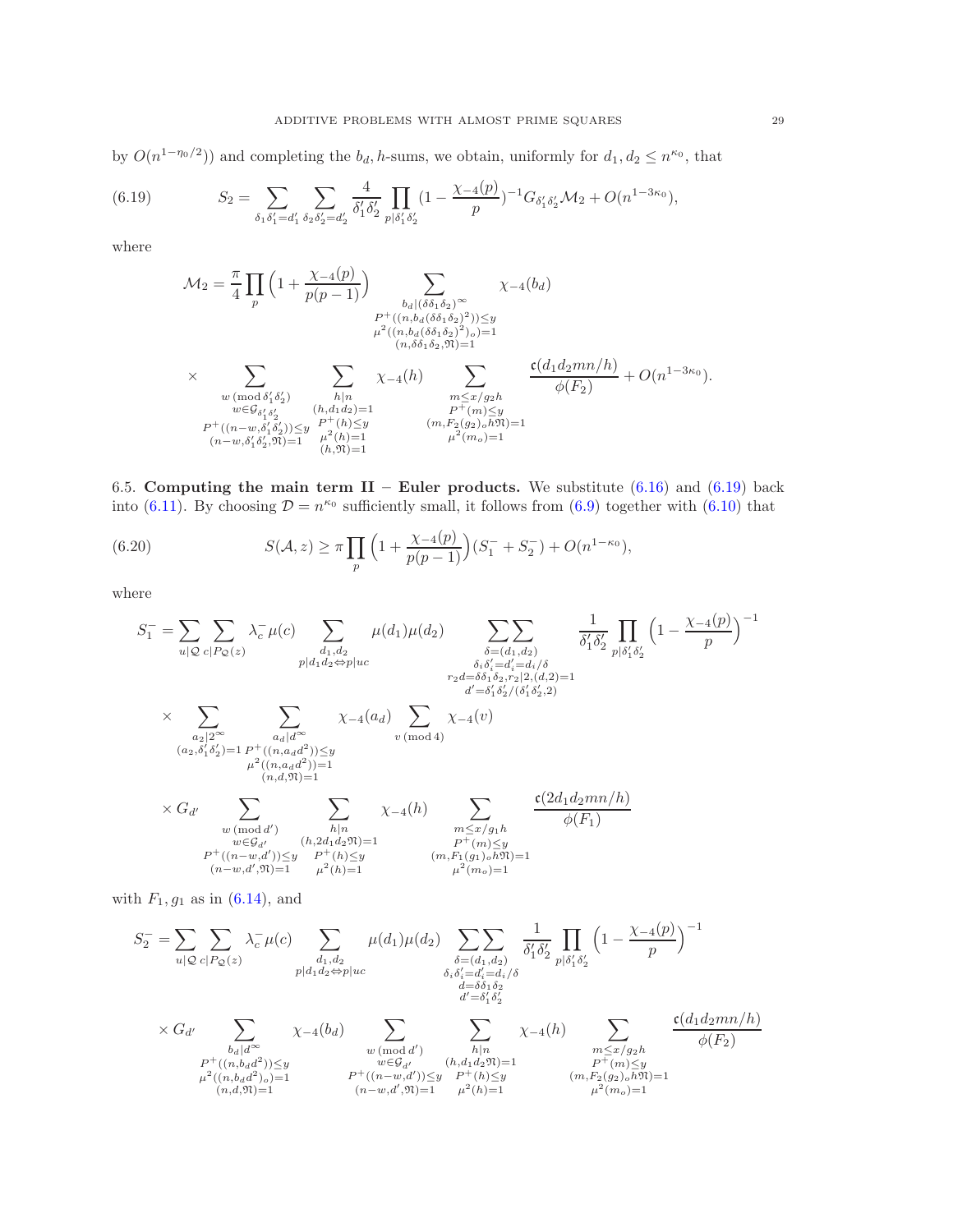with  $F_2, g_2$  as in [\(6.18\)](#page-27-1). Now we rename  $mg_i$  as m, change the order of summation and evaluate  $S_1^-, S_2^-$  in roughly the form

$$
\sum_{\substack{h|n \\ (\cdots) } }\sum_{\substack{m\leq x/h \\ (\cdots) } }\sum_{\substack{u| \mathcal{Q} \\ (u,h)=1}} \sum_{\substack{c|P(z) \\ (c,\mathcal{Q}h)=1}} \lambda_c^- w_{m,n,h}(c)
$$

for some multiplicative function  $w_{m,n,h}(c)$ . In particular, we postpone the summation over m to the last moment. Precisely, we write

$$
S_{1}^{-} = \sum_{\substack{h|n \\ P^{+}(h) \le y \\ \mu^{2}(h) = 1}} \chi_{-4}(h) \sum_{\substack{m \le x/h \\ (m, \mathfrak{N}) = 1 \\ (h, \mathfrak{N}) = 1}} \sum_{\substack{u|Q \\ (m, \mathfrak{N}) = 1 \\ u^{2}(m, h) = 1 \\ \mu^{2}(m, h) = 1}} \sum_{\substack{u|Q \\ (u, h) = 1 \\ (u, h) = 1 \\ (u, h) = 1}} \chi_{-2}(h) \sum_{\substack{d_1, d_2 \\ p \nmid d_1 d_2 \Leftrightarrow p | u c}} \mu(d_1) \mu(d_2) \mathfrak{c} \left( 2d_1 d_2 \frac{n}{h} m \right)
$$
\n
$$
S_{1}^{2}(h) = 1 \sum_{\substack{h^{2}(h) = 1 \\ (h, \mathfrak{N}) = 1 \\ \mu^{2}(m, h) = 1}} \frac{G_{d'}}{\mu^{2}(m, h) = 1} \left( 1 - \frac{\chi_{-4}(p)}{p} \right)^{-1} \sum_{\substack{m \ge x \\ (a_2, a_3, v, w) \in \mathcal{R}_1}} \frac{\chi_{-4}(a_d) \chi_{-4}(v)}{\phi(F_1)} \frac{\chi_{-4}(a_d) \chi_{-4}(v)}{\phi(F_1)} \frac{\chi_{-4}(a_d) \chi_{-4}(v)}{\chi_{-4}(a_d) \chi_{-4}(v)}}{\chi_{-4}(a_2, a_d, v, w) \in \mathcal{R}_1}
$$

where  $c(f)$  is as in  $(5.3)$ ,  $F_1$  is as in  $(6.14)$ , and

$$
\mathcal{R}_1 = \left\{ \begin{array}{ll} a_2 \mid 2^{\infty}, a_d \mid d^{\infty} & (a_2, \delta'_1 \delta'_2) = 1 & w \in \mathcal{G}_{d'} \\ v \, (\text{mod } 4), w \, (\text{mod } d') & : & (m, 4a_2 r_2^2) = (n - v a_2 r_2^2, 4a_2 r_2^2) & (w, d') = 1 \\ (m, a_d d^2) = (n, a_d d^2) & (m, d') = (n - w, d') \end{array} \right\}.
$$

To see this, we recall the conditions  $(6.15)$  and observe that after replacing  $mg_1$  with m, the new conditions  $P^+(m) \leq y, \mu^2(m_o) = 1, (m, \mathfrak{N}) = 1$  take care of the old conditions  $P^+((n, a_d d^2)) \leq y,$  $P^+((n-w, d')) \leq y, \mu^2((n, a_d d^2)) = (n, a_d d^2, \mathfrak{N}) = (n - w, d', \mathfrak{N}) = 1.$  Moreover, the old condition  $(m, F_1) = 1, mg_1 \le x/h$  is equivalent to the new condition  $(m, 4a_2r_2^2a_d d^2d') = g_1, m \le x/h$  after replacing  $mg_1$  with m. Note also that  $\mathcal{G}_{\delta'_1 \delta'_2} \simeq \mathcal{G}_{d'}$ . Similarly, we write

<span id="page-29-2"></span>
$$
S_{2}^{-} = \sum_{\substack{h|n \\ P^{+}(h) \le y \\ \mu^{2}(h) = 1}} \chi_{-4}(h) \sum_{\substack{m \le x/h \\ (m, \mathfrak{N}) = 1 \\ (b, \mathfrak{N}) = 1}} \sum_{\substack{u|Q \\ (m, \mathfrak{N}) = 1 \\ u^{2}(m_0h) = 1 \\ \mu^{2}(m_0h) = 1}} \sum_{\substack{u|Q \\ (u, h) = 1 \\ (u, h) = 1}} \chi_{-4}(c) \sum_{\substack{d_1, d_2 \\ p | d_1 d_2 \Leftrightarrow p | u c}} \mu(d_1) \mu(d_2) \mathfrak{c} \left( d_1 d_2 \frac{n}{h} m \right)
$$
\n
$$
(6.22)
$$
\n
$$
\sum_{\substack{\delta = (d_1, d_2) \\ \delta_i \delta'_i = d'_i = d_i/\delta \\ d = \delta \delta_1 \delta_2 \\ d' = \delta'_1 \delta'_2}} \frac{G_{d'}}{\delta'_1 \delta'_2} \prod_{p | \delta'_1 \delta'_2} \left( 1 - \frac{\chi_{-4}(p)}{p} \right)^{-1} \sum_{\substack{b_d, w \\ (b_d, w) \in \mathcal{R}_2}} \frac{\chi_{-4}(b_d)}{\phi(F_2)}
$$

where  $F_2$  is as in  $(6.18)$  and

$$
\mathcal{R}_2 = \left\{ \begin{array}{ll} b_d \mid d^{\infty} & ; & (m, b_d d^2) = (n, a_d d^2) \\ w \; (\text{mod } d') & ; & w \in \mathcal{G}_{d'} \end{array} \right. \quad (w, d') = 1 \\ (m, d') = (n - w, d') \end{array} \right\}.
$$

Our next aim is to write the second line in [\(6.21\)](#page-29-0) as an Euler product which will be given in  $(6.27)$  below. The v-sum modulo 4 in  $(6.21)$  contributes

<span id="page-29-1"></span>
$$
(6.23) \sum_{\substack{v \pmod{4} \\ (n-va_2r_2^2, 4a_2r_2^2) = (m, 4a_2r_2^2)}} \frac{\chi_{-4}(v)}{\phi(\frac{4a_2r_2^2}{(n-va_2r_2^2, 4a_2r_2^2)})} = \mathbb{1}_{2a_2r_2^2|m} \mathbb{1}_{a_2r_2^2|n} \chi_{-4}\left(\frac{n}{a_2r_2^2}\right) \times \begin{cases} -1 & 4a_2r_2^2 \nmid m, \\ 1 & 4a_2r_2^2 \mid m, \end{cases}
$$

<span id="page-29-0"></span> $($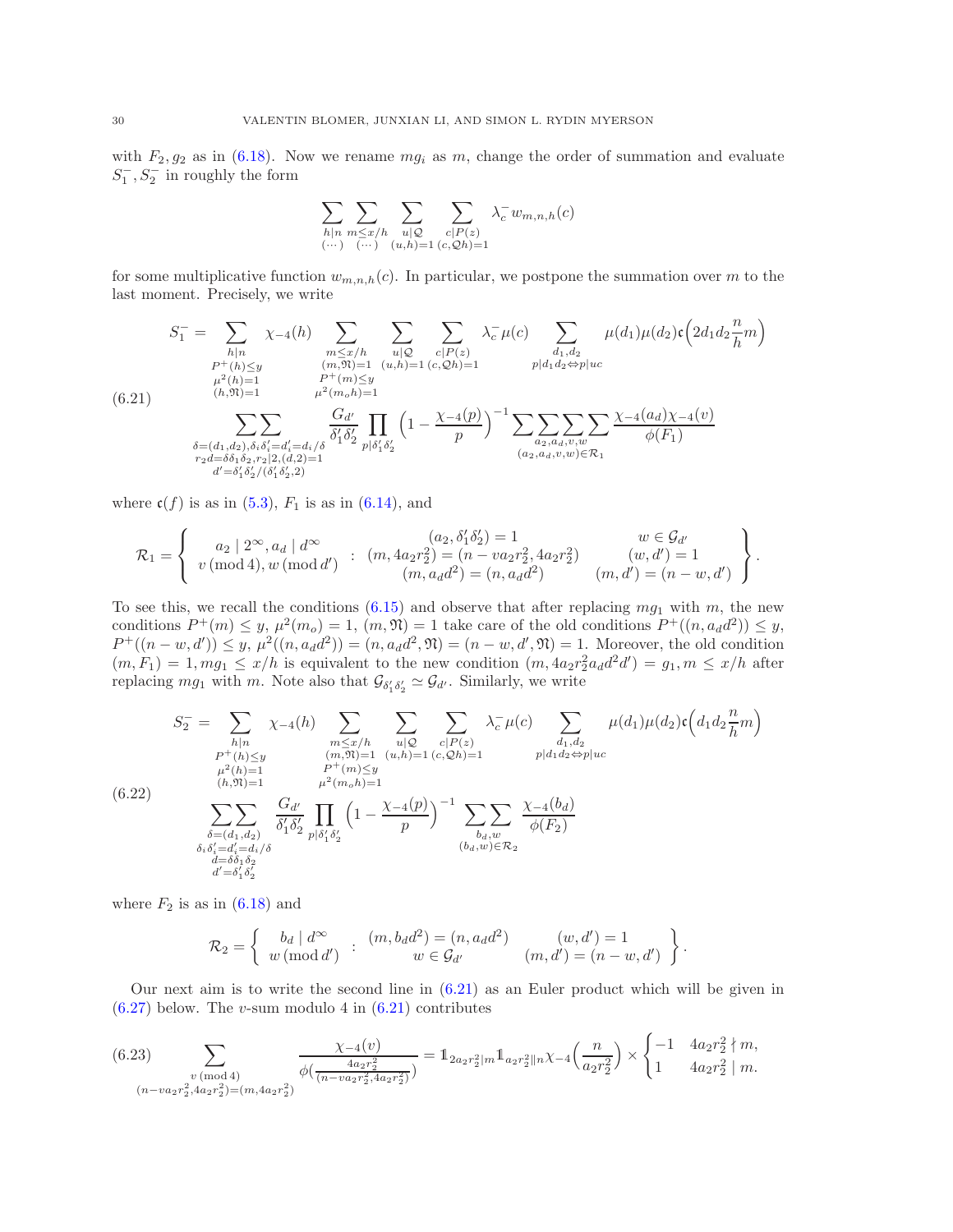In particular, we see that for each  $r_2$ , only one  $a_2$  with  $(a_2, \delta'_1 \delta'_2) = 1$  gives a non-zero contribution. The w-sum together with  $G_{d'}$  can be evaluated as (treat each prime  $p \mid d'$  at a time)

<span id="page-30-1"></span>
$$
(6.24) \quad G_{d'} \sum_{\substack{w \pmod{d'} \\ w \in \mathcal{G}_{d'}}} \frac{1}{\phi(d'/(n-w,d'))} = \mathbb{1}_{(d',m,n)=1} \prod_{\substack{p|d' \\ p \mid mn}} (1 + \chi_{p^*}(n)) \prod_{\substack{p|d' \\ p \nmid mn}} \left(1 - \frac{1 + \chi_{p^*}(n)}{p-1}\right).
$$

Finally, the sum over  $a_d | d^{\infty}$  gives

<span id="page-30-2"></span>(6.25) 
$$
\sum_{\substack{a_d | d^{\infty} \\ (n, a_d d^2) = (m, a_d d^2)}} \frac{\chi_{-4}(a_d)}{\phi(a_d d^2 / (n, a_d d^2))} = \prod_{p | d} \mathfrak{d}(p; m, n)
$$

where

<span id="page-30-6"></span>(6.26) 
$$
\mathfrak{d}(p;m,n) = \begin{cases} \frac{1}{(p-1)(p-\chi_{-4}(p))}, & p \nmid mn, \\ \frac{p}{(p-1)(p-\chi_{-4}(p))}, & \nu_p(m) = \nu_p(n) = 1, \\ 0, & \text{else.} \end{cases}
$$

Here we use crucially that (the odd part of) m is squarefree. For more general  $m$ , the formula would look much more complicated, in particular the contribution could be much larger which would create considerable technical problems in apply Lemma [6.3.](#page-22-1)

We summarize: the second line in  $(6.21)$  can be written as an Euler product

<span id="page-30-0"></span>(6.27) 
$$
\sum_{\substack{\delta'_1 \delta_1 = d'_1 \\ \delta'_2 \delta_2 = d'_2}} \frac{G_{\delta'_1 \delta'_2}}{\delta'_1 \delta'_2} \prod_{p | \delta'_1 \delta'_2} \left(1 - \frac{\chi_{-4}(p)}{p}\right)^{-1} \sum_{a_2, a_d, v, w} (\dots) =: \prod_{p^{\nu} || d_1 d_2} f_1(p, \nu; m, n)
$$

where the Euler factor is composed of  $(6.23)$ ,  $(6.24)$  and  $(6.25)$ .

We compute  $f_1(2, \nu; m, n)$  explicitly using [\(6.23\)](#page-29-1). If  $2 \nmid d_1 d_2$ , then  $r_2 = 1$  and only  $a_2 = 2^{\nu_2(n)}$ contributes. If  $2 \parallel d_1 d_2$ , then we have two cases: when  $2 \parallel \delta'_1 \delta'_2$ , we have  $r_2 = 1$  and only  $a_2 = 1$ contributes (since we require  $(a_2, \delta'_1 \delta'_2) = 1$ ); and when  $2 \parallel \delta_1 \delta_2$ , we have  $r_2 = 2$  and only  $a_2 =$  $2^{\nu_2(n)-2}$  contributes. If  $2 \mid (d_1, d_2)$ , then  $r_2 = 2$  and only  $a_2 = 2^{\nu_2(n)-2}$  contributes. Precisely, we have

<span id="page-30-4"></span>
$$
(6.28) \quad \mathfrak{f}_1(2,\nu;m,n)=\begin{cases}1\!\!\! 1_{2^{\nu_2(n)+1}|m}\chi_{-4}(n_o)(-1)^{1_{2^{\nu_2(n)+2}\nmid m}}, & \nu=0,\\ \frac{1}{2}1\!\!\! 1_{2|m}\chi_{-4}(n)(-1)^{1_{4\nmid m}}+1_{2^{\nu_2(n)+1}|m}1_{4|n}\chi_{-4}(n_o)(-1)^{1_{2^{\nu_2(n)+2}\nmid m}}, & \nu=1,\\ 1_{2^{\nu_2(n)+1}|m}1_{4|n}\chi_{-4}(n_o)(-1)^{1_{2^{\nu_2(n)+2}\nmid m}}, & \nu=2.\end{cases}
$$

<span id="page-30-5"></span>We can also compute  $f_1(p, \nu; m, n)$  for  $2 \nmid p$  using [\(6.24\)](#page-30-1) and [\(6.25\)](#page-30-2) as (6.29)

$$
\mathfrak{f}_1(p,\nu;m,n)=\begin{cases} 1, & \nu=0,\\ \frac{1}{(p-1)(p-\chi_{-4}(p))}+\frac{1}{p}(1-\frac{\chi_{-4}(p)}{p})^{-1}(1-\frac{1+\chi_{p^*}(n)}{p-1}), & p\nmid mn,\nu=1,\\ \frac{1}{p}(1-\frac{\chi_{-4}(p)}{p})^{-1}\left(1+\chi_{p^*}(n)\right), & p\mid mn,p\nmid (m,n),\nu=1,\\ \frac{p}{(p-1)(p-\chi_{-4}(p))}, & p\mid (m,n),\nu=1,\\ \mathfrak{d}(p;m,n), & \nu=2. \end{cases}
$$

For  $S_2^-$ , we have analogous results with  $f_1$  replaced by  $f_2$  where

<span id="page-30-3"></span>(6.30) 
$$
\mathfrak{f}_2(2,\nu;m,n) = \begin{cases} 1, & \nu = 0, \\ \frac{1}{2} \mathbb{1}_{2|mn,2\{(m,n)\}} + \mathbb{1}_{(m,4)=(n,4)} \frac{1}{\phi(4/(n,4))}, & \nu = 1, \\ \mathbb{1}_{(m,4)=(n,4)} \frac{1}{\phi(4/(n,4))}, & \nu = 2, \end{cases}
$$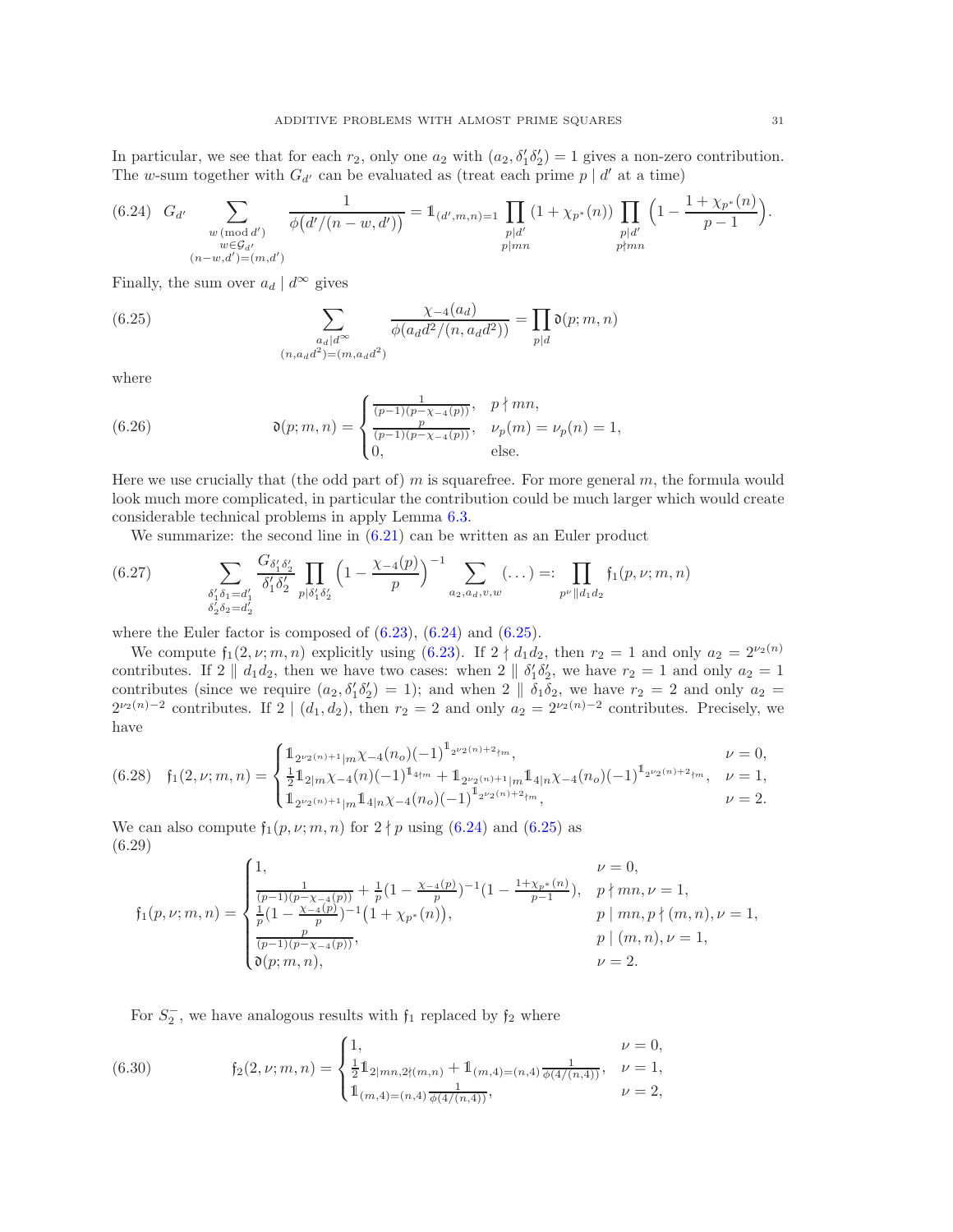(noting that if  $2 | \delta'_1 \delta'_2$  then the w-sum is zero unless  $2 | mn, 2 \nmid (m, n)$ ; and if  $2 | \delta \delta_1 \delta_2$  then the 2-part in the  $b_d$ -sum becomes  $\frac{1}{\phi(4/(n,4))}\mathbb{1}_{(m,4)=(n,4)}$ , and for  $2 \nmid p$  we have

<span id="page-31-0"></span>(6.31) 
$$
f_2(p,\nu;m,n) = f_1(p,\nu;m,n).
$$

6.6. Computation of the main term  $III$  – the sieve weights. We are now prepared to further evaluate  $S_1^-$  and  $S_2^-$ . We will bound  $S_1^- + S_2^-$  from below by  $(6.35)$  using properties of the lower bound sieve weights in Lemma [6.3.](#page-22-1)

To begin with, we substitute  $(6.27)$  into  $(6.21)$ . We still keep h and m fixed and consider the  $u, c, d_1, d_2$ -sum in  $(6.21)$  which now equals

$$
\sum_{\substack{u|\mathcal{Q}\\(u,h)=1}}\sum_{\substack{c|P(z)\\(c,\mathcal{Q}h)=1}}\lambda_c^-\mu(c)\sum_{\substack{d_1,d_2\\p|d_1d_2\Leftrightarrow p|uc}}\mu(d_1)\mu(d_2)\mathfrak{c}\left(2d_1d_2\frac{n}{h}m\right)\prod_{p^{\nu}||d_1d_2}\mathfrak{f}_1(p,\nu;m,n).
$$

We recast this as (noting  $\mathfrak{c}(2) = 1$ )

$$
\mathfrak{c} \Big( \frac{n}{h} m \Big) \sum_{\substack{u \mid \mathcal{Q} \\ (u,h) = 1}} \sum_{\substack{c \mid P(z) \\ (c, \mathcal{Q}h) = 1}} \lambda_c^- \mu(c) \sum_{\substack{d_1, d_2 \\ p \mid d_1 d_2 \Leftrightarrow p \mid uc}} \mu(d_1) \mu(d_2) \prod_{\substack{p^{\nu} \mid \mid d_1 d_2 \\ p \nmid 2}} \mathfrak{w}(p, \nu; m, n, h) \prod_{2^{\nu} \mid \mid d_1 d_2} \mathfrak{f}_1(2, \nu; m, n)
$$

(of course each of the product over primes has only one factor, since  $\nu$  is unique) where

<span id="page-31-2"></span>(6.32) 
$$
\mathfrak{w}(p,\nu;m,n,h) = \begin{cases} \mathfrak{c}(p) \mathfrak{f}_1(p,\nu;m,n), & p \nmid 2 \frac{n}{h} m, \\ \mathfrak{f}_1(p,\nu;m,n), & 2 \nmid p \mid \frac{n}{h} m. \end{cases}
$$

We observe that the sum over  $d_1, d_2$  gives

$$
\tilde{\mathfrak{f}}_1(2; m, n; u) \prod_{\substack{p \mid uc \\ p \nmid 2}} (-2\mathfrak{w}(p, 1; m, n, h) + \mathfrak{w}(p, 2; m, n, h))
$$

where

<span id="page-31-1"></span>(6.33) 
$$
\tilde{\mathfrak{f}}_1(2; m, n; u) = \begin{cases} -2\mathfrak{f}_1(2, 1; m, n) + \mathfrak{f}_1(2, 2; m, n), & 2 \mid u, \\ \mathfrak{f}_1(2, 0; m, n), & 2 \nmid u. \end{cases}
$$

Using the formulas  $(6.30)$  and  $(6.31)$  instead of  $(6.28)$  and  $(6.29)$ , the same computation evaluates the corresponding  $u, c, d_1, d_2$ -sums of  $S_2^-$  in  $(6.22)$  as

$$
\sum_{\substack{u|\mathcal{Q} \\ (u,h)=1}} \sum_{\substack{c|P(z) \\ (c,\mathcal{Q}h)=1}} \lambda_c^- \mu(c) \sum_{\substack{d_1,d_2 \\ p|d_1d_2\Leftrightarrow p|uc}} \mu(d_1)\mu(d_2) \mathfrak{c} \left(d_1d_2\frac{n}{h}m\right) \prod_{p^\nu ||d_1d_2} \mathfrak{f}_2(p,\nu;m,n)
$$
\n
$$
= \mathfrak{c} \left(\frac{n}{h}m\right) \sum_{\substack{u|\mathcal{Q} \\ (u,h)=1}} \sum_{\substack{c|P(z) \\ (c,\mathcal{Q}h)=1}} \lambda_c^- \mu(c) \tilde{\mathfrak{f}}_2(2;m,n;u) \prod_{2\nmid p|uc} (-2\mathfrak{w}(p,1;m,n,h) + \mathfrak{w}(p,2;m,n,h))
$$

where  $\tilde{f}_2(2; m, n; u)$  is defined in the same way as  $(6.33)$ , replacing the index 1 with the index 2. Combining the above calculations, we have shown

$$
S_1^- + S_2^- = \sum_{j=1}^2 \sum_{\substack{h|n \ p^+(h) \le y \\ \mu^2(h) = (h, \mathfrak{N}) = 1}} \chi_{-4}(h) \sum_{\substack{hm \le x \\ P^+(m) \le y \\ \mu^2(h) = 1}} \mathfrak{c}\left(\frac{n}{h}m\right) \sum_{\substack{u|Q \ c|P(z) \\ (u,h) = 1}} \sum_{\substack{c|P(z) \\ (u,h) = 1}} \lambda_c^- \mu(c)
$$
  

$$
\times \tilde{\mathfrak{f}}_j(2; m, n; u) \prod_{\substack{2 \nmid p | cu}} (-2\mathfrak{w}(p, 1; m, n, h) + \mathfrak{w}(p, 2; m, n, h)).
$$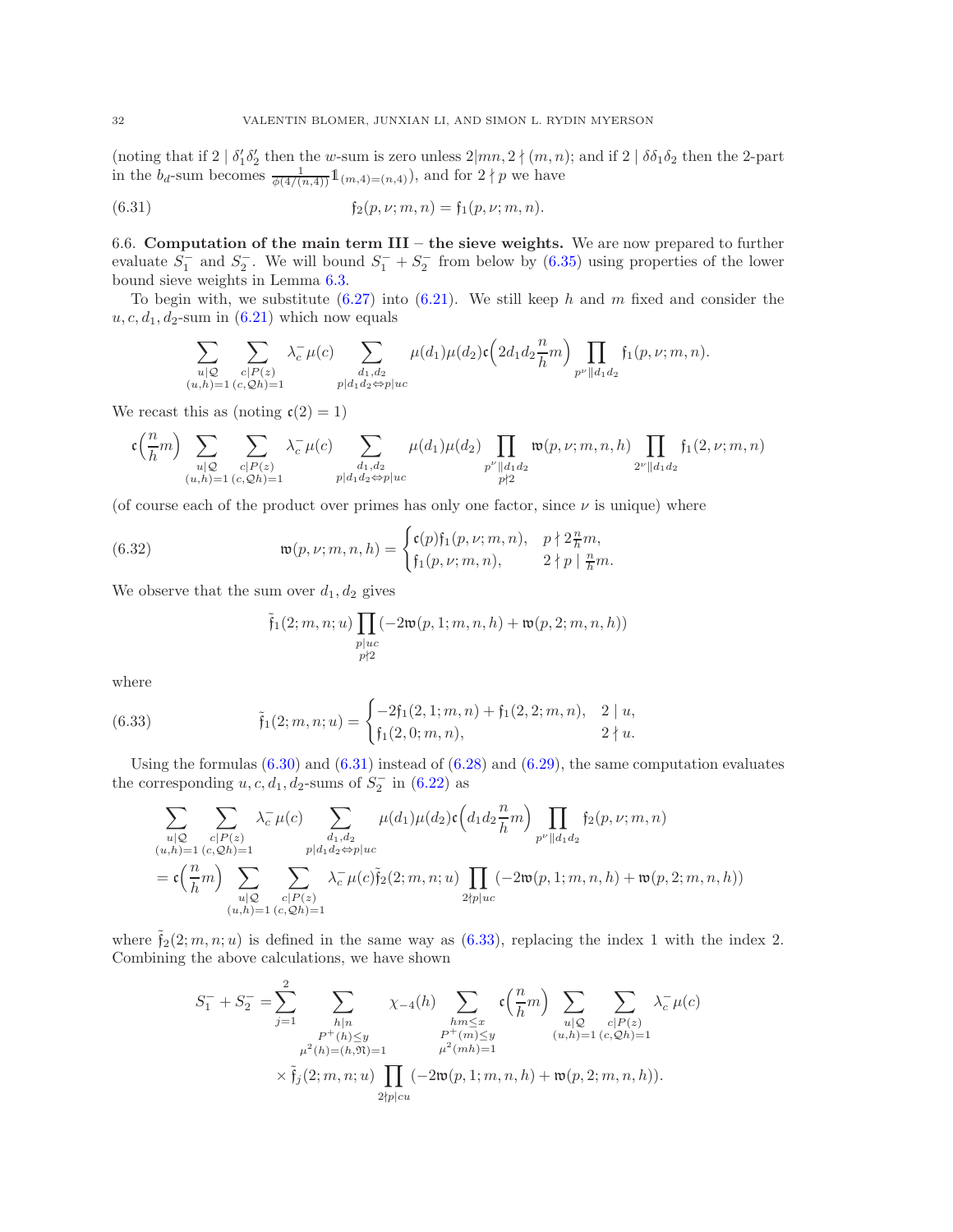We are now finally in a position to apply Lemma [6.3](#page-22-1) to bound from below the sum over the sieve weights. We make the following important observations. From  $(6.32)$ ,  $(6.29)$ ,  $(6.26)$ ,  $(5.3)$  we have

<span id="page-32-1"></span>(6.34) 
$$
0 \leq 2\mathfrak{w}(p, 1; m, n, h) - \mathfrak{w}(p, 2; m, n, h)
$$

$$
= \begin{cases} \frac{1}{p}(2 - \frac{2\chi_{p^*}(n) + 1}{p-1})(1 + \frac{\chi_{-4}(p)}{p(p-1)})^{-1}, & p \nmid nm \\ \frac{2}{p}(1 - \frac{\chi_{-4}(p)}{p})^{-1}(1 + \chi_{p^*}(n)), & p \mid \frac{n}{h}m, p \nmid (m, n) \\ \frac{1}{p-1}(1 - \frac{\chi_{-4}(p)}{p})^{-1}1_{\nu_p(n) = 1}, & p \mid (m, n) \end{cases} \leq \frac{5}{p},
$$

for  $p \nmid 2h$ . So we can choose  $\mathcal{Q} = 30$  and use a sieve of dimension  $\gamma = 5$ . Secondly, since h |  $n, (h, 2\mathfrak{N}) = 1$ , we have  $\chi_{-4}(h) = 1$ , so that a lower bound for the sum of sieve weights with multiplicative coefficients suffices. This is an important device in the argument. Now applying Lemma  $6.3$  and  $(6.20)$ , we obtain

<span id="page-32-0"></span>(6.35) 
$$
S(\mathcal{A}, n^{1/C}) \ge S(n) \Big( f_5(C\kappa_0) + O\Big(\frac{e^{-C\kappa_0}}{(\log \mathcal{D})^{1/3}} \Big) \Big) + O(x^{1-\kappa_0}),
$$

where  $f_5$  has the same meaning as in Lemma [6.3,](#page-22-1)  $\mathcal{D} = n^{\kappa_0}$  for some small  $\kappa_0 > 0$  and C a large constant such that  $f_5(C\kappa_0) > 0$ ,

$$
\mathcal{S}(n) = \sum_{\substack{h|n \\ P^+(h) \leq y \\ \mu^2(h) = 1 \\ (h,2\mathfrak{N}) = 1}} \sum_{\substack{hm \leq x \\ P^+(m) \leq y \\ (m, \mathfrak{N}) = 1}} \mathfrak{c}\Big(\frac{n}{h}m\Big) \mathfrak{F}_{\mathcal{Q}}(m,n,h) \prod_{\substack{p \leq z \\ p \nmid \mathcal{Q}h}} (1 - 2\mathfrak{w}(p,1;m,n,h) + \mathfrak{w}(p,2;m,n,h)).
$$

where  $\mathfrak{F}_{\mathcal{Q}}(m, n, h) = \prod_{\substack{p \mid \mathcal{Q} \\ p \nmid h}}$  $\mathfrak{F}_{p}(m,n,h)$  with

<span id="page-32-2"></span>(6.36) 
$$
\mathfrak{F}_2(m,n,h) = \sum_{j=1}^2 (\mathfrak{f}_j(2,0;m,n) - 2\mathfrak{f}_j(2,1;m,n) + \mathfrak{f}_j(2,2;m,n))
$$

(the right hand side is independent of  $h$ ) and

<span id="page-32-3"></span>(6.37) 
$$
\mathfrak{F}_p(m,n,h) = \begin{cases} (1-2\mathfrak{w}(p,1;m,n,h) + \mathfrak{w}(p,2;m,n,h)), & p \nmid 2h. \\ 1, & p \mid h. \end{cases}
$$

Recalling [\(6.34\)](#page-32-1), we define multiplicative functions  $\mathfrak{g}_i(\bullet)$  supported on squarefree integers with  $\mathfrak{g}_i(p) = 1$  except for  $p | P_{\mathcal{Q}}(z)$  where

<span id="page-32-4"></span>(6.38)  

$$
\mathfrak{g}_0(p) = 1 - \left(\frac{2}{p} - \frac{2\chi_{p^*}(n) + 1}{p(p-1)}\right) \left(1 + \frac{\chi_{-4}(p)}{p(p-1)}\right)^{-1},
$$

$$
\mathfrak{g}_1(p) = 1 - \frac{2}{p} \left(1 + \chi_{p^*}(n)\right) \left(1 - \frac{\chi_{-4}(p)}{p}\right)^{-1},
$$

$$
\mathfrak{g}_2(p) = 1 - \frac{1}{p-1} \left(1 - \frac{\chi_{-4}(p)}{p}\right)^{-1} \mathbb{1}_{\nu_p(n) = 1},
$$

so that

$$
\mathcal{S}(n) = \sum_{\substack{h|n \\ P^+(h) \leq y \\ \mu^2(h) = (h,2\mathfrak{N}) = 1}} \sum_{\substack{hm \leq x \\ P^+(m) \leq y \\ \mu^2(m_oh) = 1}} \mathfrak{c}\left(\frac{n}{h}m\right) \mathfrak{F}_{\mathcal{Q}}(m,n,h) \prod_{\substack{p|nm \\ p\nmid h}} \mathfrak{g}_0(p) \prod_{\substack{p| \frac{n}{h}m \\ p\nmid h(m,n)}} \mathfrak{g}_1(p) \prod_{\substack{p|(m,n) \\ p\nmid h}} \mathfrak{g}_2(p).
$$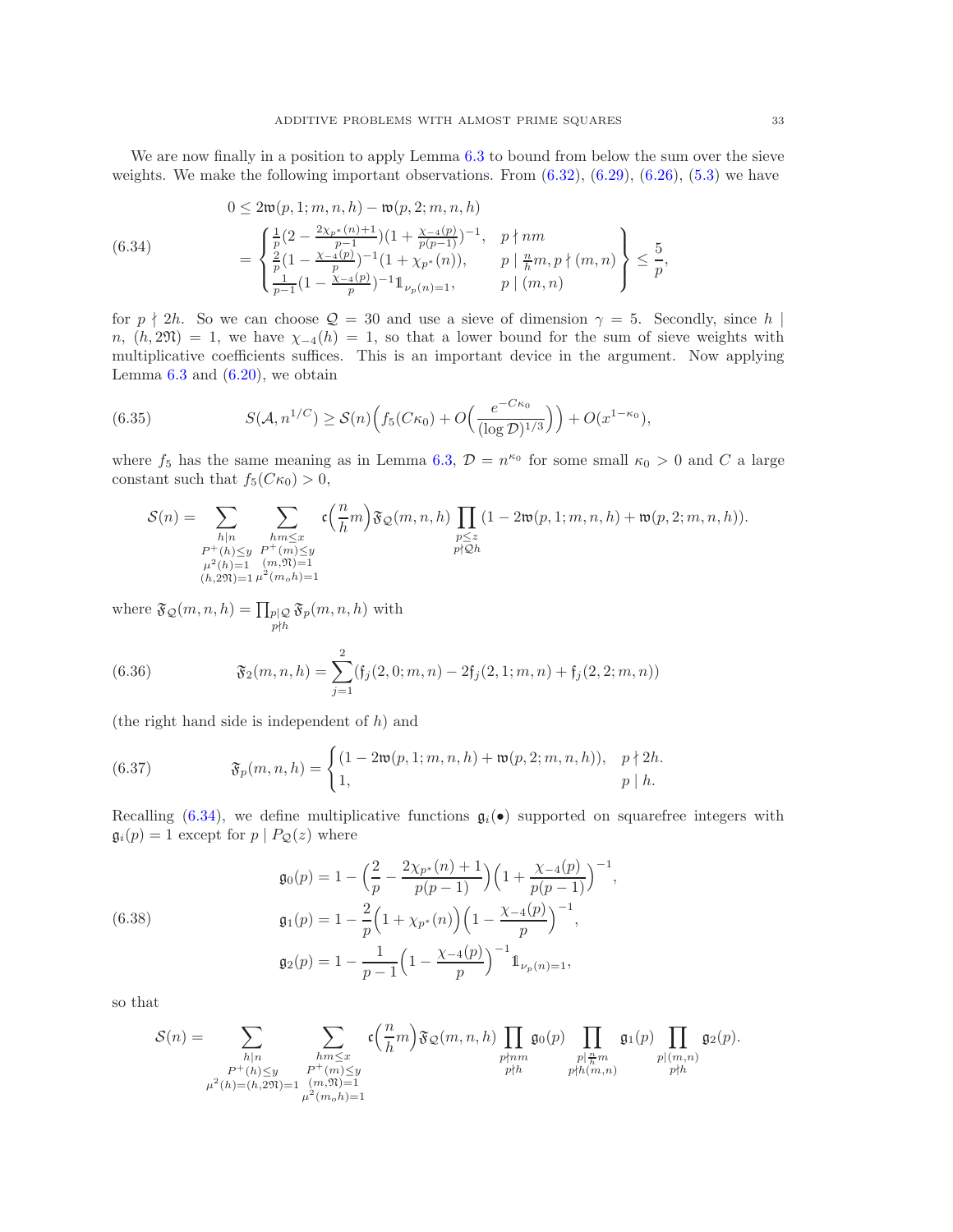We rename mh by m, h by hg where  $h \mid (m, n), h \nmid \mathcal{Q}$ , and  $2 \nmid g \mid (m, n, \mathcal{Q})$ . In this way we can re-write  $S(n)$  as

$$
\prod_{\substack{p|P_{\mathcal{Q}}(z) \\ (m, \mathfrak{N})=1}} \mathfrak{g}_{0}(p) \sum_{\substack{m \leq x \\ p \nmid (m, \mathfrak{N})=1 \\ (m, \mathfrak{N})=1}} \mathfrak{F}_{0}\left(\frac{m}{g}, n, g\right) \prod_{\substack{p|Q \\ p \nmid \frac{n}{g}, \frac{m}{g}}} \mathfrak{c}(p) \sum_{\substack{h|(m,n) \\ (h, \mathfrak{Q}}) \nmid (m,n) \\ (h, \mathfrak{Q}})} \frac{1}{\mathfrak{g}_{0}(h)} \prod_{\substack{p|(m,n) \\ p \nmid (m,n) \\ p \nmid (m,n)}} \frac{\mathfrak{g}_{1}(p)}{\mathfrak{g}_{0}(p)} \prod_{\substack{p|Q \\ p \nmid \frac{n}{g}}} \mathfrak{c}(p) \prod_{\substack{p|Q \\ p \nmid \frac{n}{g} \text{ a}}} \mathfrak{c}(p) \sum_{\substack{p|Q \\ (r, \mathfrak{N})=1}} \left(\sum_{\substack{q|n,r,\mathfrak{Q} \\ (q,2\mathfrak{N})=1}} \mathfrak{F}_{\mathcal{Q}}\left(\frac{r}{g}, n, g\right) \prod_{\substack{p|Q \\ p \nmid \frac{n}{g}, \frac{r}{g}}} \mathfrak{c}(p)\right) \prod_{\substack{p|P \\ p \nmid \frac{n}{g}, \frac{r}{g}}} \mathfrak{c}(p) \prod_{\substack{p|P \\ p \nmid \frac{n}{g}, \frac{r}{g}}} \mathfrak{c}(p) \sum_{\substack{p|P \\ p \nmid (m,n) \\ p \nmid (m,n)}} \frac{1}{\mathfrak{g}_{0}(p)} \prod_{\substack{p|P \\ p \nmid (m,n)}} \frac{\mathfrak{g}_{1}(p)}{\mathfrak{g}_{0}(p)} \prod_{\substack{p|P \\ p \nmid (m,n)}} \mathfrak{c}(p) \prod_{\substack{p|Q \\ p \nmid \frac{n}{g}, \frac{m}{g}}} \mathfrak{c}(p) \prod_{\substack{p|P \\ p \nmid (m,n)}} \mathfrak{c}(p) \prod_{\substack{p|Q \\ p \nmid \frac{n}{g}, \frac{m}{g}}} \mathfrak{c}(p) \prod_{\substack{p|P \\ p \nmid (m
$$

We first see that the sum over  $g$  can be written as (note that  $\mathfrak{F}_p(\bullet,\bullet,p)=1)$ 

$$
\prod_{p|\mathcal{Q}} \left( \mathfrak{F}_p(r,n,1) \prod_{p|rn} \mathfrak{c}(p) + \mathbb{1}_{\substack{p|(n,r) \\ p\nmid 2\mathfrak{N}}} \cdot \prod_{p|\frac{n}{p}\frac{r}{p}} \mathfrak{c}(p) \right) =: \mathfrak{F}_{\mathcal{Q}}(r,n) = \prod_{p|\mathcal{Q}} \mathfrak{F}_p(r,n).
$$

With  $Q = 30$ ,  $\mu^2(r_o) = 1$ , this becomes

$$
\mathfrak{F}_2(r,n,1)\mathfrak{F}_3(r,n,1)\prod_{3|nr}\mathfrak{c}(3)\Big(\mathfrak{F}_5(r,n,1)\prod_{5|nr}\mathfrak{c}(5)+1\!\!1_{5|(n,r)}\cdot\prod_{p|\frac{n}{5}}\mathfrak{c}(5)\Big).
$$

Using [\(6.36\)](#page-32-2), [\(6.28\)](#page-30-4), [\(6.30\)](#page-30-3) and [\(6.37\)](#page-32-3), [\(6.34\)](#page-32-1), we compute explicitly

<span id="page-33-0"></span>(6.39) 
$$
\mathfrak{F}_2(r,n) = \begin{cases} \frac{1}{2} \mathbb{1}_{2 \nmid r}, & n \equiv 1 \pmod{2}, \\ 2 \mathbb{1}_{8 \mid r}, & n \equiv 2 \pmod{8}, \\ 2 \mathbb{1}_{4 \mid \mid r}, & n \equiv 6 \pmod{8}, \\ \mathbb{1}_{2 \mid r}, & n \equiv 0 \pmod{4}. \end{cases}, \mathfrak{F}_3(r,n) = \begin{cases} \frac{4}{5} \mathbb{1}_{3 \nmid r}, & n \equiv 1 \pmod{3}, \\ \frac{8}{5} \mathbb{1}_{3 \mid r}, & n \equiv 2 \pmod{3}, \\ \frac{4}{5} \mathbb{1}_{3 \nmid r}, & n \equiv 0 \pmod{3}, \end{cases}
$$

(note that if  $3 | n$  then  $(r, 3) = 1$  since  $(r, \mathfrak{N}) = 1$ ) and (with  $\mathfrak{c}(5) = \frac{16}{21}$ )

<span id="page-33-1"></span>(6.40) 
$$
\mathfrak{F}_5(r,n) = \begin{cases} \mathfrak{c}(5) \mathbb{1}_{5 \nmid r}, & n \equiv 1,4 \pmod{5}, \\ \mathfrak{c}(5) \mathbb{1}_{5 \mid r} + \frac{4}{7} \mathbb{1}_{5 \nmid r}, & n \equiv 2,3 \pmod{5}, \\ 2\mathfrak{c}(5) \mathbb{1}_{5 \mid n} + \frac{1}{2}\mathfrak{c}(5) \mathbb{1}_{5 \nmid r}, & n \equiv 0 \pmod{5}. \end{cases}
$$

In particular, we can always find some residue class  $r_0 \pmod{120}$  such that  $\mathfrak{F}_{\mathcal{Q}}(r, n) > 0$  for  $r \equiv$  $r_0 \pmod{120}$ .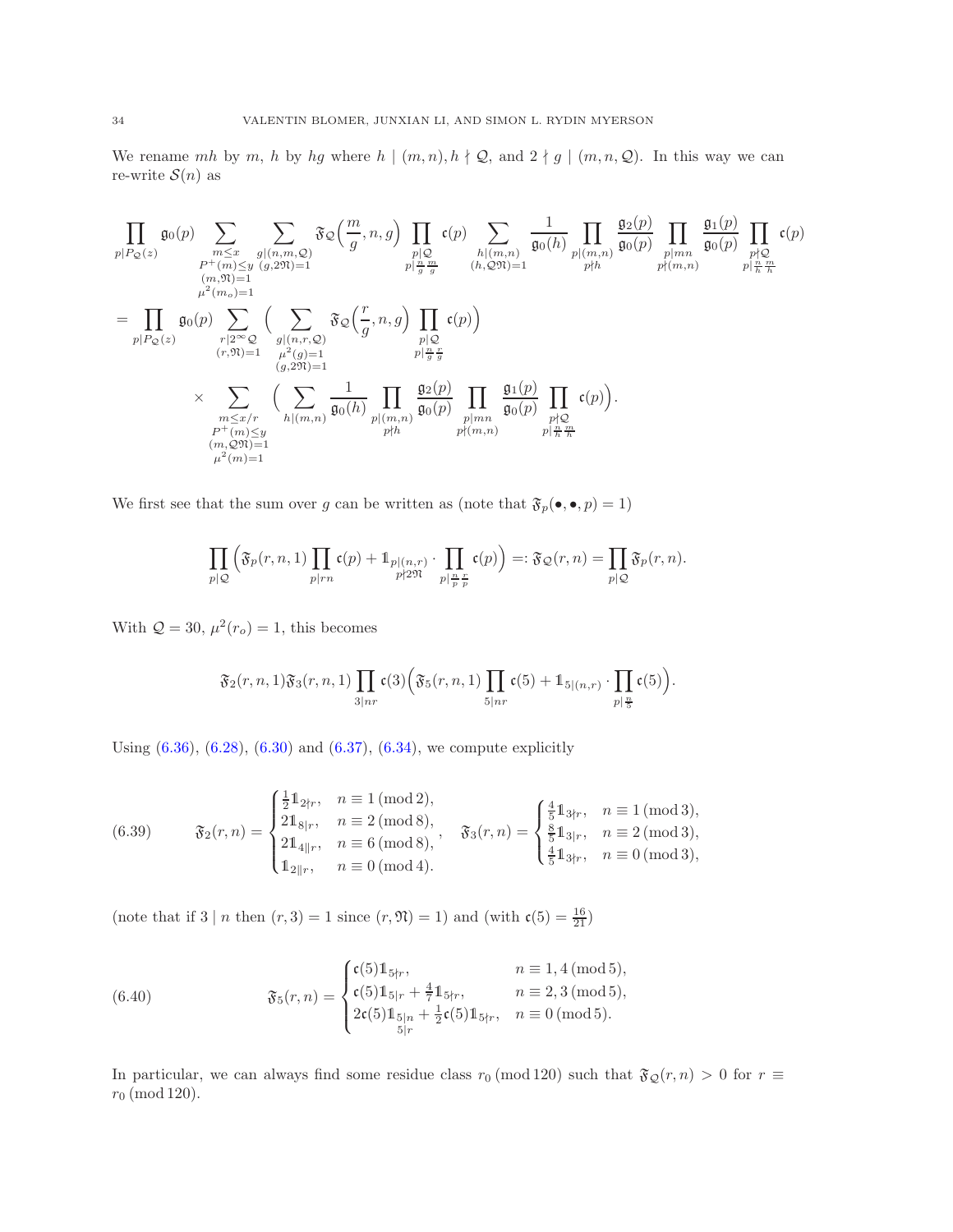<span id="page-34-2"></span>Noting that  $(m, Q) = \mu^2(m) = 1$  and  $\mathfrak{g}_i(p) = 1$  if  $p \mid Q$ , we next evaluate the inner sum over h as (6.41)

$$
\sum_{h|(m,n)} \frac{1}{\mathfrak{g}_{0}(h)} \prod_{p|m,n} \frac{\mathfrak{g}_{2}(p)}{\mathfrak{g}_{0}(p)} \prod_{p|m,n} \frac{\mathfrak{g}_{1}(p)}{\mathfrak{g}_{0}(p)} \prod_{p|\frac{m}{n}} \frac{\mathfrak{c}_{p}}{\mathfrak{c}_{p}} \mathfrak{c}_{p}
$$
\n
$$
= \sum_{h|(m,n)} \frac{1}{\mathfrak{g}_{0}(h)} \prod_{p|h} \frac{\mathfrak{g}_{0}(p)}{\mathfrak{g}_{2}(p)} \prod_{p|h} \frac{1}{\mathfrak{c}_{p}} \frac{1}{\mathfrak{c}_{p}} \prod_{p|(m,n)} \frac{\mathfrak{g}_{2}(p)}{\mathfrak{g}_{0}(p)} \prod_{p|m} \frac{\mathfrak{g}_{1}(p)}{\mathfrak{g}_{0}(p)} \mathfrak{c}_{p} \prod_{p|n} \frac{\mathfrak{g}_{1}(p)}{\mathfrak{g}_{0}(p)} \mathfrak{c}_{p} \prod_{p|m} \frac{\mathfrak{g}_{1}(p)}{\mathfrak{g}_{0}(p)} \prod_{p|m} \mathfrak{c}_{p}
$$
\n
$$
= \sum_{h|(m,n)} \left( \frac{1}{\mathfrak{g}_{0}(h)} \prod_{p|h} \frac{\mathfrak{g}_{0}(p)}{\mathfrak{g}_{2}(p)} \prod_{p|h} \frac{1}{\mathfrak{c}_{p}} \right) \prod_{p|m} \frac{\mathfrak{g}_{2}(p)}{\mathfrak{g}_{1}(p)} \prod_{p|m} \frac{\mathfrak{g}_{1}(p)}{\mathfrak{g}_{0}(p)} \mathfrak{c}_{p}
$$
\n
$$
= \prod_{p|(m,n)} \left( 1 + \frac{1}{\mathfrak{c}(p)\mathfrak{g}_{2}(p)} \right) \prod_{p|m, n \atop p_{p}(n) = 1} \left( 1 + \frac{1}{\mathfrak{c}(p)\mathfrak{g}_{2}(p)} \right) \prod_{p|m, n \atop p_{p}(n) > 1} \frac{\mathfrak{g}_{2}(p)}{\mathfrak{g}_{1}(p)} \prod_{p|m, n} \frac{\mathfrak{g}_{2}(p)}{\mathfrak{g}_{1}(p)} \prod_{p|m} \frac{\mathfrak{g}_{1}(p)}{\mathfrak{g}_{1}(p)} \mathfrak{c}_{p}
$$

where  $\mathfrak{G}(m; n)$  is a multiplicative function of m with  $\mathfrak{G}(p^{\nu}; n) = 0$  for  $\nu \geq 2$  and  $\mathfrak{G}(p; n) = 0$  for  $p \mid \mathcal{Q} \mathfrak{N}$ . We summarize

<span id="page-34-1"></span>(6.42) 
$$
\mathcal{S}(n) = \prod_{\substack{p|P_{\mathcal{Q}}(z) \\ (r,\mathfrak{N})=1}} \mathfrak{g}_0(p) \sum_{\substack{r|2 \sim \mathcal{Q} \\ (r,\mathfrak{N})=1}} \mathfrak{F}_{\mathcal{Q}}(r,n) \prod_{\substack{p \nmid \mathcal{Q} \\ p|n}} \frac{\mathfrak{g}_1(p)}{\mathfrak{g}_0(p)} \mathfrak{c}(p) \sum_{\substack{m \leq x/r \\ P^+(m) \leq y}} \mathfrak{G}(m;n).
$$

<span id="page-34-0"></span>6.7. Computation of the main term  $IV -$  summing over smooth squarefree numbers. Our last goal is a lower bound for  $\mathcal{S}(n)$  based on the formula [\(6.42\)](#page-34-1). This will be achieved in [\(6.53\)](#page-36-0) below. In order to carry out the sum over m in [\(6.42\)](#page-34-1), it is useful to define  $\mathfrak{h}(\bullet;\eta) = \mathfrak{G}(\bullet;\eta) * \mu$ . Recall that the definition of  $\mathfrak{G}(m; n)$  is implicit in  $(6.41)$ , so that  $\mathfrak{h}(p^{\nu}; n) = 0$  if  $\nu > 2$ , and for  $\nu \leq 2$ we have

$$
\mathfrak{h}(p;n)=\begin{cases} (1+\frac{1}{\mathfrak{c}(p)\mathfrak{g}_2(p)})\frac{\mathfrak{g}_2(p)}{\mathfrak{g}_1(p)}-1, & p\mid n,p\nmid\mathcal{QN},\nu_p(n)=1,\\ (1+\frac{1}{\mathfrak{g}_2(p)})\frac{\mathfrak{g}_2(p)}{\mathfrak{g}_1(p)}-1, & p\mid n,p\nmid\mathcal{QN},\nu_p(n)>1,\\ -1, & p\mid\mathcal{QN},\\ \frac{\mathfrak{g}_1(p)}{\mathfrak{g}_0(p)}\mathfrak{c}(p)-1, & p\nmid n\mathcal{Q} \end{cases}
$$

and

$$
\mathfrak{h}(p^2; n) = -\mathfrak{h}(p, n) - 1.
$$

In particular, from  $(6.38)$  and  $(5.3)$  we have

<span id="page-34-4"></span>(6.43) 
$$
\mathfrak{h}(p;n) = \begin{cases} 1 + \frac{4}{p-3}, & p | n, p \nmid \mathcal{Q}\mathfrak{N}, \\ -1, & p | \mathcal{Q}\mathfrak{N}, \\ O(\frac{1}{p}), & p \nmid n\mathcal{Q}, \end{cases} \qquad \mathfrak{h}(p^2;n) = O(1),
$$

where we can take 5 as implied constants. In order to evaluate

<span id="page-34-3"></span>(6.44) 
$$
\sum_{\substack{m \leq x/r \\ P^+(m) \leq y}} \mathfrak{G}(m; n) = \sum_{\substack{t \leq x/r \\ P^+(t) \leq y}} \mathfrak{h}(t; n) \Psi\left(\frac{x}{tr}, y\right),
$$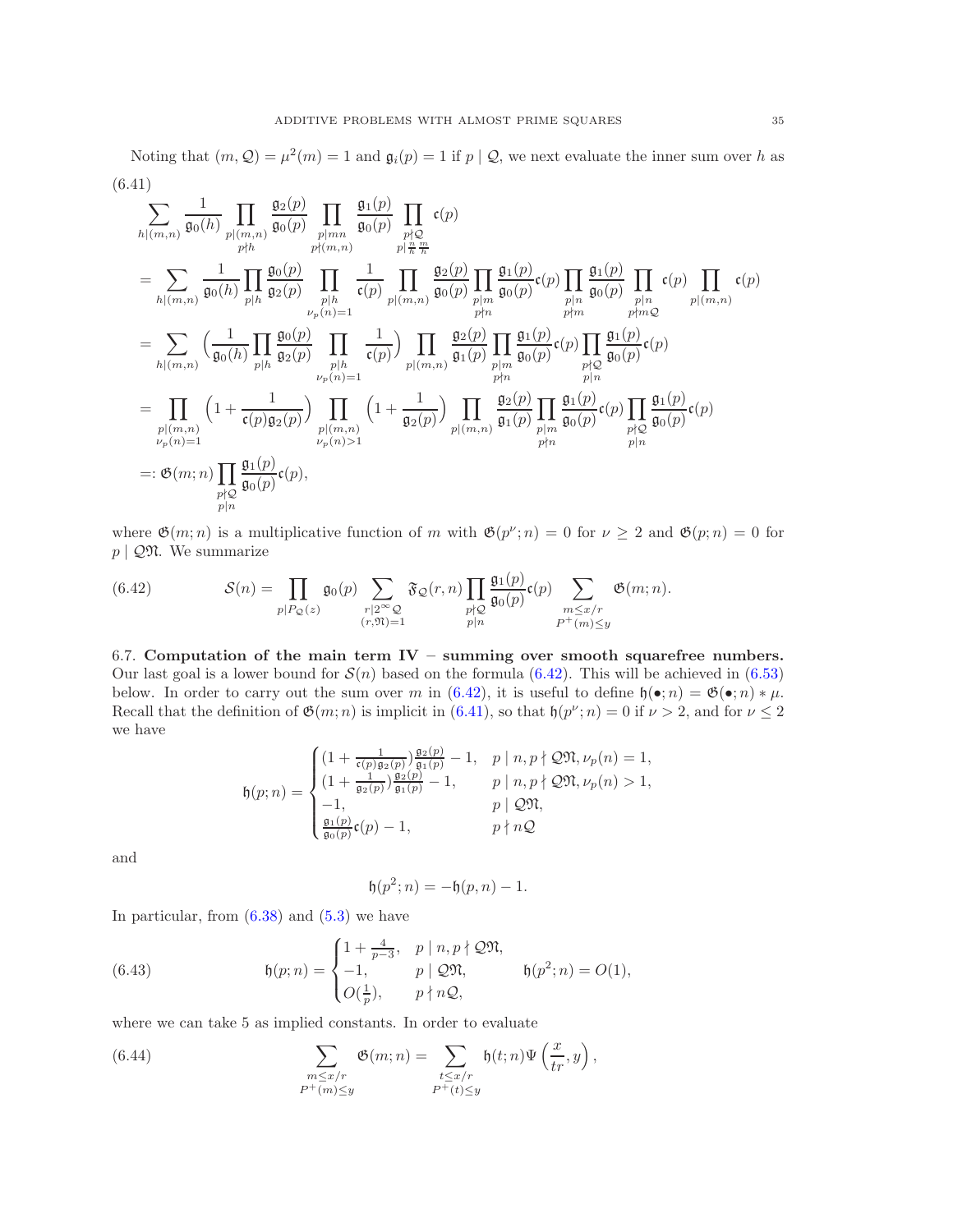we first truncate the t-sum. To this end we recall  $[FT96, Lemma 4.2]$ : we have uniformly in  $\exp((\log \log x)^2) \leq y \leq x$  and  $d \leq x$  the estimate

<span id="page-35-0"></span>(6.45) 
$$
\Psi(x/d, y) \ll \frac{\Psi(x, y)}{d^{1-\beta}}
$$

where

$$
\beta = \beta(x, y) = \frac{\xi(u) + O(1)}{\log y}
$$
 and  $e^{\xi(t)} = 1 + t\xi(t)$ 

is an implicit definition for  $\xi(t)$  and as usual  $u = \log x / \log y$ . It is easy to see that  $\xi(u) =$  $\log(u \log u) + O(1)$ . Note that for  $\log y \ge (\log \log x)^2$  we have  $\beta = o(1)$ .

Let  $K = n^{1/100}$ . The contribution from  $t \geq K$  or  $r \geq K$  to [\(6.44\)](#page-34-3) can be bounded by

<span id="page-35-4"></span>
$$
(6.46) \qquad \Psi(x,y) \sum_{t_1 t_2^2 \ge K} \frac{(t_1,n)}{t_1(t_1 t_2^2)^{1-\beta}} \ll \Psi(x,y) \frac{1}{K^{1-\beta}} \sum_{t_1,t_2} \frac{(t_1,n)}{t_1(t_1 t_2^2)^{1-\beta}} \ll K^{-1/3} n^{\varepsilon} \Psi(x,y).
$$

For  $t, r \leq K$  we evaluate the sum by [\[FT91,](#page-37-32) Theorem 2 with  $q = 1$ ] getting

<span id="page-35-1"></span>(6.47) 
$$
\sum_{\substack{t \leq K \\ P^+(t) \leq y}} \mathfrak{h}(t;n) \frac{x}{tr} \int_{0^-}^{\infty} \rho \Big( \frac{\log x}{\log y} - \frac{\log (tr)}{\log y} - v \Big) dR(y^v) \Big( 1 + O\big( \exp(-(\log y)^{0.55}) \big) \Big).
$$

where  $R(x) = [x]/x$ . Strictly speaking, the application of [\[FT91,](#page-37-32) Theorem 2] requires  $y \le x/K^2 \le$  $x/(tr)$ , which we can assume without loss of generality since  $\Psi(x, y) \approx \Psi(x, x)$  for  $y > x^{1/2}$ , say.

To estimate the error term, we use [\(6.45\)](#page-35-0) again, and obtain the bound

<span id="page-35-3"></span>(6.48) 
$$
\sum_{t \leq K} |\mathfrak{h}(t;n)| \Psi\left(\frac{x}{tr};y\right) \exp(-(\log y)^{0.55}) \ll \prod_{p|n} \left(1 + \frac{O(1)}{p^{1-\beta}}\right) \Psi(x,y) \exp(-(\log y)^{0.55})
$$

$$
\ll \Psi(x,y) \frac{(\log n)^{O(1)}}{\exp((\log y)^{0.55})} \ll \frac{\Psi(x,y)}{(\log x)^{100}}
$$

for  $\log y \ge (\log \log x)^2$ .

We now focus on the main term in  $(6.47)$  which we substitute back as the m-sum in  $(6.42)$ . By partial summation, the main term equals

<span id="page-35-2"></span>(6.49) 
$$
\prod_{p|P_{\mathcal{Q}}(z)} \mathfrak{g}_0(p) \cdot x \int_{0^-}^{\infty} \rho(u-v) dW(y^v)
$$

where

$$
W(U) = \frac{1}{U} \prod_{\substack{p \nmid \mathcal{Q} \\ p \mid n}} \frac{\mathfrak{g}_1(p)}{\mathfrak{g}_0(p)} \mathfrak{c}(p) \sum_{\substack{r \leq K \\ r \mid 2^{\infty} \mathcal{Q} \\ (r, \mathfrak{N}) = 1}} \mathfrak{F}_{\mathcal{Q}}(r, n) \sum_{\substack{t \leq K \\ P^+(t) \leq y}} \mathfrak{h}(t; n) \sum_{m \leq U/tr} 1.
$$

It is clear that  $W(U) = 0$  for  $U < 1$  and  $W(U) = c + O(1/U)$  for some constant c (depending on n and  $z$ ). In preparation for an application of [\[FT90,](#page-37-23) Lemme 4.1] we define

$$
M(s) = \int e^{-sv} dW(e^v).
$$

We compute  $M(s)$  as

$$
M(s) = \mathfrak{S}_K(n, s) \frac{s}{s+1} \zeta(s+1)
$$

where

$$
\mathfrak{S}_K(n,s) = \prod_{\substack{p \nmid \mathfrak{D} \\ p \mid n}} \frac{\mathfrak{g}_1(p)}{\mathfrak{g}_0(p)} \mathfrak{c}(p) \sum_{\substack{r \leq K \\ r \mid 2^{\infty} \mathfrak{D} \\ (r,\mathfrak{N}) = 1}} \frac{\mathfrak{F}_{\mathfrak{D}}(r,n)}{r^{s+1}} \sum_{\substack{t \leq K \\ P^+(t) \leq y}} \frac{\mathfrak{h}(t;n)}{t^{s+1}}.
$$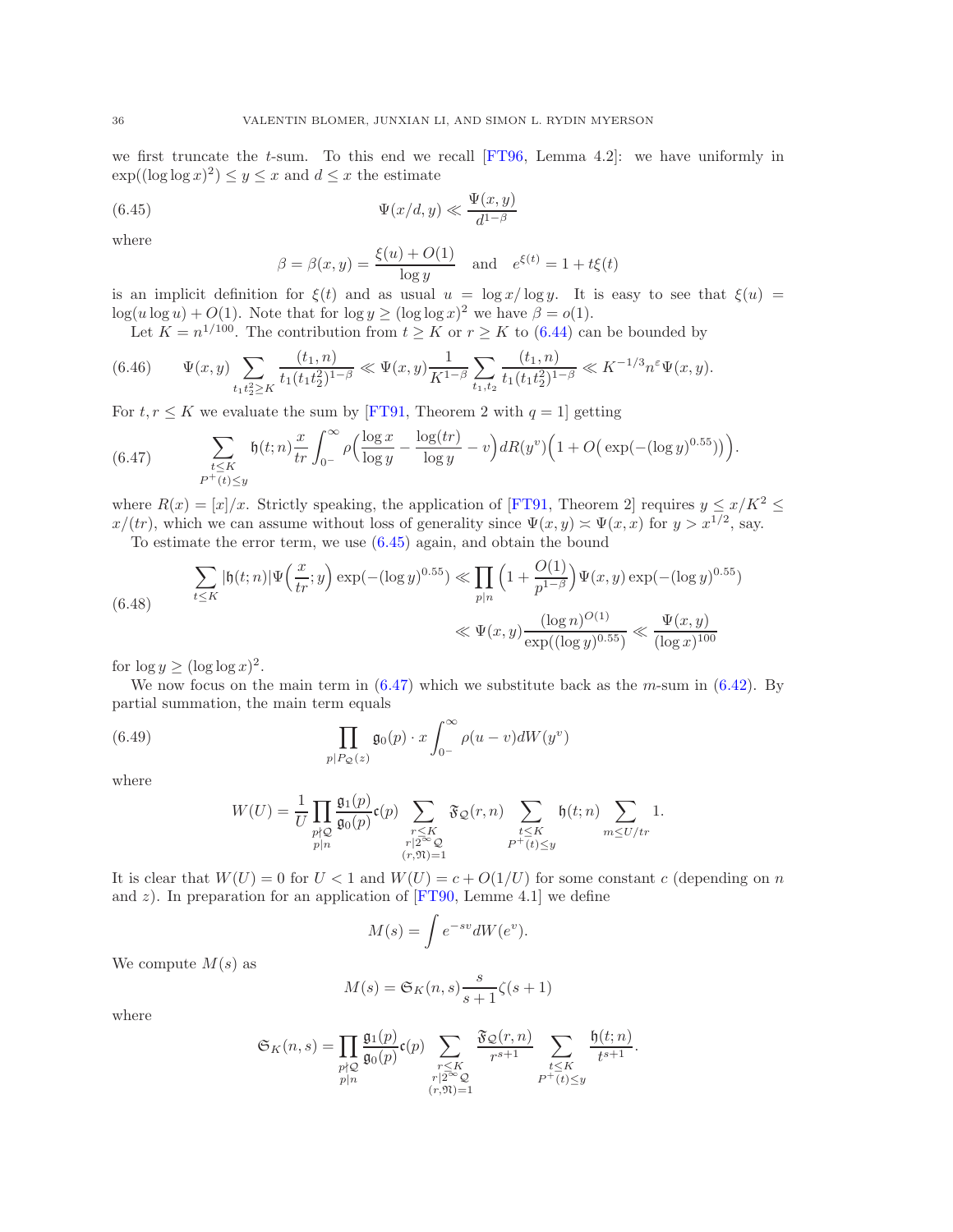Recalling  $(6.38)$  and  $(5.3)$  we have

<span id="page-36-1"></span>(6.50) 
$$
\frac{60}{67} \le \frac{\mathfrak{g}_1(p)}{\mathfrak{g}_0(p)} \mathfrak{c}(p) = 1 - \frac{\chi_{-4}(p)}{p} + O(p^{-2}), \quad p \mid n, \ p \nmid \mathcal{Q} = 30.
$$

We can extend  $r, t$  to infinity getting

$$
\mathfrak{S}(n,s)=\prod_{\substack{p\nmid \mathcal{Q}\\ p|n}}\frac{\mathfrak{g}_1(p)}{\mathfrak{g}_0(p)}\mathfrak{c}(p)\sum_{k=0}^\infty \frac{\mathfrak{F}_2(2^k,n)}{2^{k(s+1)}}\prod_{\substack{p|\mathcal{Q}\\ (p,2\mathfrak{N})=1}}\left(\mathfrak{F}_p(1,n)+\frac{\mathfrak{F}_p(p,n)}{p^{s+1}}\right)\prod_{p\leq y}\left(1+\frac{\mathfrak{h}(p;n)}{p^{s+1}}+\frac{\mathfrak{h}(p^2;n)}{p^{s+2}}\right)
$$

where uniformly in  $|s| \leq 1/2$  we have (once again by Rankin's trick)

<span id="page-36-3"></span>(6.51) 
$$
\mathfrak{S}(n,s) - \mathfrak{S}_K(n,s) \ll \frac{1}{K^{1/2}} \prod_{p|n} \left(1 + \frac{1}{p^{\Re s + 1/2}}\right) \ll \frac{1}{K^{1/4}} = n^{-1/400},
$$

and by Cauchy's formula this bound remains true for all fixed derivatives with respect to s. Note that by  $(6.43)$  we have

<span id="page-36-2"></span>(6.52) 
$$
\frac{6}{7} \le 1 + \frac{\mathfrak{h}(p;n)}{p} + \frac{\mathfrak{h}(p^2;n)}{p^2} = 1 + \frac{\chi_{-4}(p)}{p} + O(p^{-2}), \quad p \mid n.
$$

Combing [\(6.39\)](#page-33-0), [\(6.40\)](#page-33-1), [\(6.43\)](#page-34-4), [\(6.50\)](#page-36-1) and [\(6.52\)](#page-36-2), we obtain for all  $j \ge 0$  that

$$
\frac{d^j}{ds^j}\mathfrak{S}(n,s)|_{s=0} \asymp \prod_{\substack{p|n\\p\leq \min(y,z)}}\left(1+O\Big(\frac{(\log p)^j}{p^2}\Big)\right) \prod_{\substack{p|n\\p\geq \min(y,z)}}\left(1+O\Big(\frac{(\log p)^j}{p}\Big)\right) \ll 1
$$

for  $\log y \gg (\log \log x)^2$  and  $\log z \asymp \log n$ , and we also see  $\mathfrak{S}(n,0) \gg 1$ .

We are now prepared to apply  $[FT90, Lemme 4.1]$  to evaluate  $(6.49)$ , which we complement with [\[FT91,](#page-37-32) Lemme 4.1] for bounds of  $\rho^{(j)}(u)$ . Using again  $\log y \gg (\log \log n)^2$  and  $\log z \approx \log n$  and recalling the error terms  $(6.48)$ ,  $(6.46)$  and  $(6.51)$ , we conclude

$$
S(n) \asymp \Big(\prod_{p|P_{\mathcal{Q}}(z)} \mathfrak{g}_0(p)\Big) \mathfrak{S}(n,0) x \rho(u) \Big(1+O\Big(\frac{\log\log n}{\log y}\Big)\Big) + O\Big(\frac{\Psi(x,y)}{(\log x)^{100}}\Big)
$$
  

$$
\gg \frac{x \rho(u)}{(\log z)^2} + O\Big(\frac{\Psi(x,y)}{(\log x)^{100}}\Big) \asymp \frac{\Psi(x,y)}{(\log z)^2}.
$$

<span id="page-36-0"></span> $(6)$ 

We plug this lower bound back into (6.35) and choose 
$$
C = C(\kappa_0)
$$
 a sufficiently large constant so that  $f_5(C\kappa_0) > 0$  getting

$$
S(\mathcal{A}, n^{1/C}) \gg (\log z)^{-2} \Psi(x, y)
$$

provided that  $\log y \gg (\log \log n)^2$  and  $\mathcal{D} = n^{\kappa_0}$  for some sufficiently small  $\kappa_0 > 0$ . This concludes the proof of Theorem [1.2.](#page-1-1)

**Remark.** We close the paper by a short comment on the "singular series"  $\mathfrak{S}(n,0)$  encountered in the final lower bound, which might look a bit unexpected. This is due to our restrictions on  $m$ , in particular the fact that we impose a squarefree condition on m. As squarefree numbers are not equidistributed among all residue classes, the singular series  $\mathfrak{S}(n,0)$  will genuinely depend on the factorization of n in our set-up. For example, we can see from  $(6.39)$  that there are fewer solutions to  $n = m + x^2 + y^2$  with  $(xy, 3) = 1$ ,  $\mu^2(m_o) = 1$  when  $n \equiv 2 \pmod{3}$  than in the other cases, whilst the number of solutions to  $n = m + x^2 + y^2$  with  $(xy, 3) = 1$  and no extra conditions on m would be approximately equal for all residue classes of  $n \pmod{3}$ .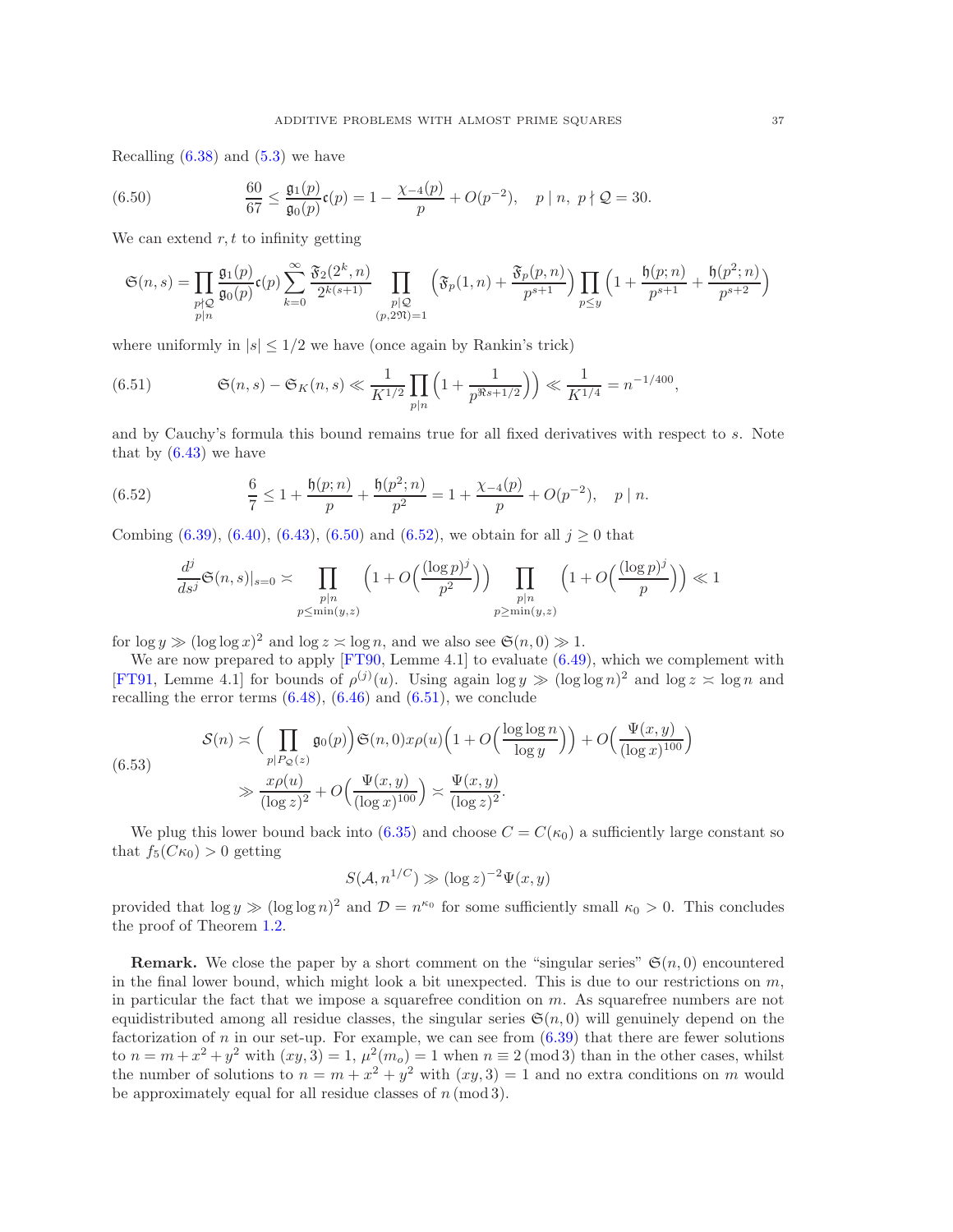#### **REFERENCES**

- <span id="page-37-4"></span>[ABL] E. Assing, V. Blomer, J. Li, *Uniform Titchmarsh divisor problems*, Adv. Math. 393 (2021), 108076.
- <span id="page-37-6"></span>[Ba] A. Balog, *On additive representation of integers*, Acta Math. Hungar. 54 (1989), 297-301.
- <span id="page-37-7"></span>[BBD] V. Blomer, J. Brüdern, R. Dietmann, *Sums of smooth squares*, Compos. Math. 145 (2009), 1401-1441.
- [BFI] E. Bombieri, J. Friedlander, H. Iwaniec, *Primes in arithmetic progressions to large moduli*, Acta Math. 156 (1986) 203-251.
- <span id="page-37-11"></span>[BF] J. Brüdern, É Fouvry, *Lagrange's four squares theorem with almost prime variables*, J. Reine Angew. Math. 454 (1994), 59–96.
- <span id="page-37-15"></span>[Co] D. A. Cox, *Primes of the form*  $x^2 + ny^2$ , John Wiley, 1989.
- <span id="page-37-24"></span>[Dr1] S. Drappeau, Théorèmes de type Fouvry-Iwaniec pour les entiers friables, *Compositio Math.* 151 (2015), 828–862.
- <span id="page-37-18"></span>[Dr2] S. Drappeau, *Sums of Kloosterman sums in arithmetic progressions, and the error term in the dispersion method*, Proc. Lond. Math. Soc. 114 (2017), 684-732.
- <span id="page-37-17"></span>[DFI] W. Duke, J. Friedlander, H. Iwaniec. *Bounds for automorphic L-functions*, Invent. Math. 112(1993), 1–8.
- <span id="page-37-23"></span><span id="page-37-3"></span>[EH] P. D. T. A. Elliott, H. Halberstam, *Some applications of Bombieri's theorem*, Mathematika 13 (1966), 196-203. [FT90] É. Fouvry, G. Tenenbaum, *Diviseurs de Titchmarsh des entiers sans grand facteur premier*, in: Analytic
- number theory (Tokyo, 1988), Lecture Notes in Mathematics 1434 (Springer, Berlin, 1990), 86–102.
- <span id="page-37-32"></span>[FT91] É. Fouvry, G. Tenenbaum, *Entiers sans grand facteur premier en progressions arithmétiques*, Proc. London Math. Soc. (3) **63** (1991), 449-494.
- <span id="page-37-20"></span>[FT96] E. Fouvry, G. Tenenbaum, *R´epartition statistique des entiers sans grand facteur premier dans les progressions arithm´etiques*, Proc. London Math. Soc. 72 (1996), 481-514.
- <span id="page-37-19"></span>[FI1] J. B. Friedlander and H. Iwaniec, *Opera de cribro*, Coll. Publ. 57 (2010), AMS, Providence, RI.
- <span id="page-37-10"></span>[FI2] J. B. Friedlander and H. Iwaniec, *Coordinate distribution of Gaussian primes*, J. Eur. Math. Soc. (JEMS) 24 (2022), no. 3, 737–772.
- <span id="page-37-31"></span>[Ha] A. Harper, *Bombieri-Vinogradov and Barban-Davenport-Halberstam type theorems for smooth numbers*, arXiv:1208.5992
- <span id="page-37-1"></span>[HL] G. H. Hardy, J. E. Littlewood, *Some problems of partitio numerorum; III: on the expression of a number as a sum of primes*, Acta Math. 44 (1922), 1-70.
- <span id="page-37-16"></span>[HB] D. R. Heath-Brown, *A new form of the circle method, and its application to quadratic forms*, J. Reine Angew. Math. 481 (1996), 149-206.
- <span id="page-37-12"></span>[HBT] D. R. Heath-Brown, D. I. Tolev, *Lagrange's four squares theorem with one prime and three almost-prime variables*, J. Reine Angew. Math. 558 (2003), 159–224.
- <span id="page-37-9"></span>[Hi] A. Hildebrand, *On the number of positive integers* ≤ x *and free of prime factors* > y, J. Number Theory 22 (1986), 289-307.
- [HT] A. Hildebrand, G. Tenenbaum, *On integers free of large prime factors.* Trans. Amer. Math. Soc. 296 (1986), 265-290.
- <span id="page-37-0"></span>[Ho1] C. Hooley, *On the representation of a number as the sum of two squares and a prime*, Acta Math. 97 (1957), 189-210.
- <span id="page-37-5"></span>[Ho2] C. Hooley, *On the representation of a number as the sum of a prime and two squares of square-free numbers*, Acta Arith. 182 (2018), 201-229.
- <span id="page-37-13"></span>[Iw1] H. Iwaniec, *Primes of the type*  $\phi(x, y) + A$  *where*  $\phi$  *is a quadratic form*, Acta Arith. 21 (1972), 203-234.
- <span id="page-37-30"></span>[Iw2] H. Iwaniec, *Rosser's sieve*, Acta Arith. 36 (1980), 171-202.
- <span id="page-37-33"></span>[Iw3] H. Iwaniec, *A new form of the error term in the linear sieve*, Acta Arith. 37 (1980), 307-320.
- <span id="page-37-21"></span>[Iw4] H. Iwaniec, *Topics in classical automorphic forms*, Grad. Stud. Math. 17 (1997), AMS.
- <span id="page-37-29"></span>[IK] H. Iwaniec, E. Kowalski, *Analytic Number Theory*, AMS Colloquium Publications 53, Providence 2004
- <span id="page-37-27"></span>[Ju] M. Jutila, *A variant of the circle method*, in: Sieve methods, exponential sums, and their application in number theory (Cardiff 1995), 245-254.
- <span id="page-37-8"></span>[KMS] H. Ki, H. Maier, A. Sankaranarayanan, *Additive problems with smooth integers*, Acta Arith. 175 (2016), 301-319.
- <span id="page-37-28"></span>[KMV] E. Kowalski, P. Michel, J. VanderKam, *Rankin-Selberg* L*-functions in the level aspect*, Duke Math. J. 114 (2002), 123-191.
- <span id="page-37-25"></span>[XLi] X. Li, *Upper bounds on* L*-functions at the edge of the critical strip*, IMRN 2010, 727 - 755
- <span id="page-37-2"></span>[Li] Ju. V. Linnik, *An asymptotic formula in an additive problem of Hardy-Littlewood*, Izv. Akad. Nauk SSSR Ser. Mat. 24 (1960), 629-706.
- <span id="page-37-26"></span>[Mu2] R. Munshi, *Shifted convolution of divisor function* d3 *and Ramanujan* τ *function*, Ramanujan Math. Soc. Lect. Notes Ser. 20 (2013), 251-260
- <span id="page-37-22"></span>[Pi] N. Pitt, *On an analogue of Titchmarsh's divisor problem for holomorphic cusp forms*, J. Amer. Math. Soc. 26 (2013), 735-776
- <span id="page-37-14"></span>[Vi] A. I. Vinogradov, *General Hardy-Littlewood equation*, Mat. Zametki 1 (1967), 189-197.